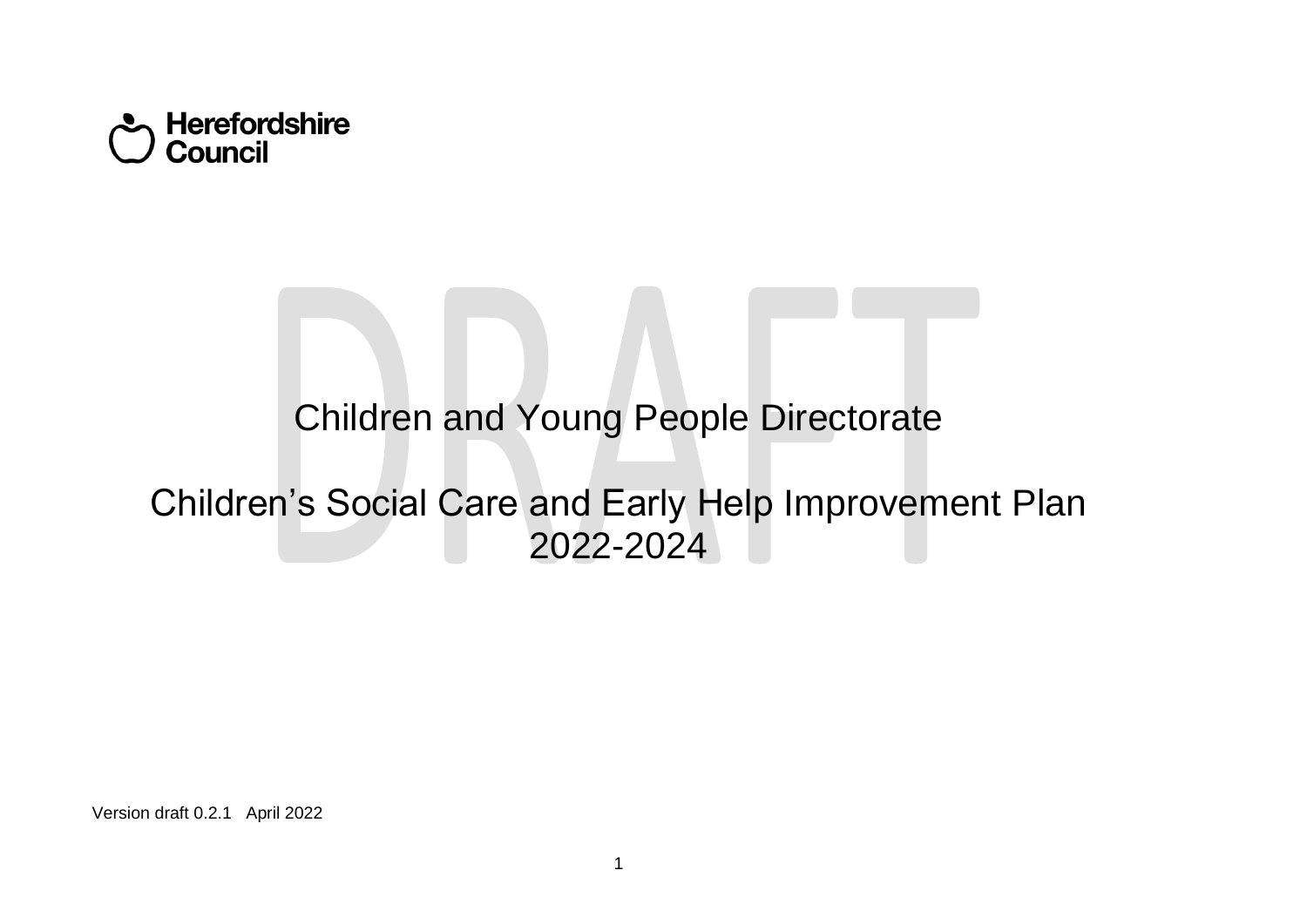### Contents

| $\int_0^{\infty} \frac{1}{1 + \left( \frac{1}{1 + \left( \frac{1}{1 + \left( \frac{1}{1 + \left( \frac{1}{1 + \left( \frac{1}{1 + \left( \frac{1}{1 + \left( \frac{1}{1 + \left( \frac{1}{1 + \left( \frac{1}{1 + \left( \frac{1}{1 + \left( \frac{1}{1 + \left( \frac{1}{1 + \left( \frac{1}{1 + \left( \frac{1}{1 + \left( \frac{1}{1 + \left( \frac{1}{1 + \left( \frac{1}{1 + \left( \frac{1}{1 + \left( \frac{1}{1 + \left( \frac{1}{1 + \left( \$ |  |
|---------------------------------------------------------------------------------------------------------------------------------------------------------------------------------------------------------------------------------------------------------------------------------------------------------------------------------------------------------------------------------------------------------------------------------------------------------|--|
|                                                                                                                                                                                                                                                                                                                                                                                                                                                         |  |
|                                                                                                                                                                                                                                                                                                                                                                                                                                                         |  |
|                                                                                                                                                                                                                                                                                                                                                                                                                                                         |  |
|                                                                                                                                                                                                                                                                                                                                                                                                                                                         |  |
|                                                                                                                                                                                                                                                                                                                                                                                                                                                         |  |
|                                                                                                                                                                                                                                                                                                                                                                                                                                                         |  |
|                                                                                                                                                                                                                                                                                                                                                                                                                                                         |  |
|                                                                                                                                                                                                                                                                                                                                                                                                                                                         |  |
|                                                                                                                                                                                                                                                                                                                                                                                                                                                         |  |
|                                                                                                                                                                                                                                                                                                                                                                                                                                                         |  |

LANT I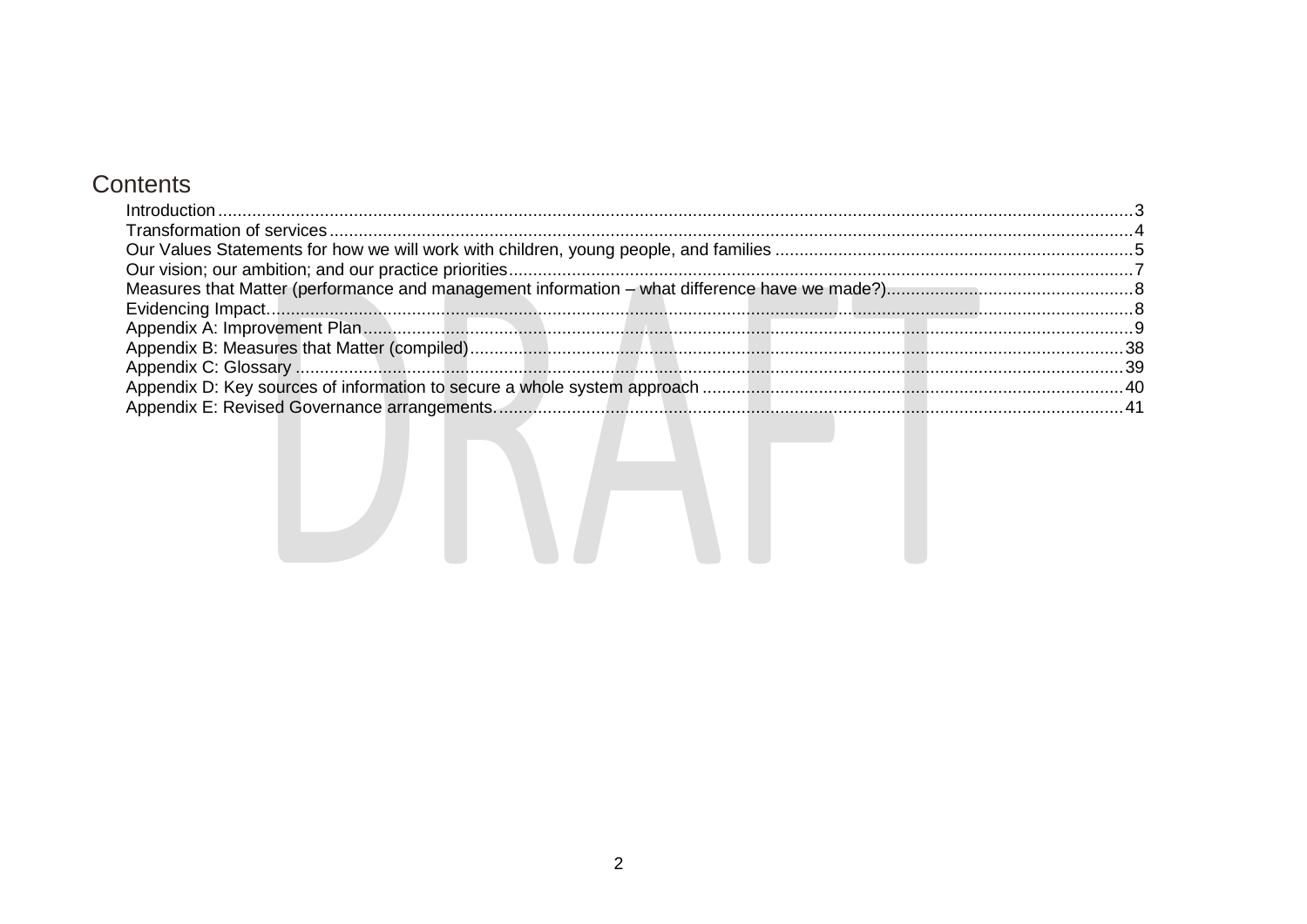## <span id="page-2-0"></span>**Introduction**

Most important to us is the effectiveness of the work that we do and the difference we make to the lives of our children and young people in Herefordshire. This is why it is vital that we put children, young people and families at the heart of everything we do.

We want our county to be a place where children are supported to remain with their families wherever possible, through to stability and success in adulthood and in the future to be considered a *Child-Friendly county*.

More than this, we are determined to improve our services for our most vulnerable children, young people and families and are committed to ensuring that all children have the best start in life. We believe that children should grow and achieve within their own families when it is safe for them to do so and are committed to working with other agencies to make sure that our children and young people are safe and able to reach their full potential.

The High Court Judgement in 2021 and the finding of the Ofsted Inspection (2018) and subsequent Focused Visits do not demonstrate the quality of services we strive to deliver or that our children and families expect and deserve. Ensuring our children's services are the best they can be has been the council's number one priority since 2021.

This revised Improvement Plan goes into more detail that the previous version, published in November 2021, and is informed by a clear set of outcomes to be achieved. It sets out our priorities to improve, how we will do this, and what can be expected from improved activity. This plan has been developed with collaborative ownership from across our leadership team, partners, and elected Members to ensure the needs of the most vulnerable children, young people and families are everyone's responsibility.

We have already taken immediate steps since the High Court Judgement in 2021 of increasing capacity across the service and to start to build a new permanent senior leadership team. Additional funding from the Council has been received to resource our improvement activity and we have received support from the Department for Education (DfE) by way of a grant to support increased improvement activity during 2021-22. Delivery against the ambitions in the Plan are continuously reviewed by the Children's Improvement Board and reported regularly to the Chief Executive's Management Board, the Children and Young People Scrutiny Committee, the Cabinet, and full Council..

This Improvement Plan is led by the Corporate Director for Children and Young People and is supported by key staff across the Council and other agencies.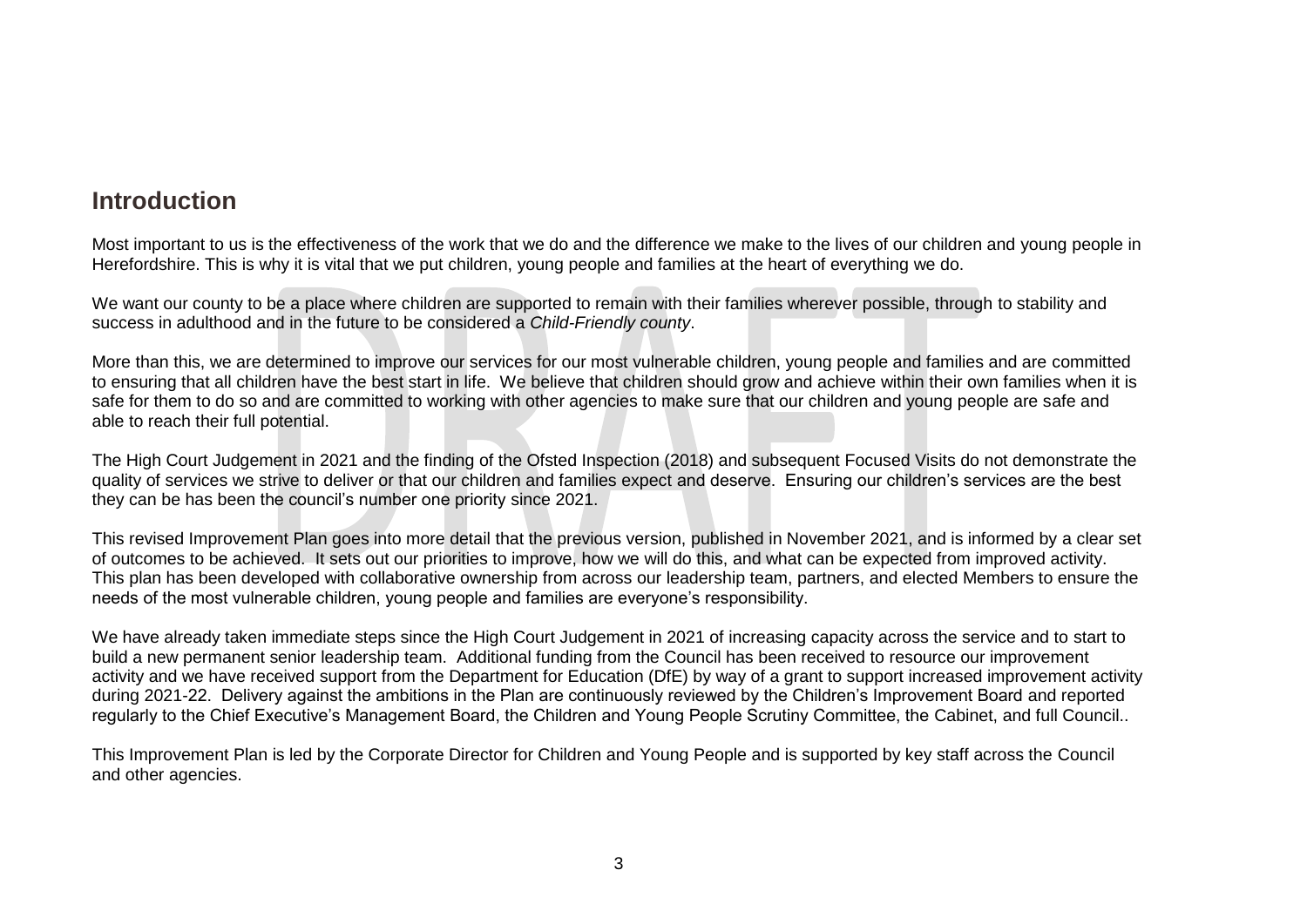## <span id="page-3-0"></span>**Transformation of services**

This is a three-year programme to 2024 aimed at:

- Improving outcomes for children, young people and their families.
- Making working in Herefordshire an attractive and rewarding career choice.
- Embedding systemic partnership approaches and exploring alternative models of delivery.
- Making the service financially viable for the future across a range of services the Council delivers.
- All underpinned and driven by improvement across the system of practice, management and leadership.

## **Approach to delivery**

This Improvement Plan aims to bring together the various strands of project work and service improvement into a single change programme to deliver the required improvements and outcomes set out within the County Plan (2020-24) and the commitments contained within this plan.

There is a strong corporate commitment and ownership by the council for improvement and this plan has been developed through a collaborative approach with elected members, staff, partners, and children and families. The Chief Executive will personally sponsor the programme and have a clear line of sight on progress of the plan alongside regular oversight and reports on progress to the Improvement Board and the council's public facing committees.

The programme will need to respond to changes if things are not working or circumstances change so this plan should be seen as a proposed outline of the planned high level activity which will be underpinned by detailed action plans and project plans set out as part of each phase. The Improvement Plan will be refreshed at least annually to reflect any amendments and provide a report on how the transformation is progressing against the outcomes and commitments set out in this plan.

Our improvement programme will follow a structured programme and project management approach under the guidance of a dedicated Improvement Lead working alongside the services responsible for supporting children and families.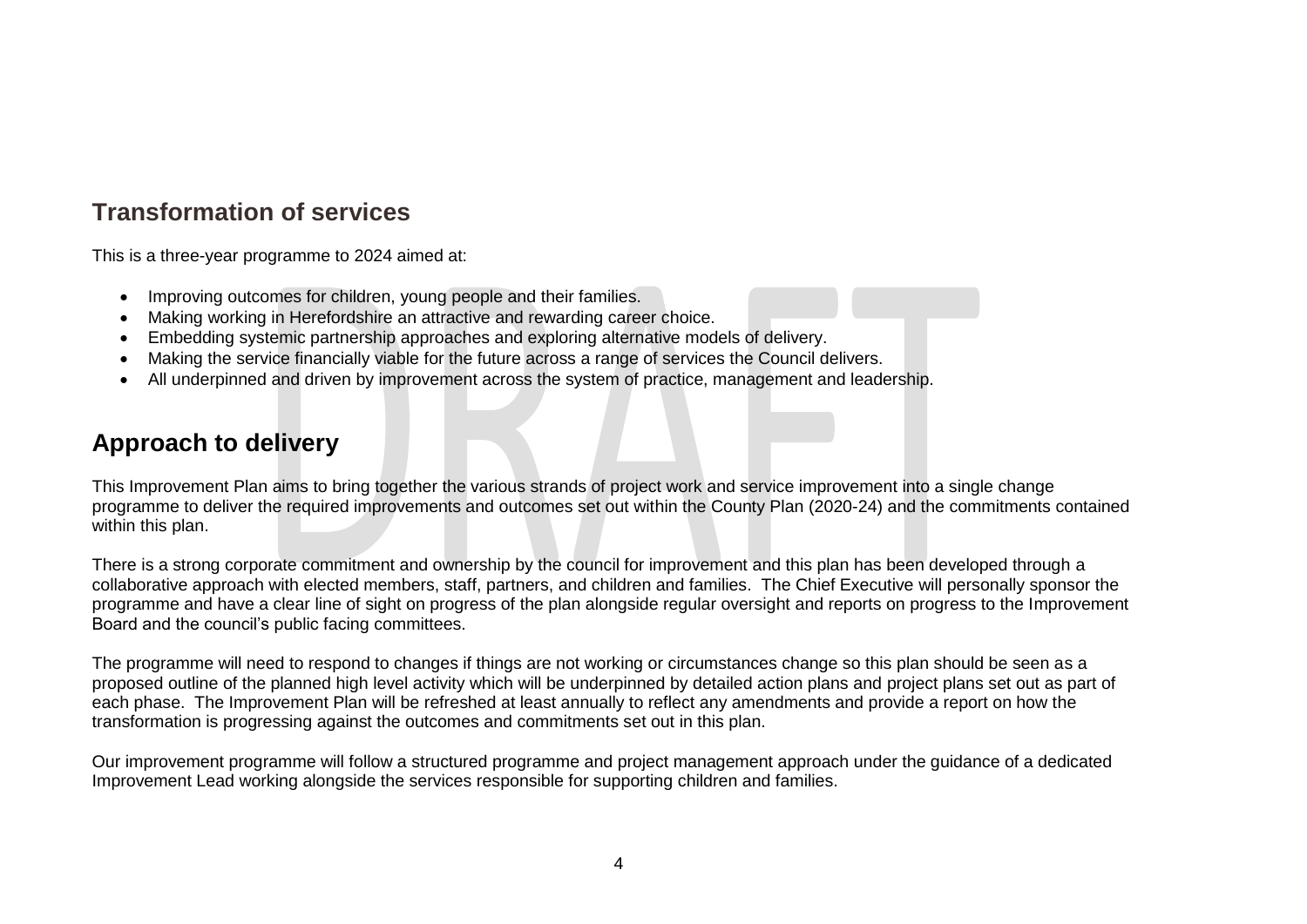### <span id="page-4-0"></span>**Our Values Statements for how we will work with children, young people, and families**

- 1. We will try our very best to make sure that children and young people get the right help at the right time, spending time getting to know the children and young people we support, and doing activities with them that help us understand more about their lives and how we can best support them. Being honest about what we can and can't do, and working to earn their trust by doing what we say we will do.
- 2. We will keep our working relationships with children, young people and families at the heart of everything we do. Having clear and simple conversations, being honest about what we are worried about and listening to families' strengths, best hopes and worries in order to help create a better and safer home environment. When we make decisions we will be sure that children, young people and their parents will understand why we did so, even if they don't always agree with us.
- 3. We will work together with families' wider network of support and our partner agencies to create the best possible support that builds upon the family's own ability to help themselves. Using clear language and making sure families know what information we will share with others, whenever possible seeking their consent or telling them when there are times we cannot.
- 4. We will support parents and carers to make sure children and young people are safe at home if at all possible, and nurtured by others if not. Taking the time to listen to families' views, and trusting their ability to find their own solutions and make positive changes. We will work hard to provide children and young people who cannot live with their families with a stable home with people who understand the effect that difficulties experienced in childhood can have on children and young people later on.
- 5. We will make sure we take into account the diverse backgrounds and needs of children, young people and families, recognising that not everyone's journey is the same as we all have different roots. Supporting children and young people to understand and own their individual journeys and listening when they tell us about them in their own words. Listening to their choices and supporting them to own their plans for making positive change.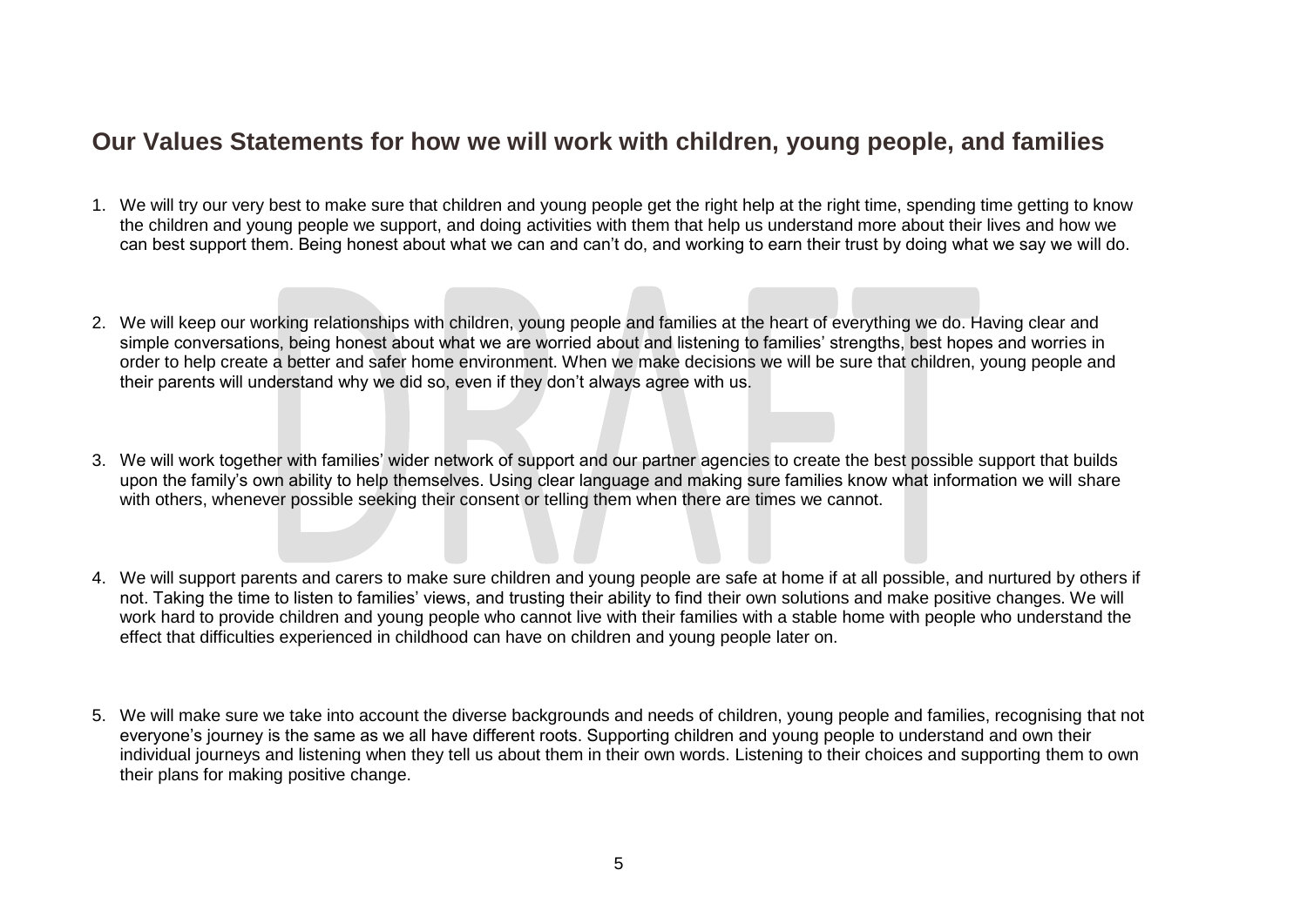- 6. We will keep written information about children and young people in a way that recognises that the information belongs to them and will best enable them to fully understand their journey if they ask to see their records. Listening carefully to what children, young people and parents tell us and writing it down so they know that what they say matters, and writing in a way that would help a young person understand what we have done and why.
- 7. We will work hard to have positive endings when we move on, when children and young people journey through the care and support we offer, or when children and families no longer need our help. Doing our best to make sure that workers are involved with children and young people for long enough to build up trust, and managing any changes of worker by introducing their new workers.
- 8. We will create a supportive working culture that recognises the importance of critical reflection and shared learning of our good practice in order to help each other provide the best outcomes for children and families. Working in a supportive way with colleagues, sharing our learning, and working together to offer good quality services. Although we won't always get it right, we will always strive to improve, acknowledge our mistakes, take responsibility for our own actions, and learn from our mistakes to help get it right next time.
- 9. We will keep a focus on making a difference to improving outcomes for children and young people. Valuing children, young people, and young adults and encouraging them to tell us about their own life goals so we can advise and help them to achieve them where possible, and gathering and learning from feedback from children, young people and families in order to improve our practice - we will know when we have done well when our children, young people, young adults, families, carers and other partners tell us!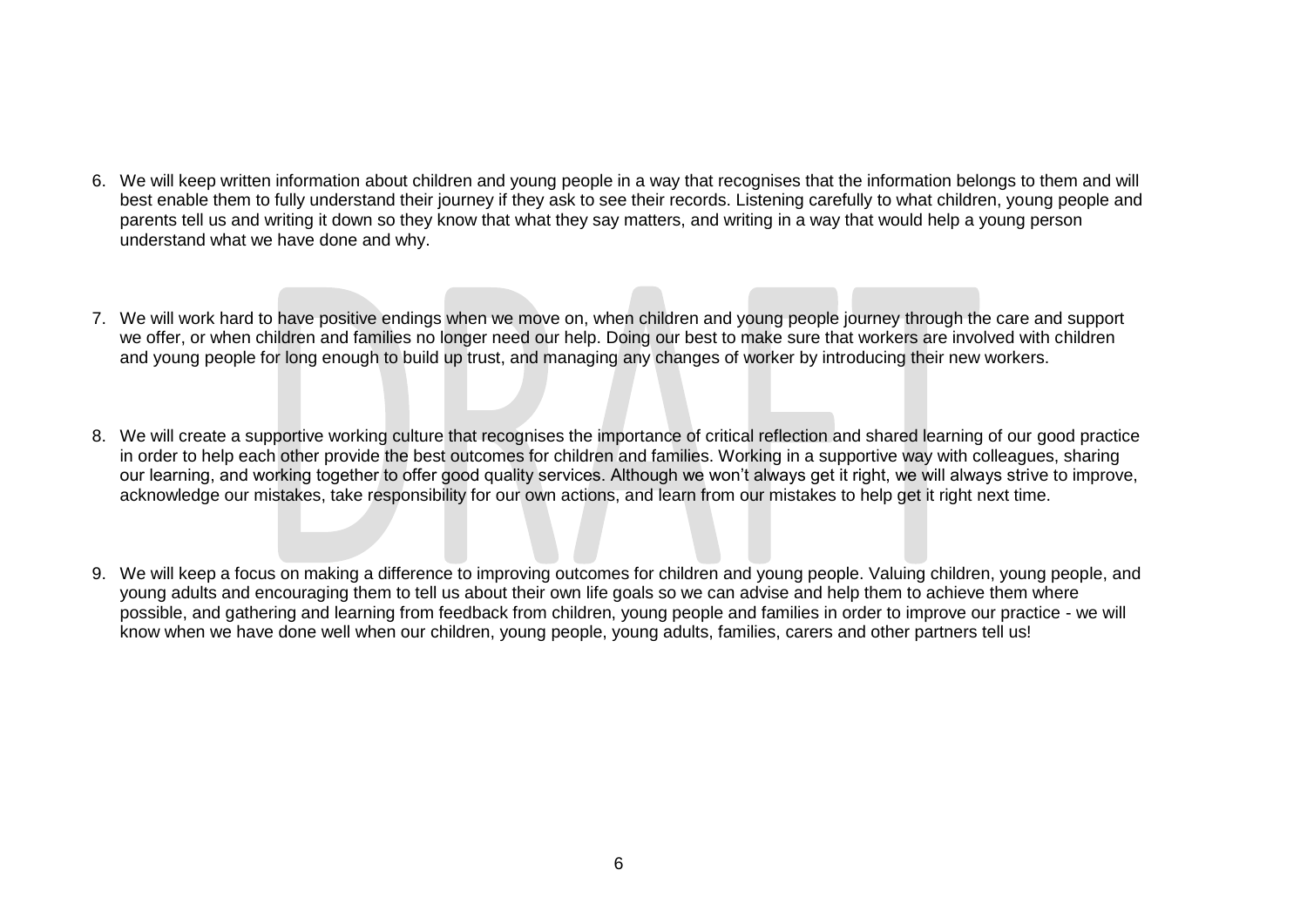## <span id="page-6-0"></span>**Our vision; our ambition; and our practice priorities**

Our vision: **All children and young people in Herefordshire feel safe, loved, and valued, and grow up with the confidence and skills to be the best they can be.**

Our ambition: **Creating a child-centred county where children and young people are at the heart of everything we do.**

Our practice priorities:

|                | <b>Practice priorities</b>  |               | Partnership priorities                 |          | <b>Enablers</b>          |                 |
|----------------|-----------------------------|---------------|----------------------------------------|----------|--------------------------|-----------------|
|                | Good quality child-focused  |               | Embedding learning from                |          | Developing a skilled and |                 |
|                | assessment and planning     |               | reviews and multi-agency audits        |          | stable workforce         |                 |
|                | Effective interventions and |               | Proactive effective interventions      |          | Systems and support      |                 |
|                | direct work with children,  |               | with a practice focus                  |          | services:                |                 |
| Priorities and | young people and families   |               |                                        |          | Commissioning            |                 |
| enablers       | Supervision and             |               | Effective, responsive, and             |          | <b>Business Support</b>  |                 |
|                | management oversight        |               | reflective partnership                 |          | Finance                  |                 |
|                |                             |               | arrangements                           |          | Case management          |                 |
|                |                             |               |                                        |          | system                   |                 |
|                |                             |               |                                        |          | Digital                  |                 |
|                |                             |               | Cultural change                        |          |                          |                 |
| Cross cutting  |                             |               |                                        |          |                          |                 |
| activity       |                             |               | Service transformation and development |          |                          |                 |
| Measures of    | What children<br>and their  | What our      | What our<br>partners tell              | Quantity | Quality                  | <b>Outcomes</b> |
| <b>SUCCESS</b> | families tell us            | staff tell us | <b>us</b>                              | measures | measures                 |                 |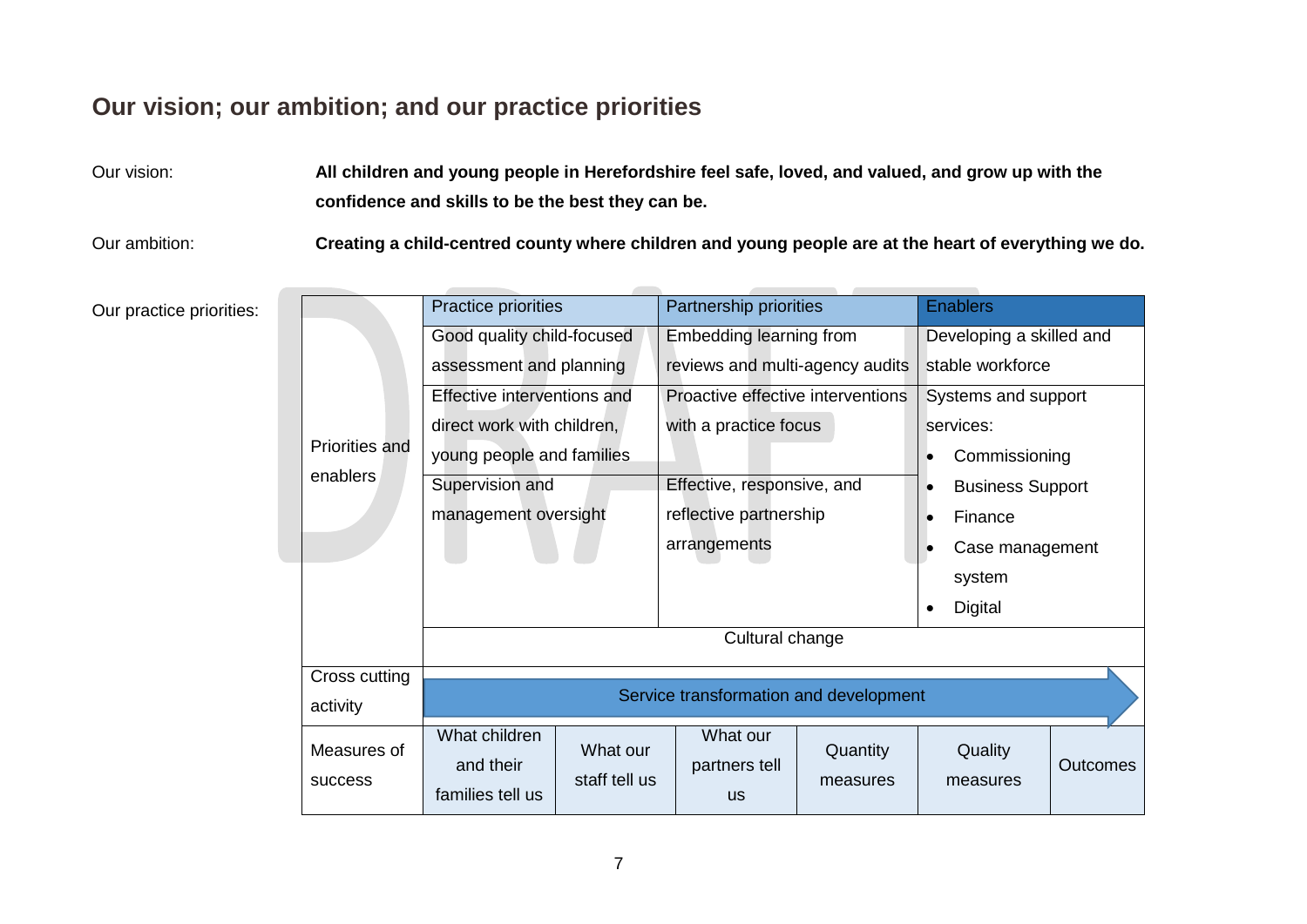## <span id="page-7-0"></span>**Measures that Matter (performance and management information – what difference have we made?)**

We know that our progress to being a children's services regarded as at least good will require significant investment and cultural change to ensure we can achieve and embed system-wide change.

We are further developing a suite of management information and performance reports that will be used by the service to drive improvement and service delivery. These are built around the considerable number of key performance indicators that the service is required to report against as well as a number of Measures that Matter developed to indicate the progress and impact of this plan. See [Appendix B](#page-37-0) for a summary of the Measures that Matter.

#### <span id="page-7-1"></span>**Evidencing Impact.**

In order to evaluate the quality of practice and the impact of improvement activity the Board will apply 4 levels of assurance.

| Level 1:   | The first level will be to quality assure practice and to track progress against the actions identified within the Improvement Plan,<br>which will provide a level of assurance that activity is happening, and progress is being made. This will be through a Highlight |
|------------|--------------------------------------------------------------------------------------------------------------------------------------------------------------------------------------------------------------------------------------------------------------------------|
|            | <b>Report to the Board.</b>                                                                                                                                                                                                                                              |
|            | The second test of assurance will be the monitoring of a set of Key Performance Indicators (KPIs) that will be reviewed at the                                                                                                                                           |
| Level 2    | Children Improvement Board and provide a level of assurance in terms of progress. This will be through the Performance                                                                                                                                                   |
|            | Dashboard.                                                                                                                                                                                                                                                               |
| Level 3:   | The third level test will be the monitoring of risks and issues that have the potential to derail delivery of activity and performance.                                                                                                                                  |
|            | This will be reviewed by the Children's Improvement Board via the Risk Register and a high level heat map (to be developed).                                                                                                                                             |
| Level $4:$ | The final test of assurance is impact. Children and families tell us that what we have done has made a difference.                                                                                                                                                       |
|            | Where a task has been completed the related areas of work will be evaluated; the type of evaluation will depend on the related                                                                                                                                           |
|            | area. This final level of assurance will be governed and monitored by the board and linked to future Ofsted activity.                                                                                                                                                    |

The RAG ratings will be updated on a monthly basis in preparation for the board.

| Key: RAG ratings | $Blue \cdot$<br>Complete | Red - Off track | - Behind<br>Amber - | Green – On track | Grey - Not started |
|------------------|--------------------------|-----------------|---------------------|------------------|--------------------|
|                  |                          |                 |                     |                  |                    |
|                  |                          |                 |                     |                  |                    |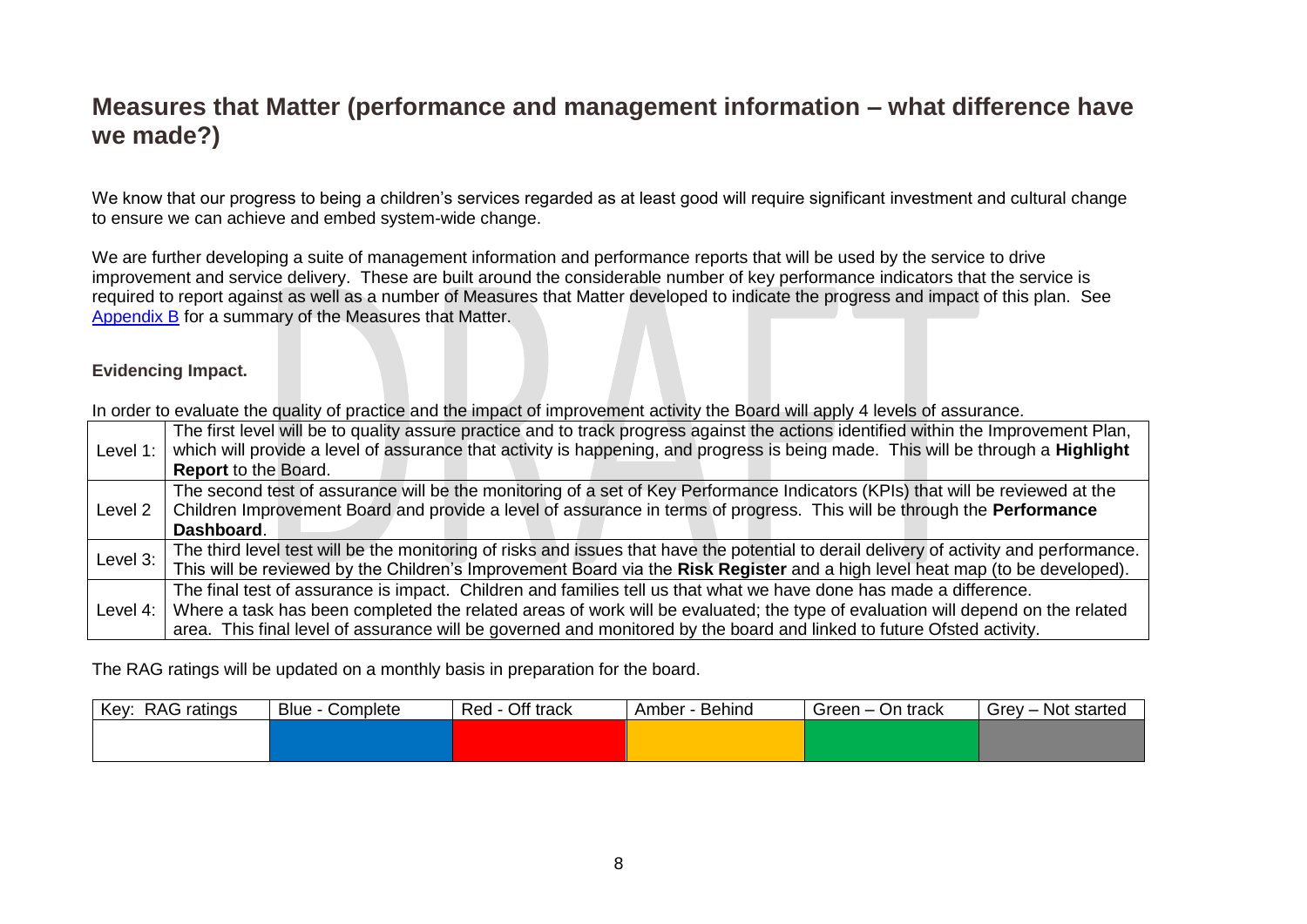# <span id="page-8-0"></span>Appendix A: Improvement Plan

|            | <b>Our workforce</b>                                               |                                                                                                                                                                                                                                                                             |                                                                                                                                                                                                                                                                                                                                                                                             |                                                                                                                                                                                                                                                                                                                                                     |                                     |  |  |  |  |
|------------|--------------------------------------------------------------------|-----------------------------------------------------------------------------------------------------------------------------------------------------------------------------------------------------------------------------------------------------------------------------|---------------------------------------------------------------------------------------------------------------------------------------------------------------------------------------------------------------------------------------------------------------------------------------------------------------------------------------------------------------------------------------------|-----------------------------------------------------------------------------------------------------------------------------------------------------------------------------------------------------------------------------------------------------------------------------------------------------------------------------------------------------|-------------------------------------|--|--|--|--|
|            | Accountable Lead: Corporate Director for Children and Young People |                                                                                                                                                                                                                                                                             |                                                                                                                                                                                                                                                                                                                                                                                             |                                                                                                                                                                                                                                                                                                                                                     |                                     |  |  |  |  |
| <b>Ref</b> | What needs to<br>improve?                                          | <b>Outcomes</b>                                                                                                                                                                                                                                                             | <b>Actions</b>                                                                                                                                                                                                                                                                                                                                                                              | <b>Milestones to be achieved</b>                                                                                                                                                                                                                                                                                                                    | Lead                                |  |  |  |  |
| W1         | The stability,<br>capacity and<br>skill mix of our<br>workforce.   | 1.1 Managers and practitioners<br>are experienced, effectively<br>trained and supervised and the<br>quality of practice improves the<br>lives of vulnerable children, young<br>people, and families.                                                                        | Commence recruitment<br>$\bullet$<br>campaign with a focus on<br>recruiting experienced workers.<br>Ensure that managers promote<br><b>Continuing Professional</b><br>Development opportunities and<br>know their staff (PDR and<br>Supervisions).<br>Practitioners to identify gaps in<br>their knowledge and experience<br>Manager Development<br>$\bullet$<br>Programme to be introduced | 75% of our workforce have<br>completed their PDR (July<br>22)<br>100% of our workforce will<br>have a completed PDR (July<br>2023)<br><b>Quality Assurance activity</b><br>demonstrates that<br>supervision is improving in<br>quality (July 22 and<br>ongoing).<br><b>Manager Development</b><br>Programme in place<br>(September 2022)            | <b>Service Director</b><br>(EH & S) |  |  |  |  |
|            |                                                                    | 1.2 All case holding practitioners<br>have a manageable workload,<br>dependent upon their skills,<br>experience, and job role and this<br>supports effective relationships<br>with children and young people,<br>and good practice. (Ofsted<br><b>Priority Action 2021)</b> | Ensure robust monitoring of<br>$\bullet$<br>caseloads by Service and<br>Directorate leaders.<br>Take necessary action to identify<br>$\bullet$<br>and address shortfalls in case-<br>holding capacity.                                                                                                                                                                                      | Management information<br>provides evidence of<br>manageable caseloads.<br>(July 22 onwards)<br>Our workforce tell us that<br>they have a manageable<br>workload (Sept 22 and<br>March 23 - survey)<br>Average caseload in social<br>work assessment teams is<br>reducing (each quarter) until<br>agreed levels are reached<br>and then maintained. | <b>Service Director</b><br>(EH & S) |  |  |  |  |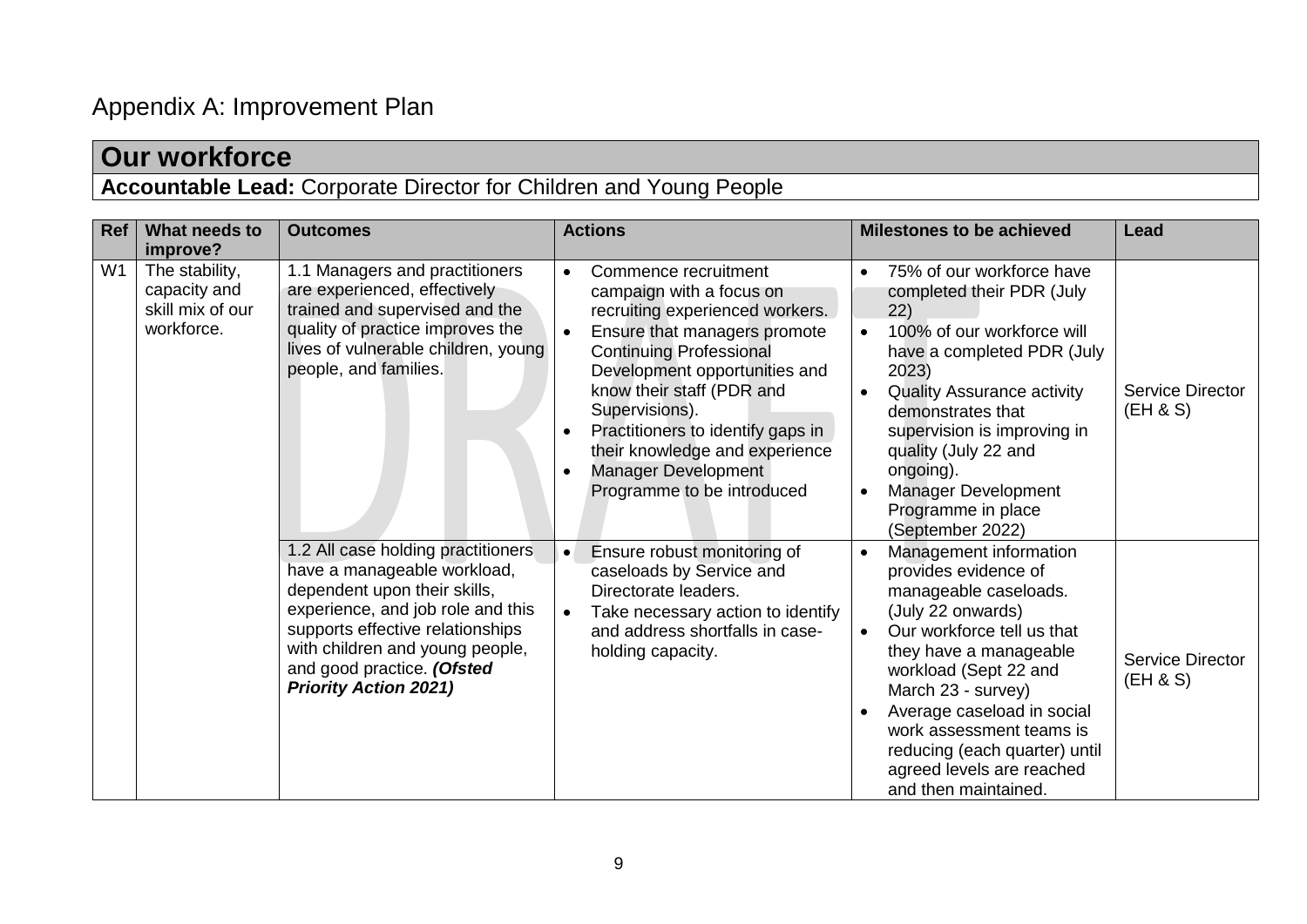| <b>Ref</b>     | What needs to<br>improve?                                        | <b>Outcomes</b>                                                                                                                                                                                                 | <b>Actions</b>                                                                                                                                                                                                                                                                                                       | <b>Milestones to be achieved</b>                                                                                                                                                                                                                                                                                 | Lead                              |
|----------------|------------------------------------------------------------------|-----------------------------------------------------------------------------------------------------------------------------------------------------------------------------------------------------------------|----------------------------------------------------------------------------------------------------------------------------------------------------------------------------------------------------------------------------------------------------------------------------------------------------------------------|------------------------------------------------------------------------------------------------------------------------------------------------------------------------------------------------------------------------------------------------------------------------------------------------------------------|-----------------------------------|
| W <sub>1</sub> | The stability,<br>capacity and<br>skill mix of our<br>workforce. | 1.3 Newly Qualified Social<br>Workers (NQSWs) have a well-<br>supported Assessed and<br>Supported Year in Employment<br>(ASYE) with manageable<br>caseloads throughout. (Ofsted<br><b>Priority Action 2021)</b> | Develop and introduce proposal<br>$\bullet$<br>to bring NQSWs who are<br>undertaking their ASYE out of<br>the establishment.<br>Develop the Academy offer of<br>$\bullet$<br>support for NQSWs and students<br>Introduce initiatives to increase<br>$\bullet$<br>the number of Practice<br>Educators in the service. | NQSWs are outside the core<br>$\bullet$<br>establishment (May 2022)<br>Management information<br>provides ongoing evidence<br>of manageable caseloads.<br>(May 2022)<br>Refreshed Academy offer is<br>published (May 2022)<br>NQSWs report that they are<br>well supported (Survey Sept<br>2022 and March 2023). | <b>Principal Social</b><br>Worker |
|                |                                                                  | 1.4 The service has a clear<br>workforce strategy.                                                                                                                                                              | Develop and implement<br>$\bullet$<br><b>Workforce Strategy.</b>                                                                                                                                                                                                                                                     | Workforce Strategy in place<br>(May 2022)                                                                                                                                                                                                                                                                        | Corporate<br>Director (C &<br>YP) |
|                |                                                                  | 1.5 The service uses workforce<br>data to inform the learning and<br>development programmes, and<br>service development.                                                                                        | Develop and introduce workforce<br>$\bullet$<br>data reporting framework.<br>Ensure that information from<br>$\bullet$<br>PDR cycle informs the learning<br>and development programme                                                                                                                                | Managers have access to<br>accurate and frequently<br>updated workforce profile<br>information (July 2022)                                                                                                                                                                                                       | <b>Principal Social</b><br>Worker |
|                |                                                                  | 1.6 Children have positive and<br>stable relationships with<br>professionals and carers.                                                                                                                        | Develop and introduce a new<br>$\bullet$<br>performance management<br>report.<br>Monitor frequency and impact of<br>$\bullet$<br>changes in allocated worker.<br>Further develop existing good<br>$\bullet$<br>practice re short-term and long<br>term placement stability                                           | Fewer than 10% of children<br>in our care have<br>experienced a change in<br>their social worker in the<br>past 12 months.<br>Short and long-term<br>placement stability is<br>consistently above the<br><b>England and statistical</b><br>neighbour average rates.                                              | Service Director<br>(EH & S)      |
| W <sub>2</sub> | Opportunities<br>for career<br>progression                       | 2.1 A career progression scheme<br>is in place for social workers and<br>effectively supports personal and<br>professional development.                                                                         | Develop Career Development<br>$\bullet$<br>Scheme<br>Implement Career Development<br>$\bullet$<br>Scheme                                                                                                                                                                                                             | <b>Career Development</b><br>Scheme for social workers is<br>in place (May 2022)<br>Social workers report that<br>they have personal and                                                                                                                                                                         | <b>Principal Social</b><br>Worker |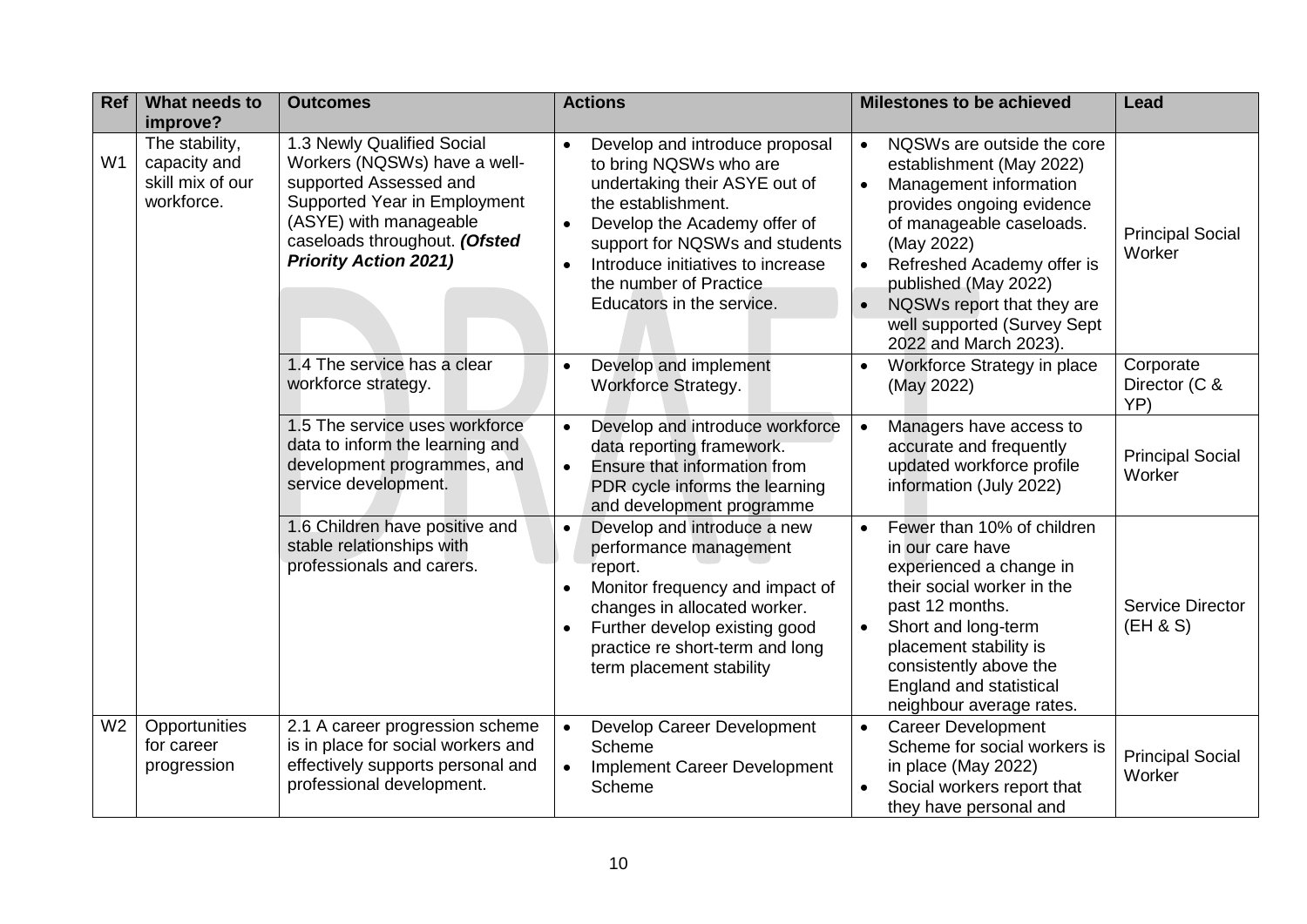| <b>Ref</b>     | What needs to<br>improve?                                                  | <b>Outcomes</b>                                                                                                                                                                                                                                                             | <b>Actions</b>                                                                                                                                                                                                                                                            | <b>Milestones to be achieved</b>                                                                                                                                                                                                     | <b>Lead</b>                             |
|----------------|----------------------------------------------------------------------------|-----------------------------------------------------------------------------------------------------------------------------------------------------------------------------------------------------------------------------------------------------------------------------|---------------------------------------------------------------------------------------------------------------------------------------------------------------------------------------------------------------------------------------------------------------------------|--------------------------------------------------------------------------------------------------------------------------------------------------------------------------------------------------------------------------------------|-----------------------------------------|
|                |                                                                            |                                                                                                                                                                                                                                                                             |                                                                                                                                                                                                                                                                           | professional development<br>opportunities. (Sept 2022<br>Survey)                                                                                                                                                                     |                                         |
| W2             | Opportunities<br>for career                                                | 2.2 A career progression scheme<br>is in place for staff with alternative<br>qualifications, skills and<br>experience, and effectively<br>supports personal and<br>professional development.                                                                                | Develop Career Development<br>$\bullet$<br>Scheme<br>Implement career development<br>$\bullet$<br>scheme (s) for various job role<br>types<br>Explore opportunities for career<br>$\bullet$<br>development and progression in<br>partnership with other<br>organisations. | Career development<br>$\bullet$<br>scheme(s) for non-social<br>worker roles are in place<br>(September 2022)<br>Relevant staff report that<br>they have personal and<br>professional development<br>opportunities (Jan 23<br>Survey) | <b>Principal Social</b><br>Worker       |
|                | progression                                                                | 2.3 All interim and permanent<br>management and leadership roles<br>are open to internal candidates                                                                                                                                                                         | Ensure that all advertised roles<br>$\bullet$<br>are open to suitably experienced<br>and qualified internal candidates.                                                                                                                                                   | Staff report that they feel<br>supported to apply for<br>management and leadership<br>roles (Survey)                                                                                                                                 | Service Director<br>(EH & S)            |
|                |                                                                            | 2.4 The service makes the best<br>use of available resources to<br>maximise the uptake of Social<br>Work Apprenticeships.                                                                                                                                                   | Develop a 5-year approach to<br>$\bullet$<br>increased availability of<br>apprenticeships.<br>Survey current cohort of<br>$\bullet$<br>apprentices and incorporate the<br>learning.                                                                                       | Five-year strategy in place<br>(September 2022)                                                                                                                                                                                      | <b>Service Director</b><br>(S, QA, & I) |
| W <sub>3</sub> | Access to high-<br>quality learning<br>and<br>development<br>opportunities | 3.1 Our workforce has access to<br>a comprehensive learning and<br>development programme that is<br>informed by performance and<br>management information;<br>feedback from staff; feedback<br>from service users; quality<br>assurance; and personal<br>development plans. | Suitable training courses to be<br>$\bullet$<br>developed or commissioned<br>Produce and publish a Learning<br>$\bullet$<br>and Development Programme /<br>Training Calendar for the year<br>2022-23, linked to feedback from<br>PDR process.                             |                                                                                                                                                                                                                                      | <b>Principal Social</b><br>Worker       |
|                |                                                                            | 3.2 Management information<br>evidences appropriate uptake of                                                                                                                                                                                                               | Mandatory training to be<br>$\bullet$<br>promoted and attendance<br>/completion to be monitored                                                                                                                                                                           |                                                                                                                                                                                                                                      | <b>Principal Social</b><br>Worker       |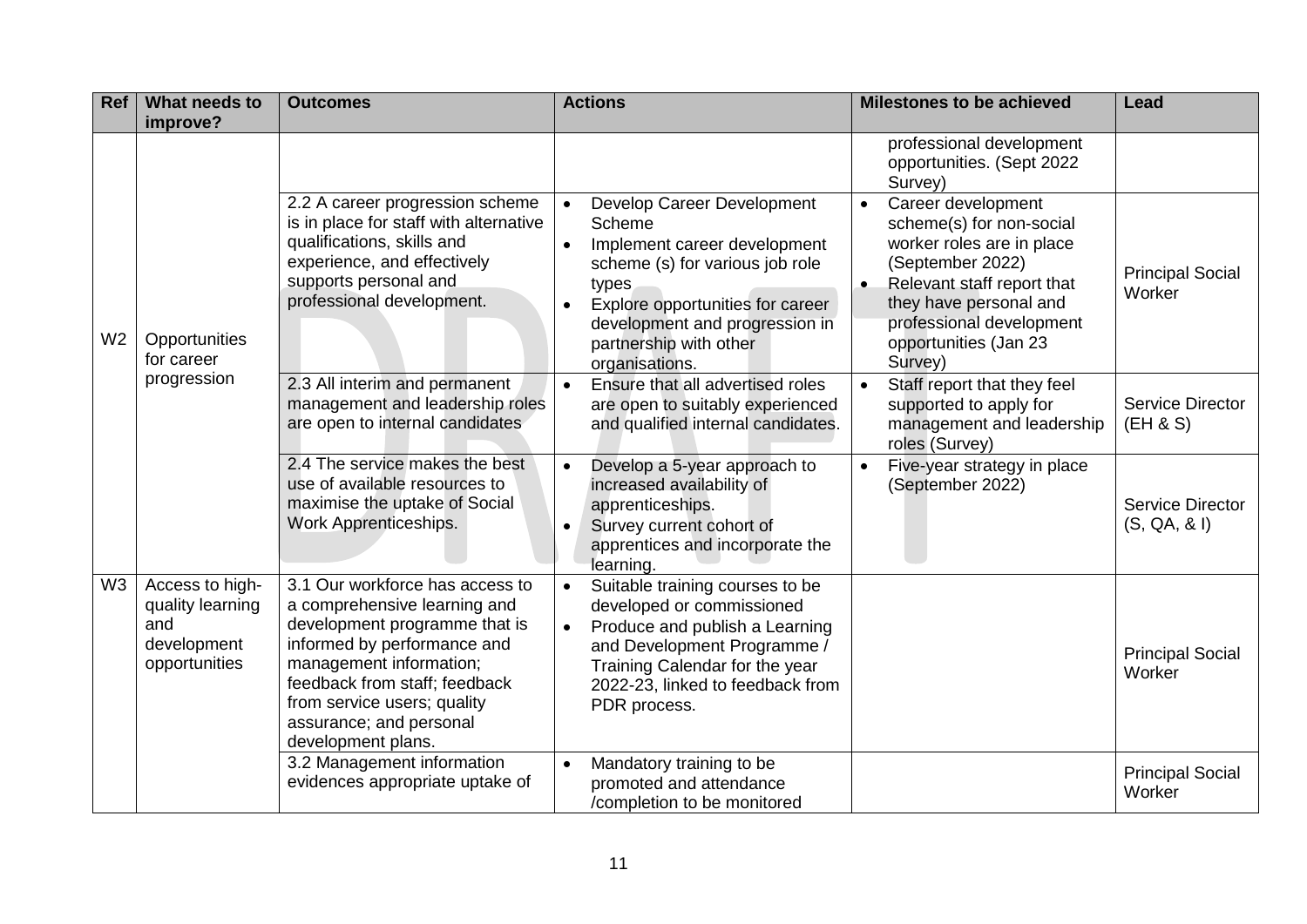| <b>Ref</b>     | What needs to                                                              | <b>Outcomes</b>                                                                                                | <b>Actions</b>                                                                                                                                                                                                                                                                                                                     | <b>Milestones to be achieved</b>                                                        | Lead                                 |
|----------------|----------------------------------------------------------------------------|----------------------------------------------------------------------------------------------------------------|------------------------------------------------------------------------------------------------------------------------------------------------------------------------------------------------------------------------------------------------------------------------------------------------------------------------------------|-----------------------------------------------------------------------------------------|--------------------------------------|
|                | improve?                                                                   |                                                                                                                |                                                                                                                                                                                                                                                                                                                                    |                                                                                         |                                      |
|                |                                                                            | learning and development<br>opportunities                                                                      |                                                                                                                                                                                                                                                                                                                                    |                                                                                         |                                      |
| W <sub>3</sub> | Access to high-<br>quality learning<br>and<br>development<br>opportunities | 3.3 Our workforce has access to<br>a multi-agency training and<br>development framework                        | Suitable training courses to be<br>$\bullet$<br>developed or commissioned that<br>support career development and<br>progression and take into<br>account learning from PDR<br>process, local and national<br>reviews, and resource evidence.<br>Publish and monitor the update<br>of a multi-agency training offer.                |                                                                                         | <b>Business</b><br>Manager<br>(HSCP) |
|                |                                                                            | 3.4 Practice should be informed<br>by feedback, research and<br>intelligence about the quality of<br>services. | Ensure that learning from<br>$\bullet$<br>research, legislation and practice<br>issues are shared.<br>Support our staff to participate in<br>$\bullet$<br>forum where they can share their<br>experiences and ensure that<br>there is a mechanism for<br>feedback from these forum to<br>DLT.<br>Ensure that all staff have access |                                                                                         | <b>Principal Social</b>              |
|                |                                                                            |                                                                                                                | to CareKnowledge and know<br>how to use the resource.<br>Develop ways of routinely<br>obtaining feedback from children,<br>young people and their families<br>as part of the Quality Assurance<br>Framework.<br>Regular reports in respect of<br>$\bullet$<br>complaints and compliments to<br>be presented to DLT / QAPIB         |                                                                                         | Worker                               |
| W4             | The morale and<br>wellbeing of our<br>workforce.                           | 4.1 A range of wellbeing support<br>initiatives are in place that support<br>our workforce, recognising that   | Support colleagues to participate<br>in drop-in and communication<br>sessions.                                                                                                                                                                                                                                                     | Sickness rates are reduced<br>Staff survey shows that staff<br>are informed and engaged | Corporate<br>Director (C &<br>YP)    |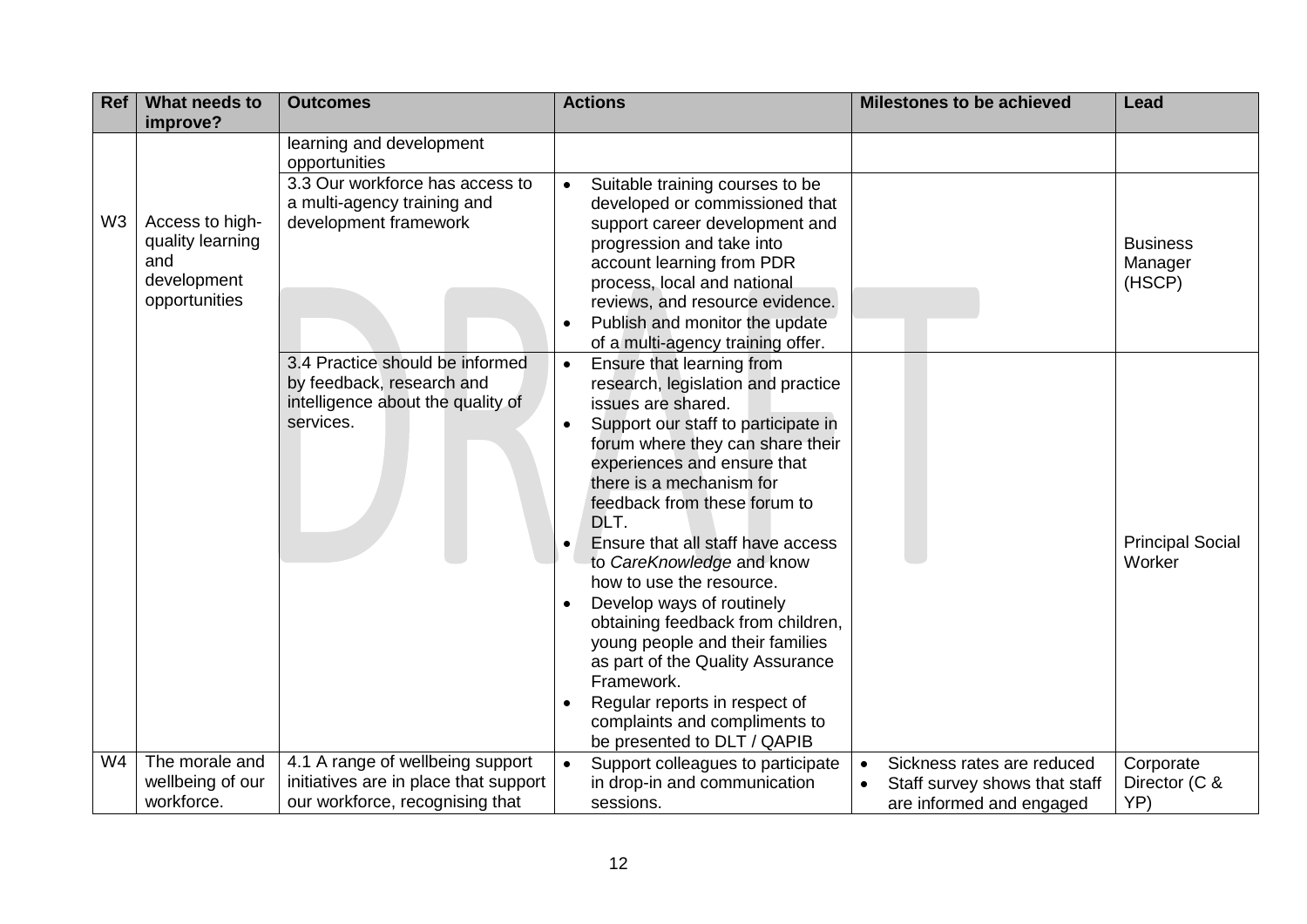| <b>Ref</b> | What needs to<br>improve? | <b>Outcomes</b>                                                     | <b>Actions</b>                                                                                                                                                                                                                                                                                                                                                                                                                                                                                 | <b>Milestones to be achieved</b>                                                                                                                                                                                                                          | Lead                              |
|------------|---------------------------|---------------------------------------------------------------------|------------------------------------------------------------------------------------------------------------------------------------------------------------------------------------------------------------------------------------------------------------------------------------------------------------------------------------------------------------------------------------------------------------------------------------------------------------------------------------------------|-----------------------------------------------------------------------------------------------------------------------------------------------------------------------------------------------------------------------------------------------------------|-----------------------------------|
|            |                           | the work that they do may have<br>an emotional and physical impact. | Promote range of support and<br>$\bullet$<br>counselling services available<br>through the Employee<br>Assistance Scheme.<br>Conduct a staff survey (baseline<br>and ongoing)<br>Maintain the 'open door' options<br>$\bullet$<br>for access to the Corporate<br>Director, Service Directors, and<br>the Chief Executive.<br>Develop and support the new<br>Staff Reference Group so that it<br>is representative of the whole<br>service<br><b>Undertake Annual SW Health</b><br><b>Check</b> | and there is improved staff<br>wellbeing.<br>There is an increase in the<br>$\bullet$<br>Social Workers completing<br>the annual health check in<br>2022/3 (need baseline for<br>2021/2)                                                                  |                                   |
|            |                           | 4.2 The morale and motivation of<br>our staff is high.              | Support regular forums for staff<br>$\bullet$<br>to share their experiences and<br>there is a mechanism for<br>feedback from such forums to<br><b>DLT</b><br>Undertake survey to measure<br>$\bullet$<br>staff engagement, morale and<br>wellbeing (baseline and ongoing)<br>Undertake Annual SW Health<br>$\bullet$<br>Check                                                                                                                                                                  | Staff survey shows that staff<br>$\bullet$<br>are informed and engaged<br>and there is improved<br>morale.<br>There is an increase in the<br>$\bullet$<br>Social Workers completing<br>the annual health check in<br>2022/3 (need baseline for<br>2021/2) | Corporate<br>Director (C &<br>YP) |

#### **Evidence of Impact (Workforce)** *(Where we want to be)*

- Children and young people will not experience frequent changes of allocated worker.
- We have clear progression routes for all staff in Children's Services.
- Case holding workers report that they have manageable caseloads.
- Newly Qualified Social Workers have caseloads commensurate with the Assessed and Supported Year in Employment (ASYE) programme
- The morale and motivation of our staff is demonstrably improved.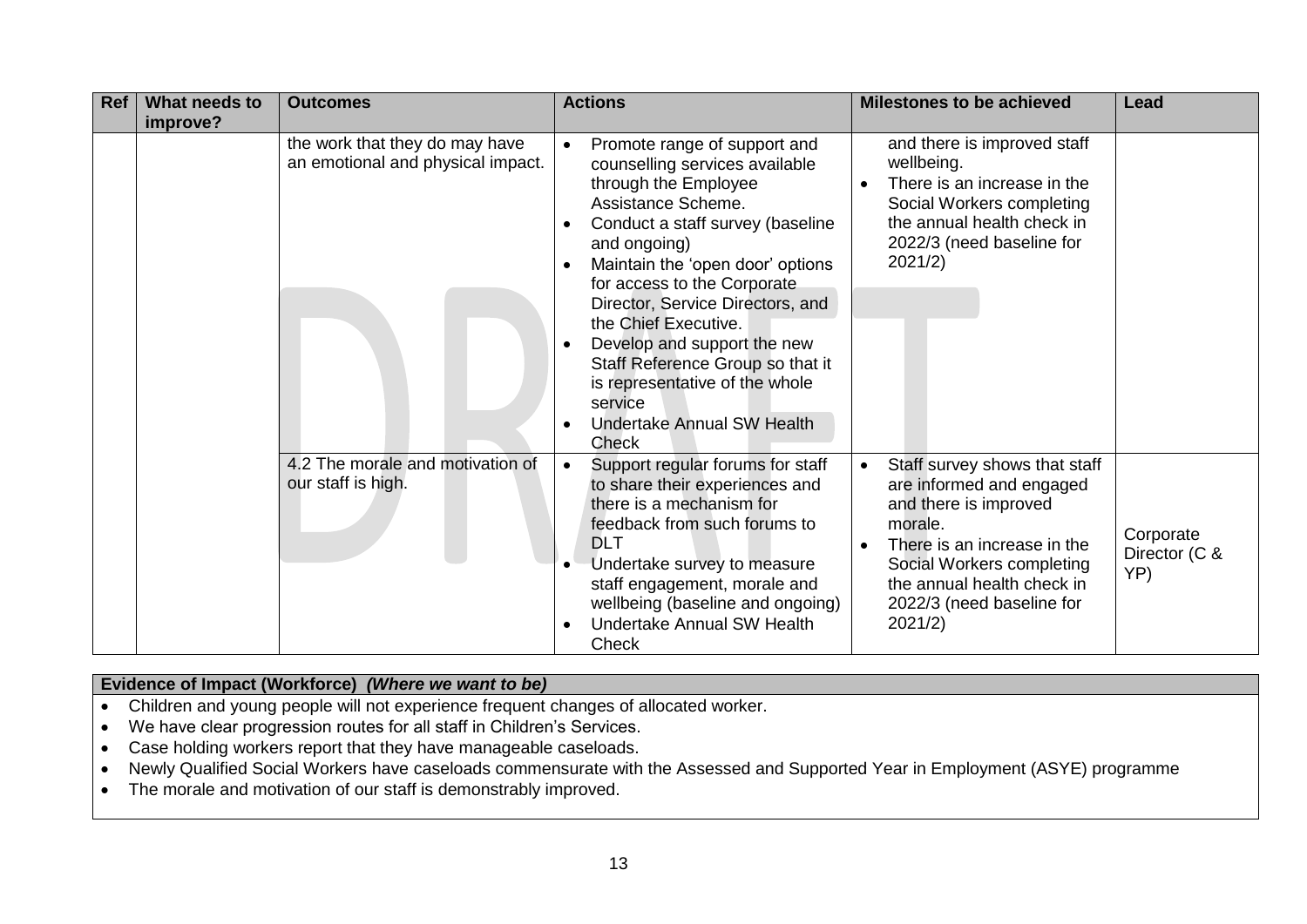| <b>Measures that Matter</b>                                                                      | <b>Baseline   Target</b> | end of<br>Q <sub>1</sub> | <b>Target</b><br>end of<br>Q <sub>2</sub> | <b>Target</b><br>end of<br>Q3 | <b>Target</b><br>end of<br>Q4 |
|--------------------------------------------------------------------------------------------------|--------------------------|--------------------------|-------------------------------------------|-------------------------------|-------------------------------|
| Average caseload in social work assessment teams is reducing                                     | TBD                      | 24                       | 22                                        | 20                            | 18                            |
| Number of social workers across the service with a caseload more than 24 children.               | <b>TBD</b>               | $20$                     | $20$                                      | $<$ 15                        | $<$ 15                        |
| The number of children in our care for 12 months or more who have experienced a change in social | <b>TBD</b>               |                          |                                           |                               |                               |
| worker in the past 12 months                                                                     |                          |                          |                                           |                               |                               |
| % of permanent Social Workers who have been in post for more than 12 Months                      | TBD%                     |                          |                                           |                               |                               |
| Proportion of the established social worker workforce that is permanent                          |                          |                          |                                           |                               |                               |

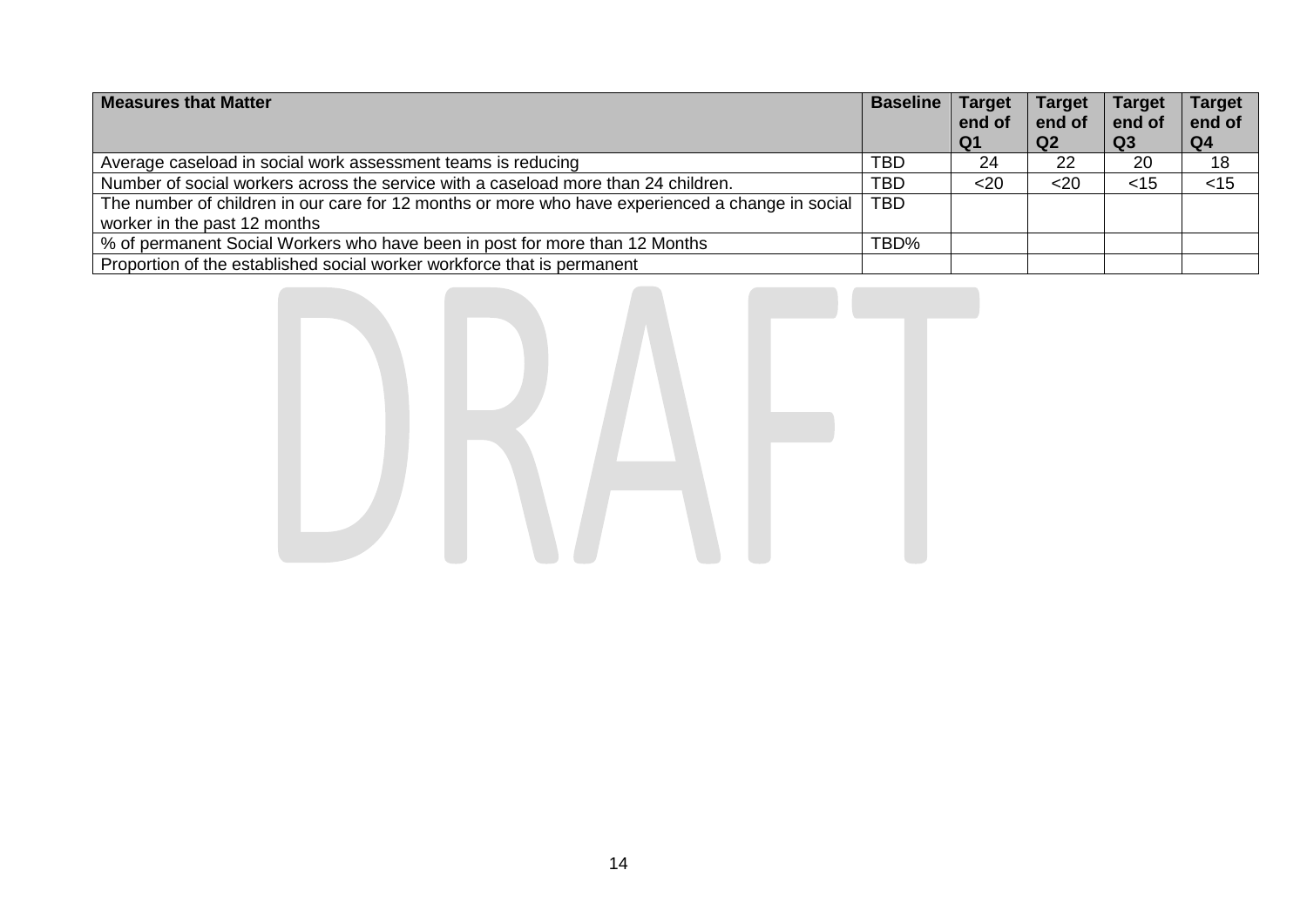## **Service and Practice Development**

**Accountable Lead:** Service Director (Early Help and Safeguarding)

| Ref            | What needs to<br>improve?                                                                                    | <b>Outcomes</b>                                                                                                              | <b>Actions</b>                                                                                                                                                                                                                                                                                                                                                                                                                                                                                                                                                                                                                                                        | <b>Milestones to be achieved</b>                                                                                                                                                                                                                                                   | Lead                                |
|----------------|--------------------------------------------------------------------------------------------------------------|------------------------------------------------------------------------------------------------------------------------------|-----------------------------------------------------------------------------------------------------------------------------------------------------------------------------------------------------------------------------------------------------------------------------------------------------------------------------------------------------------------------------------------------------------------------------------------------------------------------------------------------------------------------------------------------------------------------------------------------------------------------------------------------------------------------|------------------------------------------------------------------------------------------------------------------------------------------------------------------------------------------------------------------------------------------------------------------------------------|-------------------------------------|
| S <sub>1</sub> | <b>The</b><br>effectiveness<br>and frequency<br>of supervision<br>(Ofsted<br><b>Priority Action</b><br>2021) | 1.1 We have sufficient<br>management and supervisory<br>capacity across the Directorate.                                     | Vacant Management positions<br>are filled and when necessary,<br>temporary arrangements are in<br>place to ensure all staff have<br>access to managers and receive<br>regular supervision.<br>Ensure that case supervision is<br>held on a regular basis and that<br>this is recorded appropriately on<br>the child's file.                                                                                                                                                                                                                                                                                                                                           | Rate at which monthly case<br>supervisions are completed<br>is 75% by June 2022 and<br>95% by September 2022                                                                                                                                                                       | Service Director<br>(EH & S)        |
| S <sub>1</sub> | <b>The</b><br>effectiveness                                                                                  | .2 Children and young people's<br>plans are driven by effective and<br>regular case supervision and<br>management oversight. | Ensure that all open cases are<br>supervised in line with the<br>supervision policy.<br>Introduce and effectively use<br>$\bullet$<br>performance and management<br>information reports to monitor<br>supervision.<br>Ensure clear escalation<br>mechanisms are in place where<br>drift or delay are identified that<br>incorporate performance and<br>management information, quality<br>assurance activity, supervision,<br>and management oversight.<br>Managers to take necessary and<br>$\bullet$<br>immediate action where drift or<br>delay is identified<br>Ensure that the rationale for<br>case decisions are promptly and<br>clearly recorded by managers. | Monthly case supervisions<br>across the Directorate are<br>75% by June 2022 and 95%<br>by September 2022<br>Quality assurance activity<br>indicates that increasingly<br>plans are being driven by<br>effective and regular<br>supervision and<br>management oversight (Oct<br>22) | <b>Service Director</b><br>(EH & S) |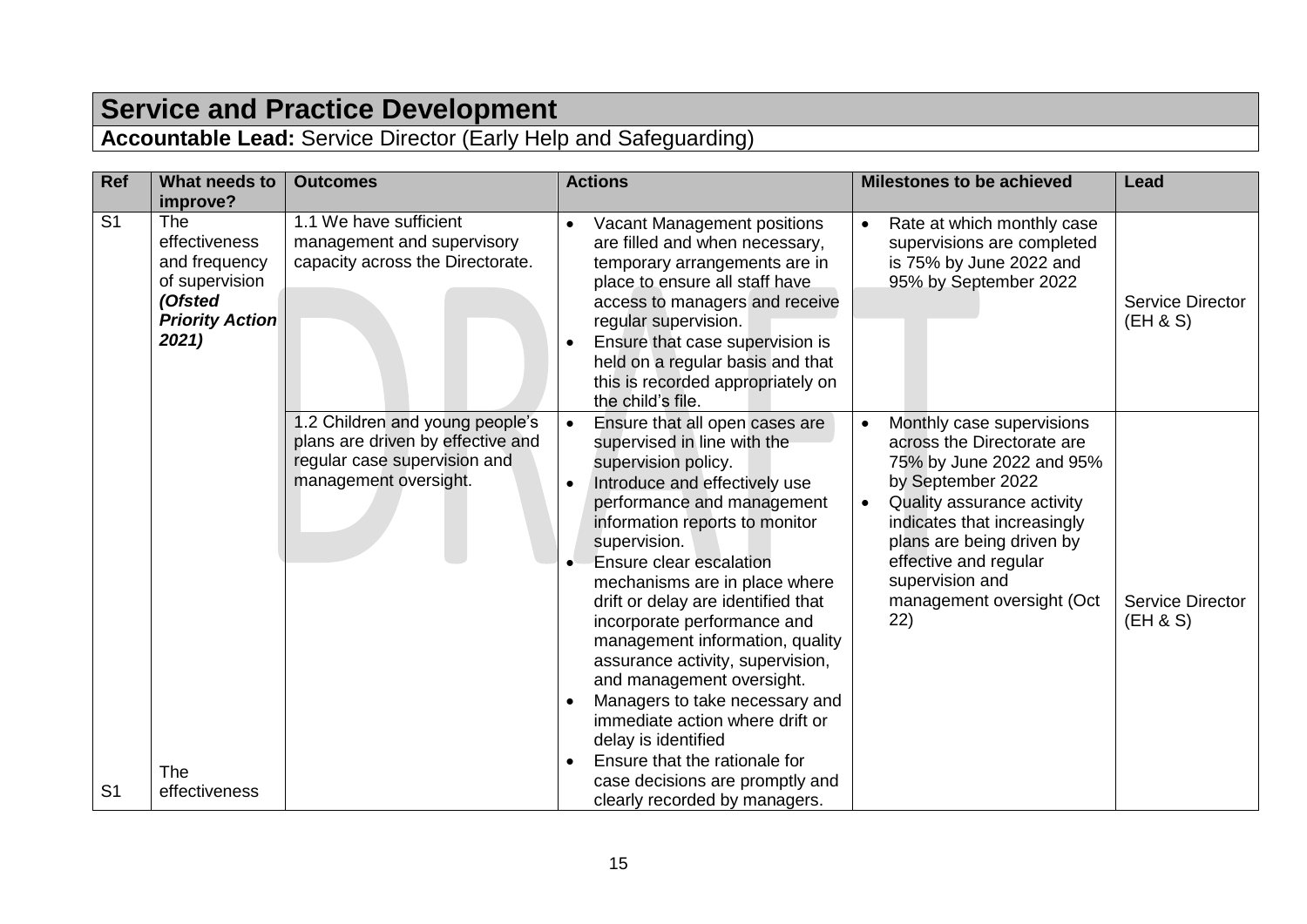| <b>Ref</b>             | What needs to                                                                                                                                             | <b>Outcomes</b>                                                                                    | <b>Actions</b>                                                                                                                                                                                                                                                                                                                                                                           | <b>Milestones to be achieved</b>                                                                                                                                                                                                                                 | <b>Lead</b>                                                                                                                                                              |
|------------------------|-----------------------------------------------------------------------------------------------------------------------------------------------------------|----------------------------------------------------------------------------------------------------|------------------------------------------------------------------------------------------------------------------------------------------------------------------------------------------------------------------------------------------------------------------------------------------------------------------------------------------------------------------------------------------|------------------------------------------------------------------------------------------------------------------------------------------------------------------------------------------------------------------------------------------------------------------|--------------------------------------------------------------------------------------------------------------------------------------------------------------------------|
|                        | improve?<br>and frequency                                                                                                                                 |                                                                                                    |                                                                                                                                                                                                                                                                                                                                                                                          |                                                                                                                                                                                                                                                                  |                                                                                                                                                                          |
|                        | of supervision<br>(Ofsted<br><b>Priority Action</b><br>2021)                                                                                              | 1.3 All staff receive high-quality<br>supervision at a frequency<br>appropriate to their job role. | Introduce revised supervision<br>$\bullet$<br>policy.<br>Revise and simplify supervision<br>$\bullet$<br>recording.<br>Monitor frequency and quality of<br>supervision.<br>Introduce regular practice<br>observation of supervision<br>activity.<br>Explore opportunities for multi-<br>agency supervision linked to<br>appreciative enquiry, learning<br>reviews, and case escalations. | Quality assurance activity<br>indicates improving quality<br>of supervision (from July 22)                                                                                                                                                                       | Service Director<br>(EH & S)                                                                                                                                             |
|                        |                                                                                                                                                           | 1.4 Training is available to<br>support the effective use of high-<br>quality supervision          | Supervising managers to attend<br>$\bullet$<br>supervision training.<br>Supervision training is available<br>$\bullet$<br>to all supervisees.                                                                                                                                                                                                                                            | All Managers in the service<br>have completed supervision<br>training (Oct 22)                                                                                                                                                                                   | <b>Principal Social</b><br>Worker                                                                                                                                        |
|                        |                                                                                                                                                           | 1.5                                                                                                | $\bullet$                                                                                                                                                                                                                                                                                                                                                                                |                                                                                                                                                                                                                                                                  |                                                                                                                                                                          |
| $\overline{\text{S2}}$ | The multi-<br>agency Early<br>Help (EH) offer<br>needs to be<br>further<br>developed so<br>that families do<br>get the right<br>help at the right<br>time | 2.1 Children and families have<br>access to the right help at the<br>right time                    | Take necessary action to reduce<br>$\bullet$<br>the time on waiting lists before<br>accessing services.<br>Prepare, publish, and implement<br>an Early Help Strategy.<br>Increase collaborative working<br>$\bullet$<br>with the community sector.                                                                                                                                       | There is no longer a waiting<br>list to receive Early Help<br>support.                                                                                                                                                                                           | HoS (EH)                                                                                                                                                                 |
|                        |                                                                                                                                                           |                                                                                                    | 2.2 Families and communities<br>are involved in the development<br>of services                                                                                                                                                                                                                                                                                                           | Undertake Needs Analysis and<br>$\bullet$<br>Review (including feedback from<br>families) of existing provision to<br>fully understand the community<br>prevention offer and early help<br>support<br>Co-design with families a<br>Universal and Community Offer | Findings of "Let's Talk<br>Children and Families" to<br>be published by June 22<br><b>Publication of Universal</b><br>$\bullet$<br>Youth and Community Offer<br>(Dec 22) |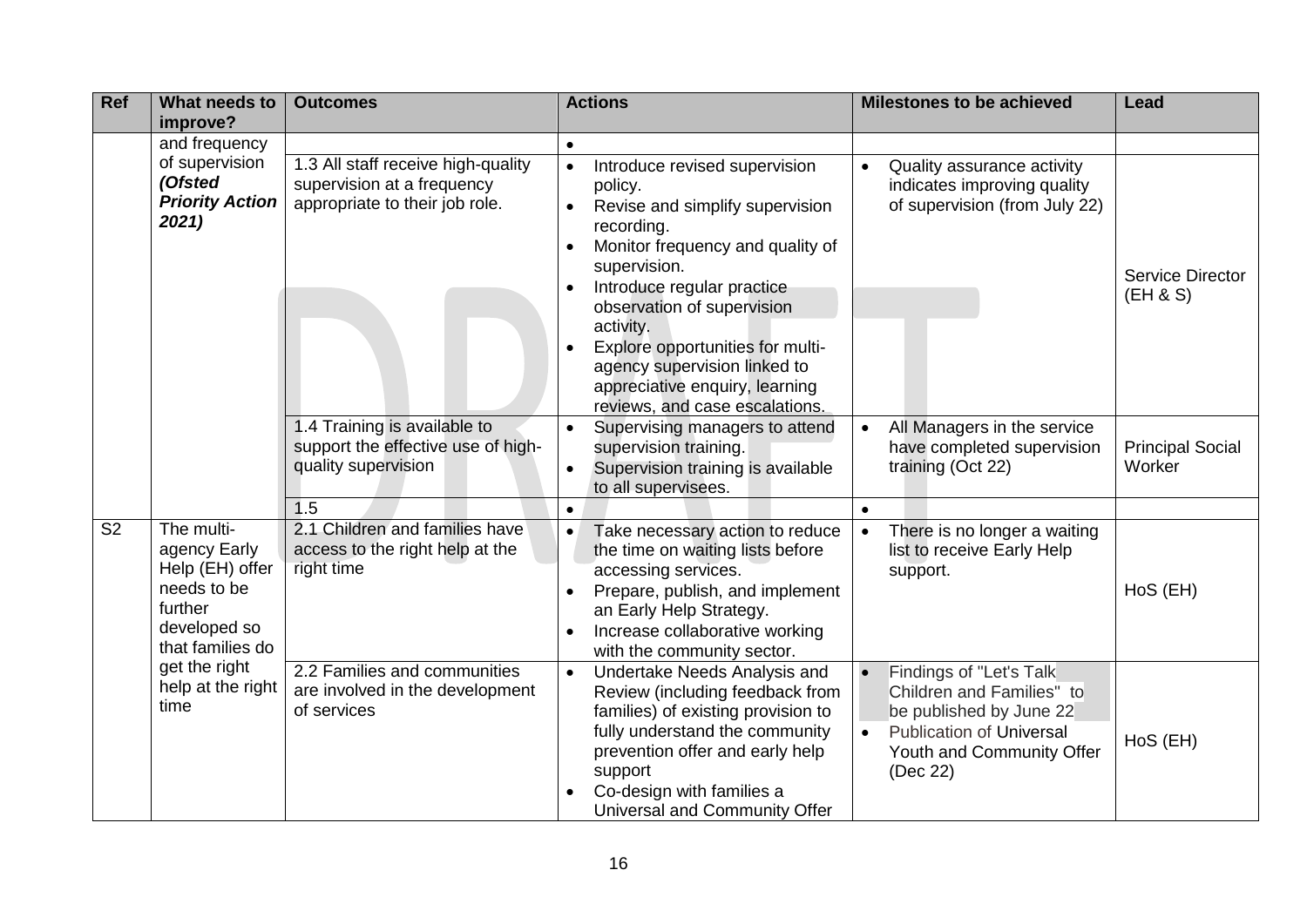| Ref            | What needs to                                                                                                                            | <b>Outcomes</b>                                                                                                                           | <b>Actions</b>                                                                                                                                                                                                                                                                                                                                                                                                                                                                                                                                                                                             | <b>Milestones to be achieved</b>                                                                                                           | Lead                         |
|----------------|------------------------------------------------------------------------------------------------------------------------------------------|-------------------------------------------------------------------------------------------------------------------------------------------|------------------------------------------------------------------------------------------------------------------------------------------------------------------------------------------------------------------------------------------------------------------------------------------------------------------------------------------------------------------------------------------------------------------------------------------------------------------------------------------------------------------------------------------------------------------------------------------------------------|--------------------------------------------------------------------------------------------------------------------------------------------|------------------------------|
|                | improve?                                                                                                                                 |                                                                                                                                           | for children and families, building                                                                                                                                                                                                                                                                                                                                                                                                                                                                                                                                                                        |                                                                                                                                            |                              |
|                |                                                                                                                                          |                                                                                                                                           | on existing assets and services                                                                                                                                                                                                                                                                                                                                                                                                                                                                                                                                                                            |                                                                                                                                            |                              |
| S <sub>2</sub> | Our Early Help<br>(EH) offer<br>needs to be<br>further<br>developed so<br>that families do<br>get the right<br>help at the right<br>time | 2.3 A broad range of community<br>based prevention and early<br>intervention services are<br>available to children and their<br>families. | Develop and implement a multi-<br>$\bullet$<br>agency Early Help Offer in which<br>where ever possible, families as<br>much are supported at the<br>appropriate level, local to where<br>they live and by a lead<br>professional they already have a<br>relationship with<br>Develop and utilise Talk<br>$\bullet$<br>Community Hubs to coordinate<br>early intervention activity closer<br>to home - to support self-help<br>and maximise use of community<br>sector.<br>Engage with community groups<br>$\bullet$<br>to develop specific work with<br>children and young people in<br>their communities. | Families report that they<br>have access to a broad<br>range of community based<br>services                                                | Service Director<br>(EH & S) |
|                |                                                                                                                                          | 2.4 Children & Families are<br>offered the Right Help at the<br><b>Right Time</b>                                                         | Develop and implement a multi-<br>$\bullet$<br>agency Prevention & Early Help<br>Strategy<br>Early Help Practice Framework<br>to be published.                                                                                                                                                                                                                                                                                                                                                                                                                                                             | $\bullet$                                                                                                                                  | HoS (EH)                     |
|                |                                                                                                                                          | 2.5 The interface between EH<br>and statutory work is clearly and<br>effectively differentiated.                                          | Undertake review of a sample of<br>$\bullet$<br>cases which have stepped up or<br>down, and repeat each quarter<br>during 2022-23                                                                                                                                                                                                                                                                                                                                                                                                                                                                          | Quality assurance activity<br>$\bullet$<br>indicates that the interface<br>between EH and statutory<br>service is understood and<br>clear. | Service Director<br>(EH & S) |
|                |                                                                                                                                          | 2.6 The interface between<br>prevention and EH services and<br>Talk Community is well<br>developed and is accessible to                   | Development of Universal Youth<br>and Community Offer                                                                                                                                                                                                                                                                                                                                                                                                                                                                                                                                                      | Publication of Universal and<br>$\bullet$<br><b>Community Offer</b>                                                                        | HoS (EH)                     |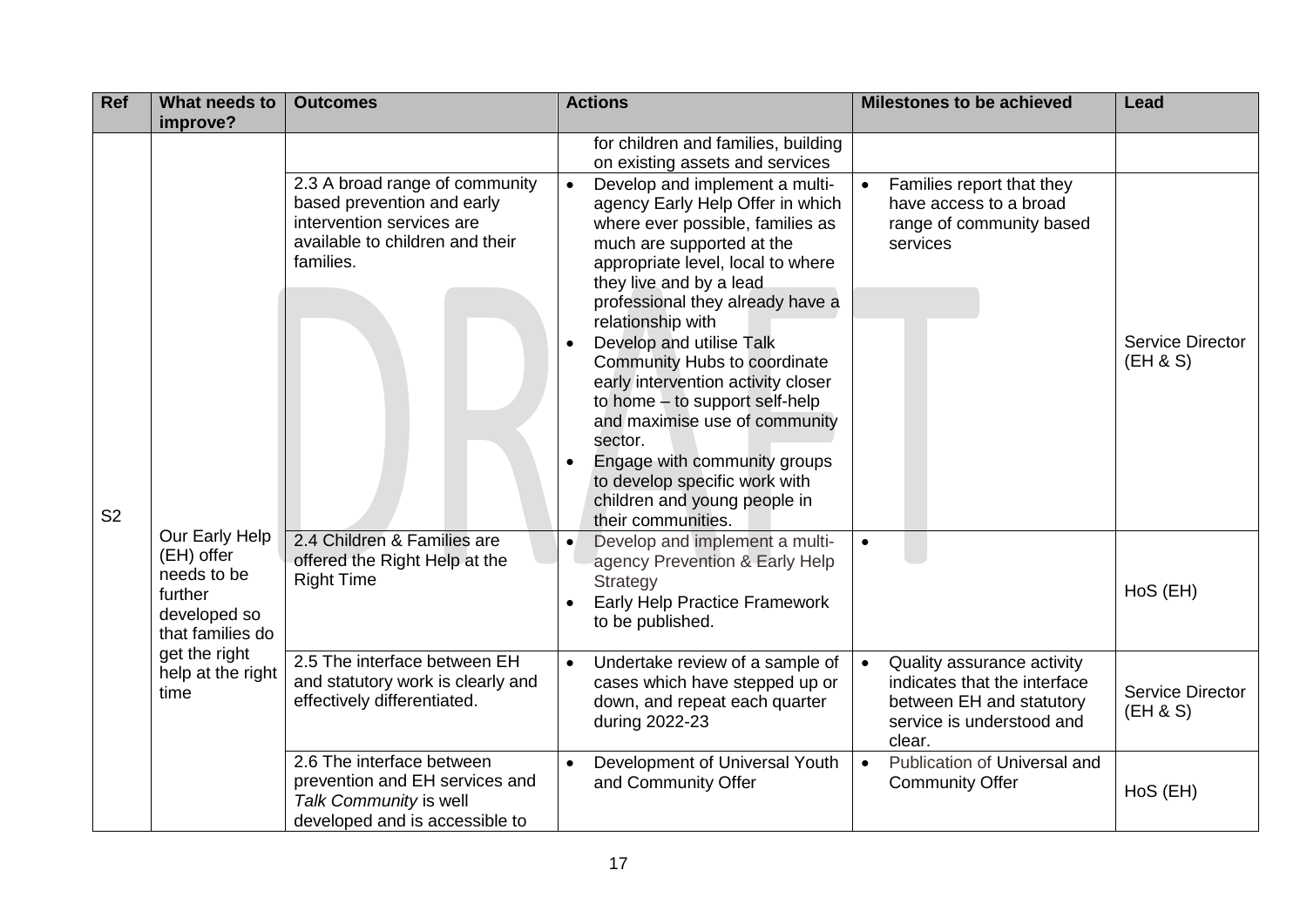| <b>Ref</b>     | What needs to<br>improve?                                                     | <b>Outcomes</b>                                                                                                                                | <b>Actions</b>                                                                                                                                                                                                                                                                                                                                                                                                             | <b>Milestones to be achieved</b>                                                                                                    | Lead                                             |
|----------------|-------------------------------------------------------------------------------|------------------------------------------------------------------------------------------------------------------------------------------------|----------------------------------------------------------------------------------------------------------------------------------------------------------------------------------------------------------------------------------------------------------------------------------------------------------------------------------------------------------------------------------------------------------------------------|-------------------------------------------------------------------------------------------------------------------------------------|--------------------------------------------------|
|                |                                                                               | families and communities across<br>Herefordshire                                                                                               | <b>Needs Analysis and Review</b><br>$\bullet$<br>(including feedback from<br>families) of existing provision to<br>fully understand the community<br>prevention offer and early help<br>support<br>Consideration to be given for the<br>implementation of Family Hubs<br>across Herefordshire<br>Engage with youth and<br>$\bullet$<br>community groups to seek<br>young people's input in the<br>development of services. |                                                                                                                                     |                                                  |
|                |                                                                               | 2.7 The approach to Early Help<br>assessment of need is<br>proportionate and assessments<br>are of good quality                                | Regular audit activity of Early<br>$\bullet$<br><b>Help Assessments</b><br>Develop a quality assurance and<br>$\bullet$<br>feedback mechanism for<br>assessments completed by<br>partner agencies                                                                                                                                                                                                                          |                                                                                                                                     | HoS (EH)                                         |
| S <sub>3</sub> | We need to be<br>more<br>consistent in<br>identifying and                     | 3.1 Referrers know and<br>understand levels of need and<br>thresholds for referral, and the<br>quality and timeliness of referrals<br>is good. | Right Help Right Time to be<br>$\bullet$<br>reviewed annually<br>$\bullet$<br>Feedback to referrers to be<br>provided by relevant partners<br>within MASH (i.e. education<br>MASH representative will<br>feedback to schools about the<br>quality of their referral etc.)                                                                                                                                                  |                                                                                                                                     | <b>Service Director</b><br>(EH & S)              |
|                | responding to<br>children's<br>needs in a<br>timely manner<br>whilst applying | 3.2 The quality of referrals is<br>good, and consent is routinely<br>sought.                                                                   | At least quarterly multi-agency<br>$\bullet$<br>audit activity in respect of<br>partner referrals and the<br>effective use of the MARF.                                                                                                                                                                                                                                                                                    | Audits show that consent is<br>consistently sought by<br>partner agencies (unless<br>threshold to override<br>consent has been met) | HoS (MASH,<br>Assessment,<br>CiN, CP &<br>Court) |
|                | appropriate<br>thresholds                                                     | 3.3 Assessments identify needs<br>and risk and are clear in what                                                                               | Ensure that a child is seen within<br>5 working days from the start of                                                                                                                                                                                                                                                                                                                                                     |                                                                                                                                     | HoS (MASH,<br>Assessment,                        |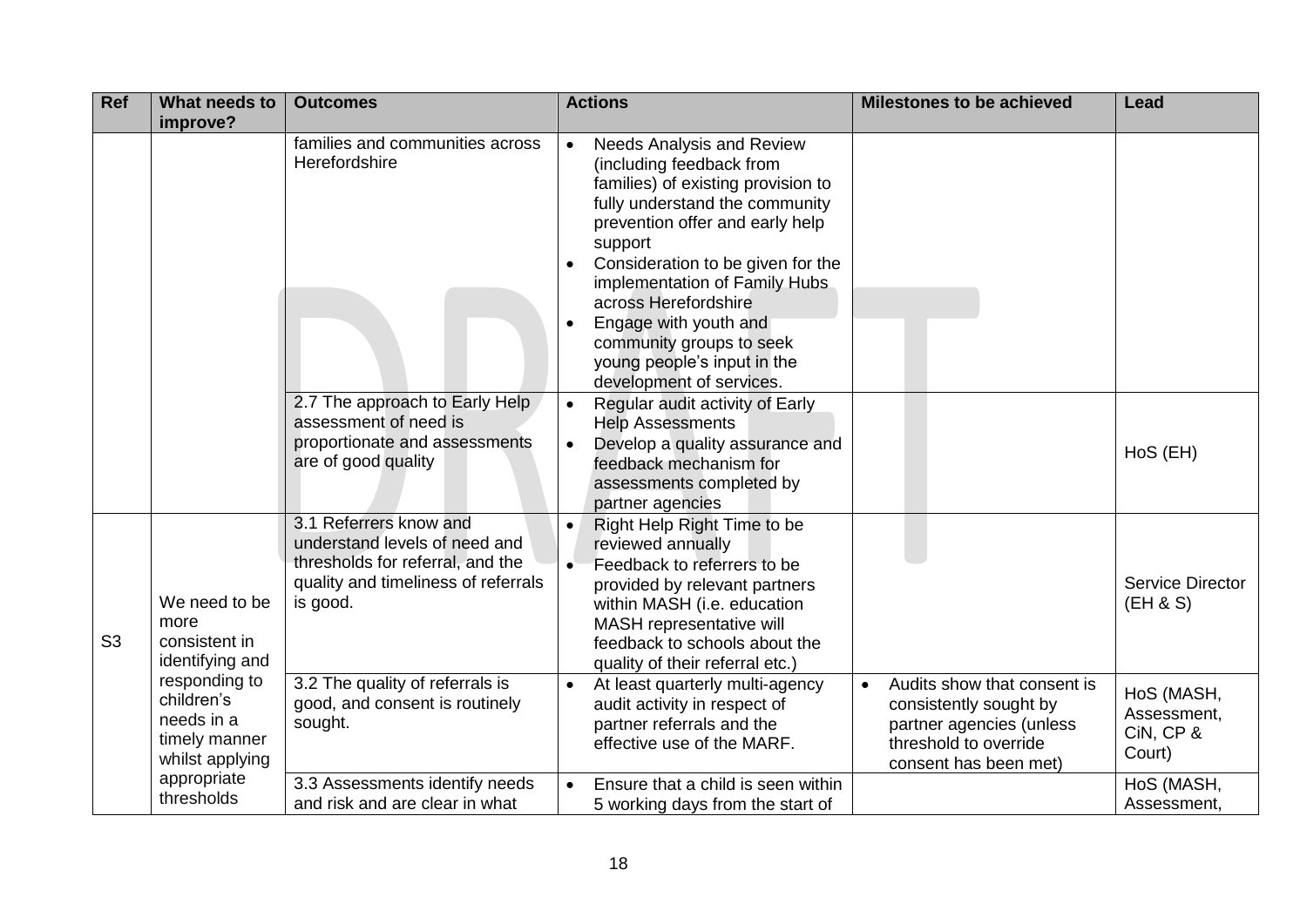| <b>Ref</b>     | What needs to                                                                                          | <b>Outcomes</b>                                                                                                                                                                                                                                                          | <b>Actions</b>                                                                                                                                                                                                                                                                                                                                                                                                | <b>Milestones to be achieved</b>                                                                     | Lead                                                |
|----------------|--------------------------------------------------------------------------------------------------------|--------------------------------------------------------------------------------------------------------------------------------------------------------------------------------------------------------------------------------------------------------------------------|---------------------------------------------------------------------------------------------------------------------------------------------------------------------------------------------------------------------------------------------------------------------------------------------------------------------------------------------------------------------------------------------------------------|------------------------------------------------------------------------------------------------------|-----------------------------------------------------|
|                | improve?                                                                                               | needs to happen. Assessments<br>are child focussed and the voice<br>of the child, including direct work,<br>is evident within the assessment.<br>Information from multi-agency<br>partners is routinely sought, and<br>included. (Ofsted Priority<br><b>Action 2021)</b> | a Social Care Assessment and<br>within 10 working days from the<br>start of an Early Help<br>Assessment.<br>Ensure that direct work (age<br>$\bullet$<br>appropriately) is completed as a<br>standard in assessments.<br>Authorising managers will not<br>$\bullet$<br>sign off an assessment where<br>the voice of the child is not<br>evident or where the child is not<br>at the centre of the assessment. |                                                                                                      | CiN, CP &<br>Court)                                 |
|                |                                                                                                        | 3.4 The timeliness and quality of<br>response from the MASH is<br>consistently high                                                                                                                                                                                      | The MASH to be relocated and<br>$\bullet$<br>co-located to ensure there is<br>more efficient communication,<br>screening and timeliness<br>Service leaders to routinely<br>$\bullet$<br>monitor timeliness and quality of<br>activities within the MASH / Early<br>Help Hub and take any<br>necessary action to address any<br>identified concerns.                                                           | The MASH is co-located<br>$\bullet$                                                                  | HoS (MASH,<br>Assessment,<br>CiN, CP &<br>Court)    |
| S <sub>3</sub> | We need to be<br>more<br>consistent in<br>identifying and<br>responding to<br>children's<br>needs in a | 3.5 The service is working<br>effectively with other agencies to<br>identify, assess, and support<br><b>Private Fostering arrangements</b>                                                                                                                               | Review and re-launch Private<br>$\bullet$<br>Fostering guidance and<br>procedures.<br>Raise awareness with partner<br>$\bullet$<br>agencies and with communities<br>in Herefordshire<br>Undertake an audit of Private<br>$\bullet$<br>Fostering activity.                                                                                                                                                     |                                                                                                      | <b>HoS</b> for Care<br><b>Experienced C</b><br>& YP |
|                | timely manner<br>whilst applying<br>appropriate<br>thresholds                                          | 3.6 There is a multi-agency<br>Neglect Strategy in place that<br>includes a focus on prevention<br>and Early Help.                                                                                                                                                       | Work with the Herefordshire<br>$\bullet$<br>Safeguarding Children<br>Partnership (HSCP) to update<br>and publish a Neglect Strategy                                                                                                                                                                                                                                                                           | Multi-agency Neglect<br>Strategy is published.<br>Multi-agency audit activity<br>evidences increased | <b>Service Director</b><br>(S, QA, & I)             |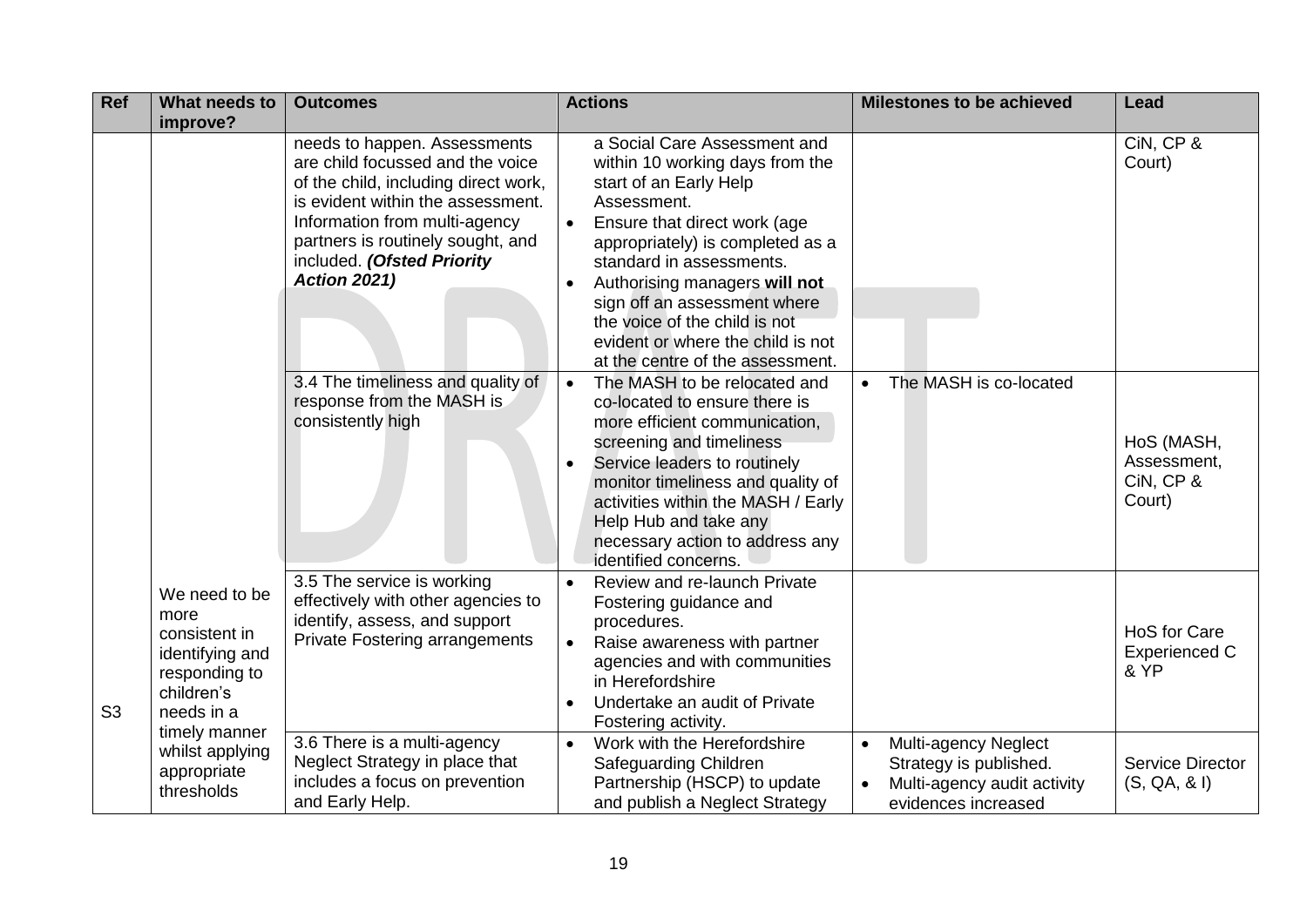| <b>Ref</b>     | What needs to<br>improve?                                                | <b>Outcomes</b>                                                                                                                                                                   | <b>Actions</b>                                                                                                                                                                                                                                                                                                                                                                                      | <b>Milestones to be achieved</b>                                                                                                                     | Lead                                             |
|----------------|--------------------------------------------------------------------------|-----------------------------------------------------------------------------------------------------------------------------------------------------------------------------------|-----------------------------------------------------------------------------------------------------------------------------------------------------------------------------------------------------------------------------------------------------------------------------------------------------------------------------------------------------------------------------------------------------|------------------------------------------------------------------------------------------------------------------------------------------------------|--------------------------------------------------|
|                |                                                                          |                                                                                                                                                                                   | Produced a dedicated Neglect<br>$\bullet$<br>Action Plan to address key areas<br>of development including<br>mandatory tools for Neglect.<br>Publish practice guidance and<br>$\bullet$<br>protocols to be followed, linked<br>to the partnership strategy.<br>Undertake a multi-agency audit<br>$\bullet$<br>of neglect cases to result in an<br>agreed range of actions across<br>the partnership | effectiveness in identifying<br>and working with neglect<br>and the use of the Graded<br>Care Profile and other tools<br>identified in the strategy. |                                                  |
|                |                                                                          | 3.8 Child in Need Plans are<br>outcomes-focussed, regularly<br>reviewed and progressed.<br>Children are regularly visited and<br>are placed at the centre of<br>interventions.    | Social Workers will always visit<br>$\bullet$<br>children at least as frequently as<br>stated in our practice standards.<br>Managers will routinely monitor<br>the frequency and quality of<br>visits, plans, a duration of CIN<br>episodes.                                                                                                                                                        |                                                                                                                                                      | HoS (MASH,<br>Assessment,<br>CiN, CP &<br>Court) |
| S <sub>4</sub> | Our support for<br>children<br>subject of a<br>child protection<br>plan. | 4.1 Strategy meetings and s47<br>enquiries always maintain a<br>focus on the child and are<br>conducted in line with current<br>best practice and statutory<br>guidance.          | Ensure that children are<br>routinely seen alone and spoken<br>to in the course of s47 enquiries.<br>Ensure that S47 enquiries are<br>completed in a timely manner<br>and that information from other<br>agencies inform the assessment.                                                                                                                                                            |                                                                                                                                                      | <b>Service Director</b><br>(EH & S)              |
|                |                                                                          | 4.2 Families and professionals<br>have timely and appropriate<br>access to good quality reports<br>ahead of conferences. This<br>supports active engagement and<br>participation. | Social Workers will ensure that<br>$\bullet$<br>reports for Child Protection<br>Conferences are completed in a<br>timely manner and are shared<br>with families at least 48 hours<br>before CP Conferences<br>Referrals to advocacy services<br>are routinely devised (and                                                                                                                          |                                                                                                                                                      | <b>Service Director</b><br>(EH & S)              |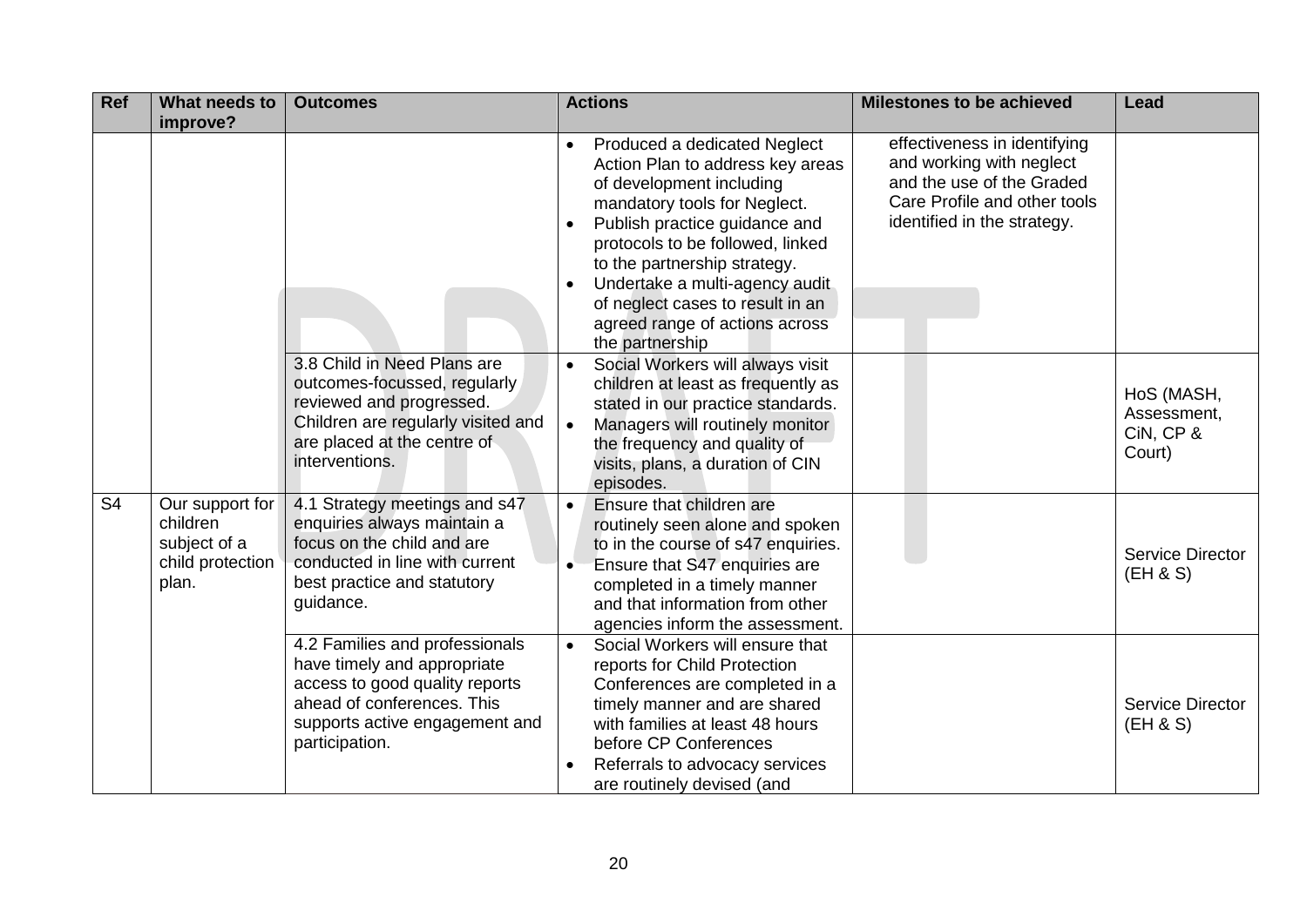| <b>Ref</b>     | What needs to<br>improve?                           | <b>Outcomes</b>                                                                                                                                   | <b>Actions</b>                                                                                                                                                                                                                                                                                                         | <b>Milestones to be achieved</b>                                                                        | Lead                                |
|----------------|-----------------------------------------------------|---------------------------------------------------------------------------------------------------------------------------------------------------|------------------------------------------------------------------------------------------------------------------------------------------------------------------------------------------------------------------------------------------------------------------------------------------------------------------------|---------------------------------------------------------------------------------------------------------|-------------------------------------|
|                |                                                     |                                                                                                                                                   | evidenced in case recording)<br>where appropriate                                                                                                                                                                                                                                                                      |                                                                                                         |                                     |
|                |                                                     | 4.3 Plans are outcomes-focused<br>and address identified risks,<br>keeping the child at the centre of<br>the plan.                                | Members of the Core Group<br>$\bullet$<br>meet on a regular basis and<br>ensure the CP Plan is SMART<br>and tracks progress<br><b>Child Protection Conference</b><br>$\bullet$<br>Chairs to provide effective and<br>timely scrutiny and challenge<br>where CP Plans are not SMART<br>or do not progress sufficiently. |                                                                                                         | Service Director<br>(EH & S)        |
|                |                                                     | 4.4 Children are not left at risk<br>following the convening of a<br>strategy meetings.                                                           | <b>Ensure that Initial Child</b><br>$\bullet$<br><b>Protection Conferences (ICPCs)</b><br>take place within 15 working<br>days of strategy meetings.<br>Interim safety plans are to be<br>$\bullet$<br>routinely considered as part of<br>strategy meetings.                                                           | The proportion of ICPCs that<br>are held within 15 working<br>days is consistently not less<br>than 85% | Service Director<br>(EH & S)        |
|                |                                                     | 4.5 A multi-agency Contextual<br>Safeguarding Strategy has been<br>developed and interventions are<br>effective at managing and<br>reducing risk. | We will with partner agencies<br>$\bullet$<br>develop and implement a<br>contextual safeguarding model<br>(as an alternative to child<br>protection) for adolescents<br>facing risks outside the home                                                                                                                  | <b>Contextual Safeguarding</b><br>Model is launched                                                     | Service Director<br>(EH & S)        |
| S <sub>5</sub> | The quality and<br>timeliness of<br>our court work. | 5.1 The Public Law Outline (PLO)<br>pre-proceedings process is used<br>appropriately and effectively, and<br>is robustly monitored.               | Review pre-proceedings process<br>$\bullet$<br>and documentation (including<br>letters)<br>Implement identified<br>improvements to achieve<br>consistency<br>Ensure PLO tracker is in place<br>and updated                                                                                                             |                                                                                                         | <b>Service Director</b><br>(EH & S) |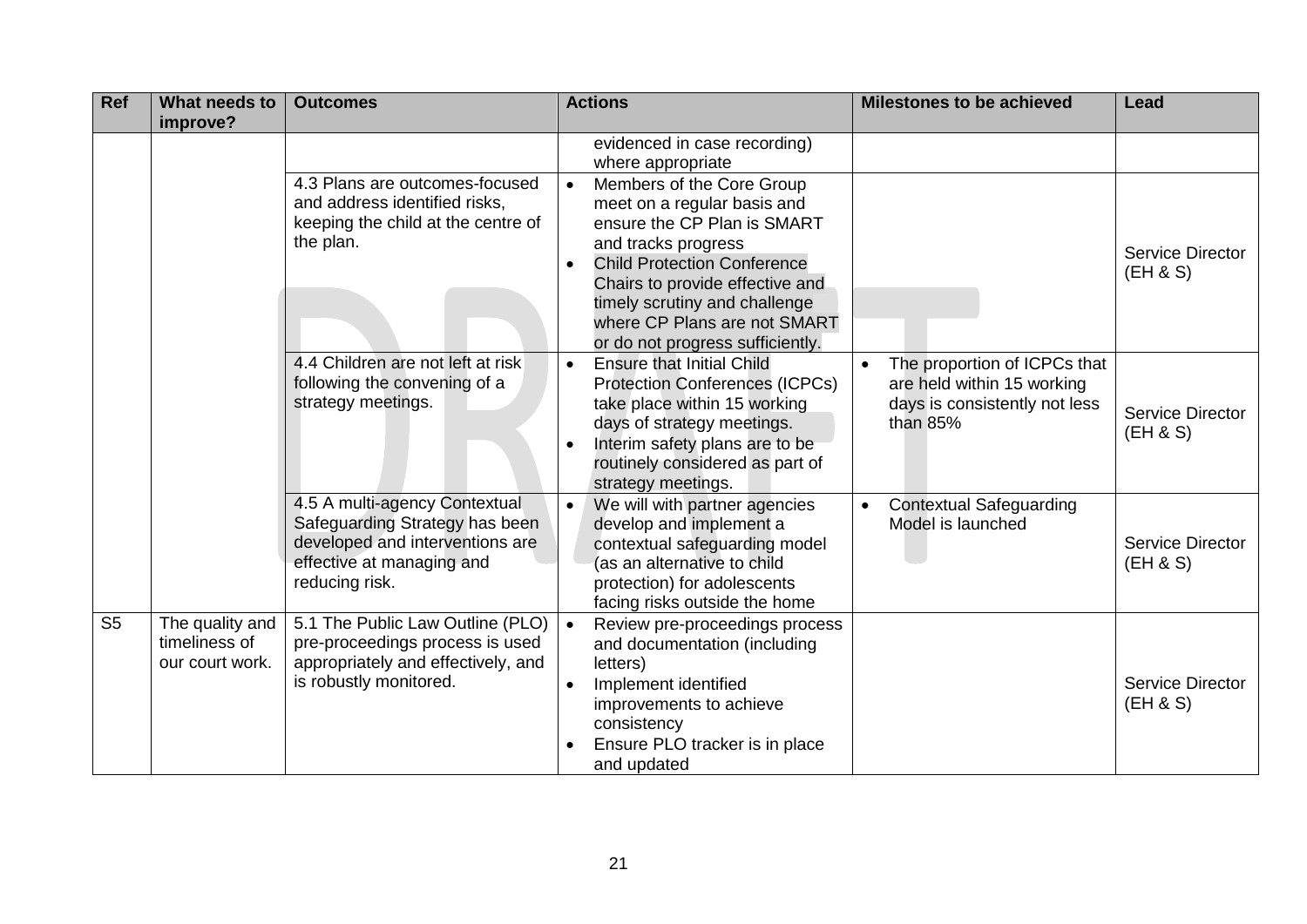| Ref            | What needs to<br>improve?                                                                                                                  | <b>Outcomes</b>                                                                                                                                                                    | <b>Actions</b>                                                                                                                                                                                                                                                                                                                                                                                                               | <b>Milestones to be achieved</b>                                                                                                                   | Lead                                |
|----------------|--------------------------------------------------------------------------------------------------------------------------------------------|------------------------------------------------------------------------------------------------------------------------------------------------------------------------------------|------------------------------------------------------------------------------------------------------------------------------------------------------------------------------------------------------------------------------------------------------------------------------------------------------------------------------------------------------------------------------------------------------------------------------|----------------------------------------------------------------------------------------------------------------------------------------------------|-------------------------------------|
|                |                                                                                                                                            | 5.2 Alternative family<br>arrangements are always<br>considered, and are considered<br>early where we have concerns<br>that may go to court.                                       | <b>Ensure that Family Group</b><br>$\bullet$<br>Conferences are routinely<br>considered in all cases before<br>the case enters proceedings.                                                                                                                                                                                                                                                                                  | Use of Family Group<br>Conferences increases<br>(need benchmark)                                                                                   | <b>Service Director</b><br>(EH & S) |
|                |                                                                                                                                            | 5.3 Social workers who<br>undertake court work are<br>confident and have access to<br>court skills training. They are well<br>supported by their manager and<br>by the legal team. | Ensure that social workers<br>$\bullet$<br>attending court are trained in<br>court skills and writing effective<br>statements and plans.<br>Ensure regular and effective<br>$\bullet$<br>liaison between social care and<br>legal services teams that<br>contributes to improved practice.                                                                                                                                   |                                                                                                                                                    | <b>Service Director</b><br>(EH & S) |
| S <sub>6</sub> | Our support<br>for, and the<br>creation of<br>opportunities<br>for children in<br>our care and<br>our care<br>experienced<br>young people. | 6.1 There is sufficiency and<br>choice of placements for children<br>in our care and care leavers.                                                                                 | <b>Review and update Sufficiency</b><br>$\bullet$<br>Strategy and commissioning<br>arrangements to ensure options<br>and availability for care<br>placements.<br>Each year, increase the number<br>$\bullet$<br>of foster carers and other types<br>of carers, including those who<br>have the skills to care for<br>children with complex needs<br>Recruit a Clinical Psychologist to<br>$\bullet$<br>support foster carers | A net increase of at least 30<br>foster carers (by end of<br>March 23).<br>All-age commissioning<br>strategy developed and<br>introduced (July 22) | <b>Service Director</b><br>(EH & S) |
|                |                                                                                                                                            | 6.2 Children in our care and care<br>experienced children are able to<br>contribute to their plans.                                                                                | Review and develop a<br>$\bullet$<br>participation delivery model that<br>ensures children's engagement<br>and participation<br>Ensure all children and young<br>people actively participate in<br>their assessments and plans,<br>through purposeful and creative<br>direct work, including life story<br>work (where age appropriate).                                                                                     | Increase of the number of<br>young people who attend or<br>participate in their Child<br><b>Looked After Review</b><br>(benchmark needed)          | <b>Service Director</b><br>(EH & S) |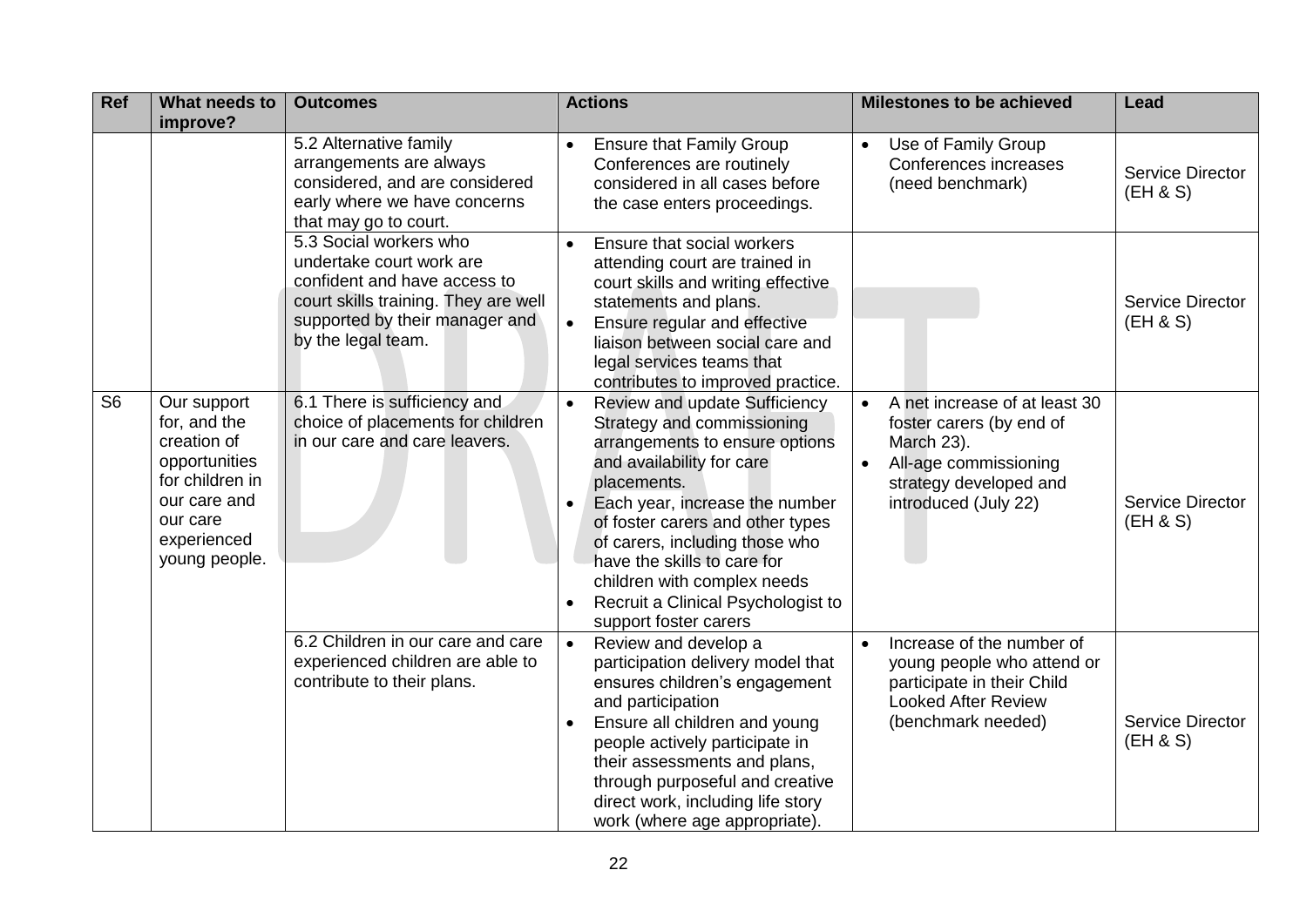| <b>Ref</b>     | What needs to<br>improve?                                                   | <b>Outcomes</b>                                                                                                             | <b>Actions</b>                                                                                                                                                                                                                                                                                                       | <b>Milestones to be achieved</b>                                                                                                                  | Lead                                  |
|----------------|-----------------------------------------------------------------------------|-----------------------------------------------------------------------------------------------------------------------------|----------------------------------------------------------------------------------------------------------------------------------------------------------------------------------------------------------------------------------------------------------------------------------------------------------------------|---------------------------------------------------------------------------------------------------------------------------------------------------|---------------------------------------|
|                |                                                                             | 6.3 Children in our care will have<br>fewer placement disruptions and<br>increased placement stability.                     | Ensure that placement moves<br>$\bullet$<br>for Children Looked after are<br>kept to a minimum and routinely<br>monitored. The reasons for<br>placement breakdowns should<br>be understood and inform future<br>planning.<br><b>Recruitment of Clinical</b><br>$\bullet$<br>Psychologist to support Foster<br>Carers |                                                                                                                                                   | <b>Service Director</b><br>(EH & S)   |
| S <sub>6</sub> | Our support<br>for, and the<br>creation of<br>opportunities                 | 6.4 Permanency will be achieved<br>more effectively through timely<br>planning and                                          | Ensure that all children in our<br>care have a Permanency Plan<br>by the time of their second<br><b>Looked After Children's Review</b><br>Meeting.<br>Ensure that permanency plans<br>are tracked and that delay is<br>minimised.                                                                                    |                                                                                                                                                   | <b>Service Director</b><br>(EH & S)   |
|                | for children in<br>our care and<br>our care<br>experienced<br>young people. | 6.5 Learning and employment<br>opportunities are maximised for<br>all Children in our care and care<br>experienced children | Development and<br>$\bullet$<br>implementation of strategy to<br>reduced numbers of children and<br>young people Not in Education,<br>Employment, or training (NEET).<br>Ensure that all children in care<br>have regular and high quality<br>PEP meetings.                                                          | Reduction in numbers of<br>NEET (benchmark needed)<br>Narrowing of the attainment<br>$\bullet$<br>gap between children in care<br>and their peers | <b>Service Director</b><br>(E, S & L) |
|                |                                                                             | 6.6 All care experienced young<br>people are supported and<br>prepared for adulthood                                        | All care experienced young<br>$\bullet$<br>people have a good quality<br>pathway plan in place<br>Review, revise, and re-publish<br>$\bullet$<br>the Leaving Care offer.<br>All care experienced young<br>people are aware of our Leaving                                                                            |                                                                                                                                                   | <b>Service Director</b><br>(EH & S)   |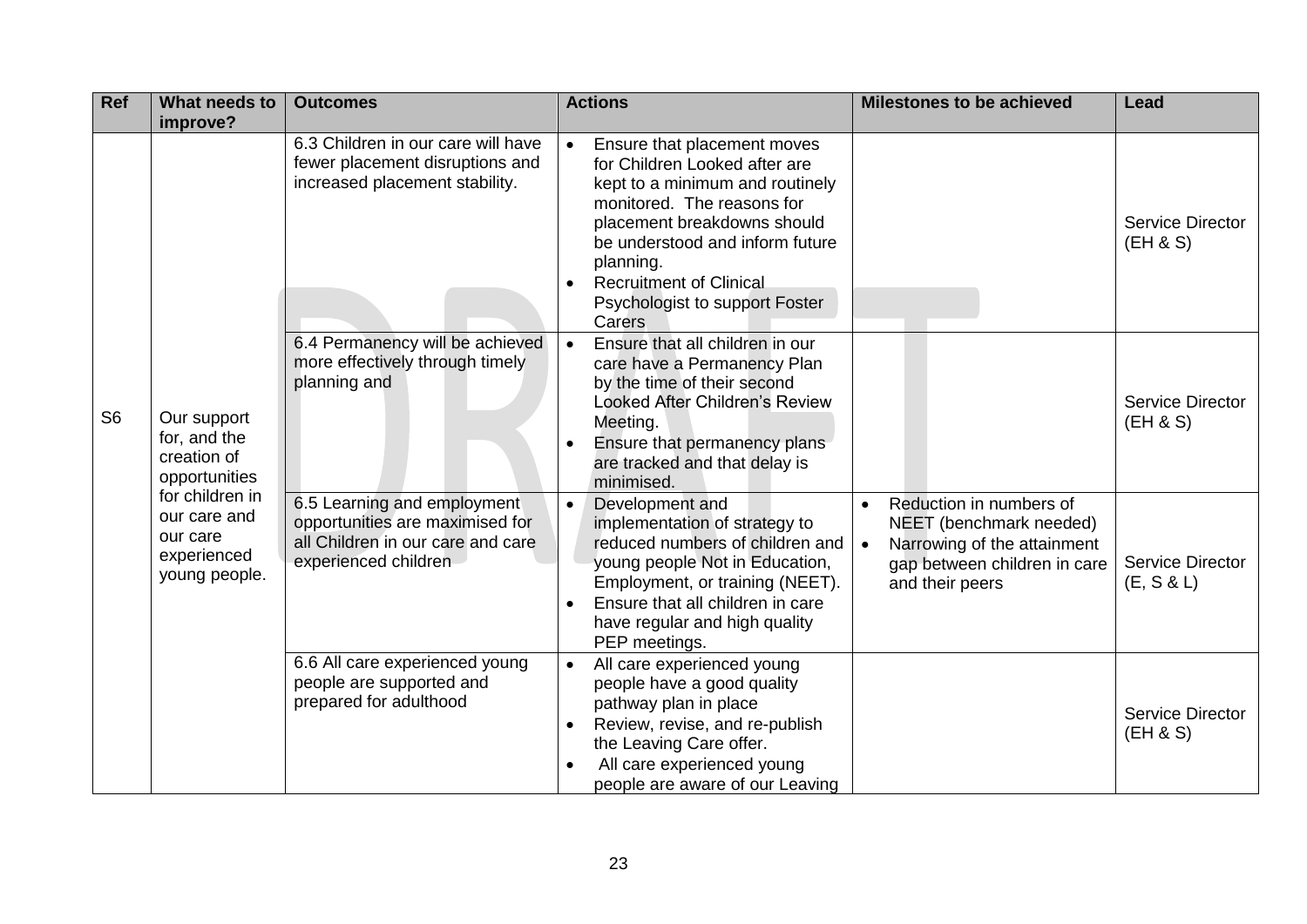| <b>Ref</b> | What needs to                                                                                               | <b>Outcomes</b>                                                                                                               | <b>Actions</b>                                                                                                                                                                                                                                                                                                                     | <b>Milestones to be achieved</b>                                                                                                         | Lead                           |
|------------|-------------------------------------------------------------------------------------------------------------|-------------------------------------------------------------------------------------------------------------------------------|------------------------------------------------------------------------------------------------------------------------------------------------------------------------------------------------------------------------------------------------------------------------------------------------------------------------------------|------------------------------------------------------------------------------------------------------------------------------------------|--------------------------------|
|            | improve?                                                                                                    |                                                                                                                               | Care Offer and know what they<br>are entitled to                                                                                                                                                                                                                                                                                   |                                                                                                                                          |                                |
|            |                                                                                                             | 6.7 For children on the edge of<br>care, we will maximise<br>opportunities to enable them to<br>remain within their families. | <b>Ensure that Family Group</b><br>$\bullet$<br>Conferences are offered to<br>families before the case enters<br>proceedings.<br>Ensure that referrals to EChO<br>are made as early as possible<br>where it is identified that without<br>intensive support a child may<br>come into our care.                                     | Building on the strengths of<br>$\bullet$<br>families, the number of<br>children coming into our<br>care is reducing (rate per<br>10,000 | Service Director<br>(EH & S)   |
| S7         | Our services<br>and support for<br>children and<br>young people<br>with special<br>educational<br>needs and | 7.1 All children whose SEN meet<br>threshold for EHCP are assessed<br>in a timely manner and have a<br>SMART plan.            | Develop and implement SEND<br><b>Review</b><br><b>EHCP</b> assessment are<br>$\bullet$<br>completed and updated to meet<br>need in statutory timescales<br><b>Ensure that Social Workers</b><br>contribute to EHCP plans                                                                                                           |                                                                                                                                          | Service Director<br>(E, S & L) |
|            | disability<br>(SEND)                                                                                        | 7.2 There is sufficient local<br>provision to meet the assessed<br>needs of all children who require<br>a short break         | <b>Review and update Sufficiency</b><br>Strategy and commissioning<br>arrangements to ensure options<br>and availability for short breaks<br>placements.<br>Commission a Peer Review of<br>the SEND service                                                                                                                        | Peer review completed and<br>$\bullet$<br>findings inform action plan.                                                                   | Service Director<br>(E, S & L) |
|            |                                                                                                             | 7.3 Young people experience a<br>smooth transition into adulthood<br>and do not experience a "cliff<br>edge"                  | Ensure that young people have<br>$\bullet$<br>a good quality and timely<br>transition plan in place<br>Ensure that adult services teams<br>$\bullet$<br>are fully sighted on young<br>people moving into the adults<br>system at the earliest possibility.<br>Routinely monitor the timeliness<br>and quality of transition plans. |                                                                                                                                          | Service Director<br>(E, S & L) |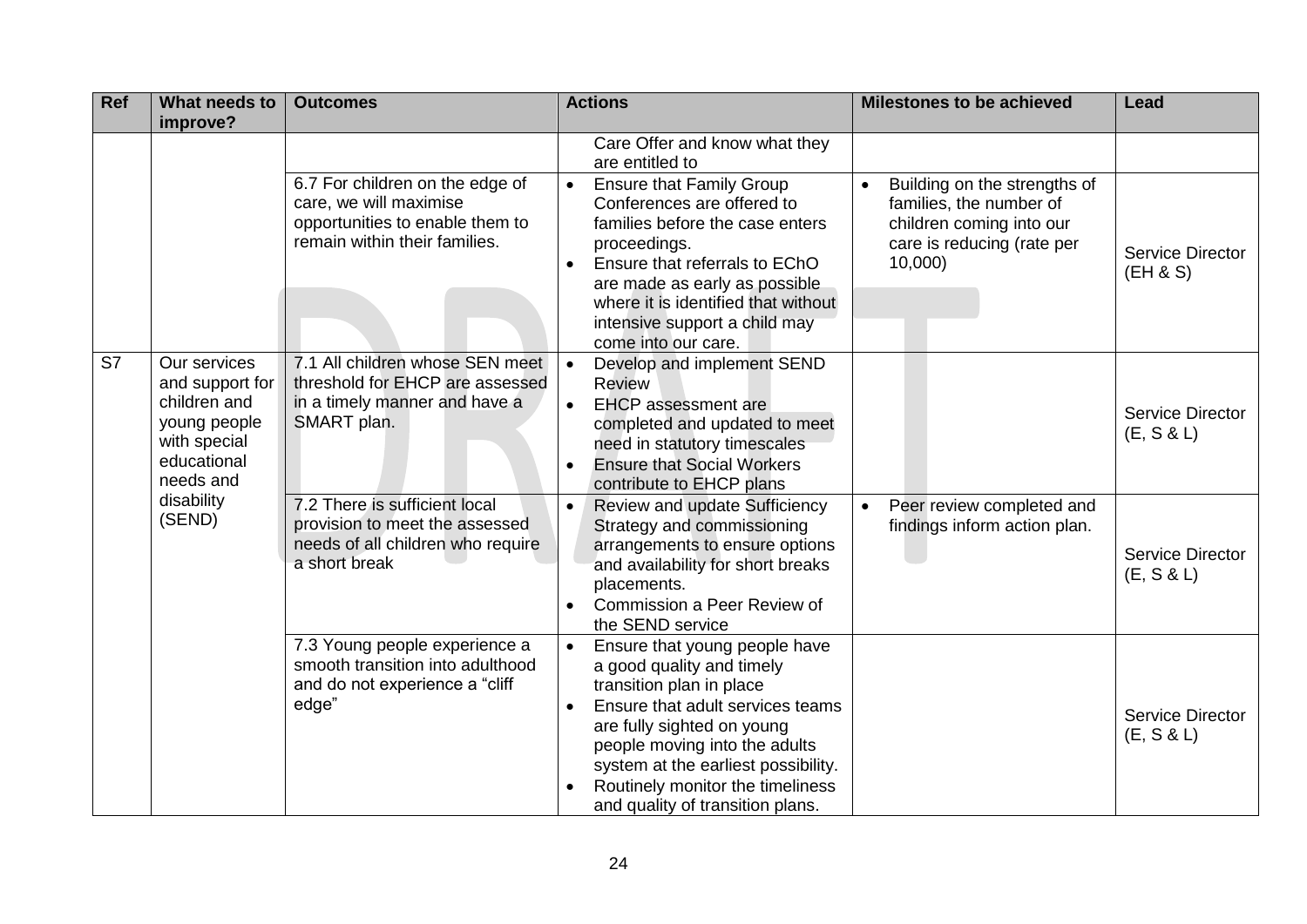| <b>Ref</b>     | What needs to<br>improve?                                                                       | <b>Outcomes</b>                                                                                                                             | <b>Actions</b>                                                                                                                                                                                                                                                                                                                                              | <b>Milestones to be achieved</b>                                                                                                                               | Lead                                    |
|----------------|-------------------------------------------------------------------------------------------------|---------------------------------------------------------------------------------------------------------------------------------------------|-------------------------------------------------------------------------------------------------------------------------------------------------------------------------------------------------------------------------------------------------------------------------------------------------------------------------------------------------------------|----------------------------------------------------------------------------------------------------------------------------------------------------------------|-----------------------------------------|
|                |                                                                                                 | 7.4 There are sufficient specialist<br>educational places within<br>Herefordshire settings that offer<br>high quality provision.            | Review and update Sufficiency<br>$\bullet$<br>Strategy and commissioning<br>arrangements.                                                                                                                                                                                                                                                                   |                                                                                                                                                                | <b>Service Director</b><br>(E, S & L)   |
|                |                                                                                                 | 7.5 Improve the Inclusion and<br>wellbeing of SEND pupils' in<br>schools and settings                                                       | Develop and implement SEND<br>$\bullet$<br>Review<br><b>EHCP</b> assessment are<br>$\bullet$<br>completed and updated to meet<br>need in statutory timescales                                                                                                                                                                                               |                                                                                                                                                                | <b>Service Director</b><br>(E, S & L)   |
| S <sub>8</sub> | The voice of<br>children is<br>listened to and<br>contributes<br>effectively to<br>practice and | 8.1 Effective participation and<br>engagement activity is evident<br>across the service. It informs<br>service and practice<br>development. | Review and develop a<br>$\bullet$<br>participation delivery model that<br>ensures children's engagement<br>and participation<br>Ensure that children are<br>$\bullet$<br>consulted and that their views<br>inform service plans and<br>decision making                                                                                                      | Audits show children and<br>young people are routinely<br>involved in the creation<br>assessments and plans.                                                   | <b>Service Director</b><br>(EH & S)     |
|                | service<br>planning and<br>delivery.                                                            | 8.2 Plans are SMART (Specific,<br>Measureable, Achievable,<br>Relevant, and Time-bound) and<br>capture the voice of the child.              | Social Workers and their<br>$\bullet$<br>managers will ensure plans are<br>SMART and capture the voice of<br>the child<br>Team Managers, Child<br>$\bullet$<br><b>Protection Chairs and</b><br><b>Independent Reviewing Officers</b><br>will provide constructive<br>challenge when plans are not<br>SMART and/or do not capture<br>the voice of the child. | Quality assurance activity<br>indicates that an increasing<br>proportion of plans are<br>SMART and capture the<br>voice of the child (from July<br>22 onwards) | <b>Service Director</b><br>(EH & S)     |
|                |                                                                                                 | 8.3 There is Independent<br>Advocacy provision for all<br>Children and Young People who<br>require it.                                      | Business case to be developed<br>$\bullet$<br>for increased provision.                                                                                                                                                                                                                                                                                      | No waiting lists for Advocacy<br>Services                                                                                                                      | <b>Service Director</b><br>(S, QA, & I) |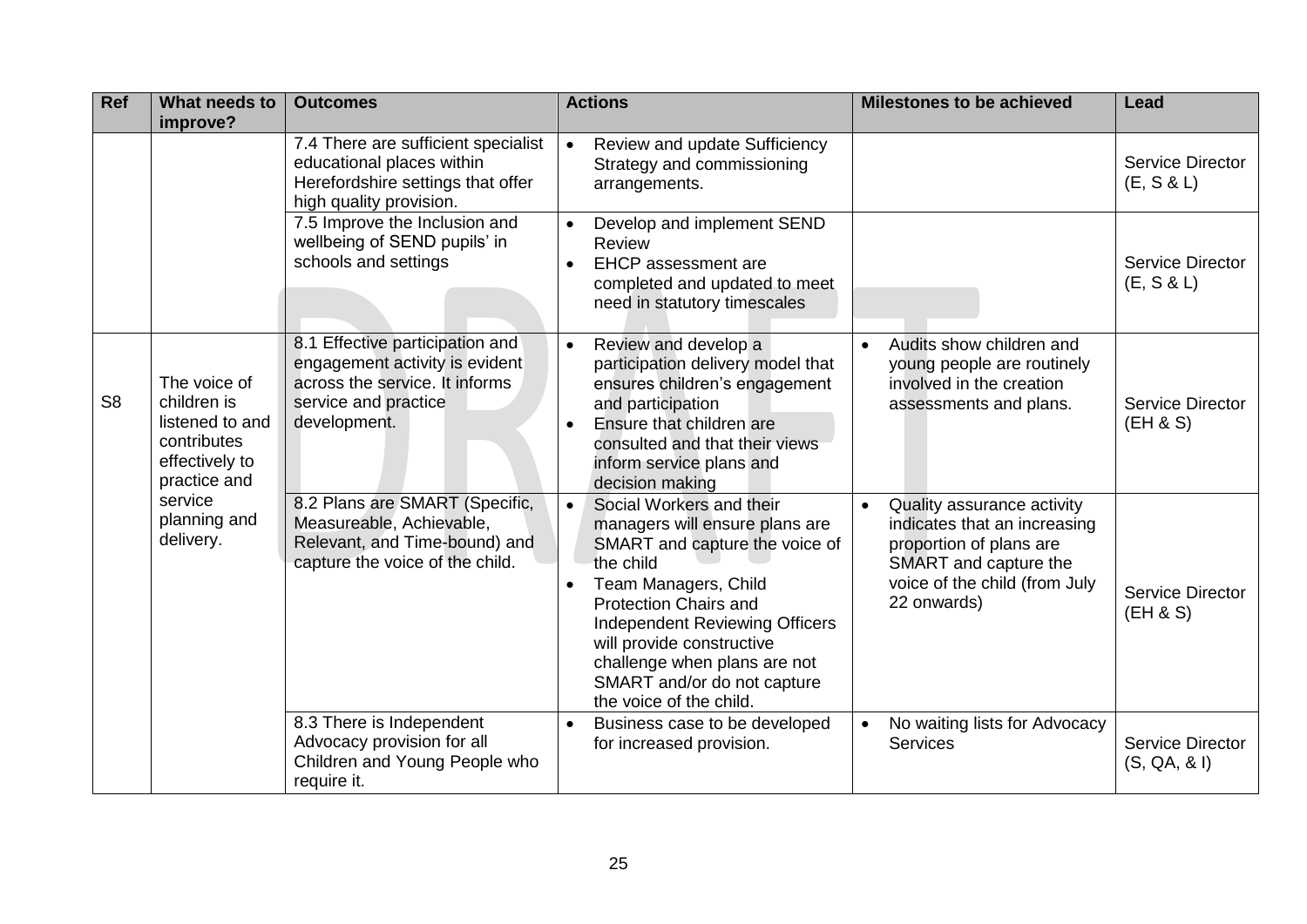#### **Evidence of Impact (Service and Practice Development)** *(Where we want to be)*

- Managers evidence clear oversight and grip, with practitioners well supported and benefiting from frequent, effective case supervision.
- We will have an increased range of Early Help services, provided by a broad range of partnership agencies and communities.
- Thresholds are clearly defined, understood and applied consistently and appropriately.
- Assessment of children, young people and their families are consistently of good quality, are well analysed, and show an understanding of the lived experiences of the child, their needs and any risks.
- Children, young people and their families have SMART plans which are informed by the needs and risks identified through assessments and which are progressed without undue drift or delay.
- Children and young people are routinely listened to and their voice and experience contributes to service and practice development, across the whole service.

| <b>Measures that Matter</b>                                         | <b>Baseline</b> | <b>Target</b><br>end of<br>Q1 | <b>Target</b><br>end of<br>Q <sub>2</sub> | <b>Target</b><br>end of<br>Q3 | <b>Target</b><br>end of<br>Q4 |
|---------------------------------------------------------------------|-----------------|-------------------------------|-------------------------------------------|-------------------------------|-------------------------------|
| The number of unallocated cases in the service                      |                 |                               |                                           |                               |                               |
| % of case-holding staff receiving monthly Personal Supervision      | <b>TBD</b>      |                               |                                           | 95%                           | 95%                           |
| % of children's cases having supervision recorded within the month. | <b>TBD</b>      |                               |                                           | 95%                           | 95%                           |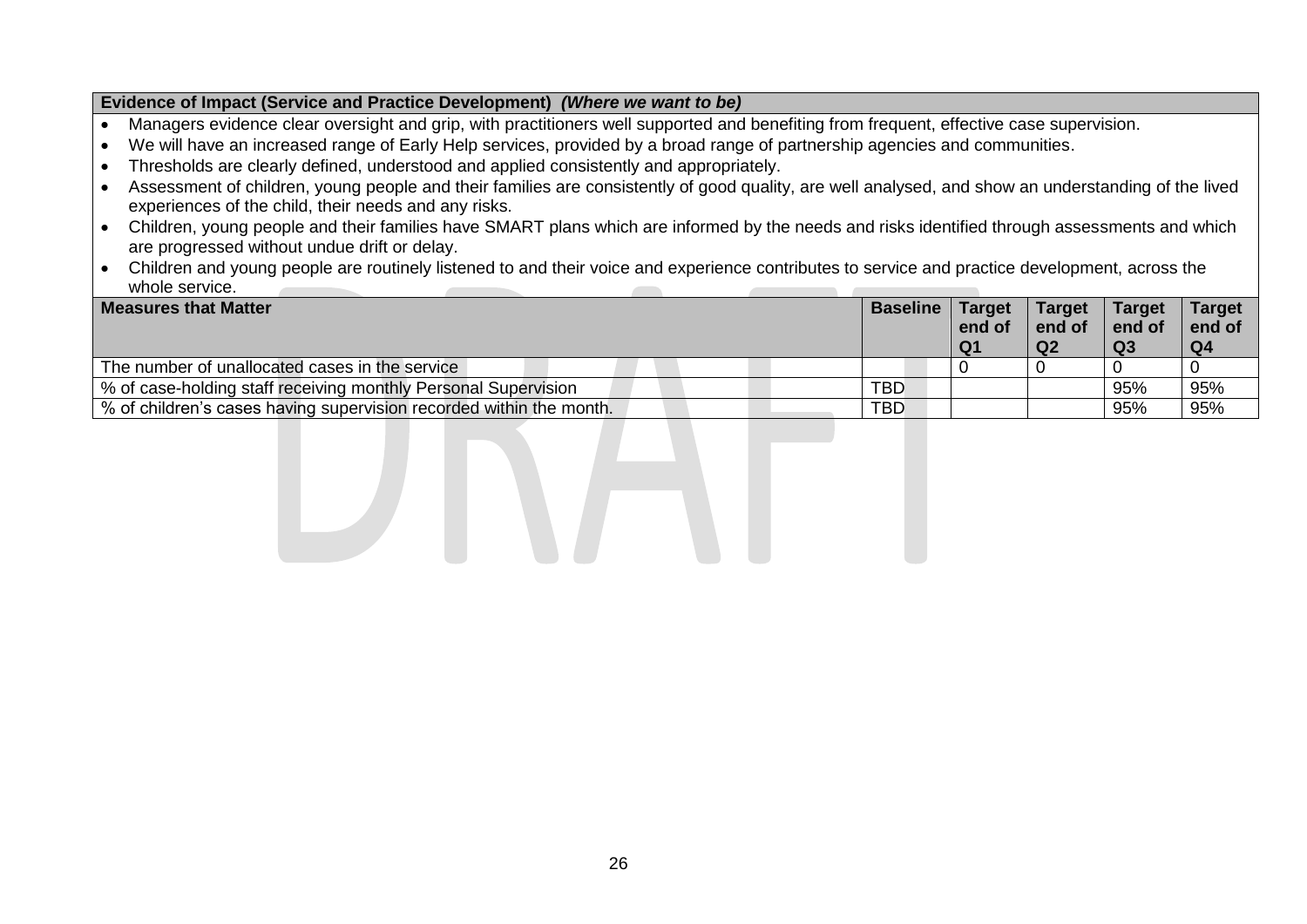## **Performance and Quality Assurance**

**Accountable Lead:** Service Director (Safeguarding, Quality Assurance and Improvement)

| Ref            | What needs to<br>improve?                                                                               | <b>Outcomes</b>                                                                                                                                                                 | <b>Actions</b>                                                                                                                                                                                                                                                                                | <b>Milestones to be achieved</b>                                                                                                                                             | Lead                                    |
|----------------|---------------------------------------------------------------------------------------------------------|---------------------------------------------------------------------------------------------------------------------------------------------------------------------------------|-----------------------------------------------------------------------------------------------------------------------------------------------------------------------------------------------------------------------------------------------------------------------------------------------|------------------------------------------------------------------------------------------------------------------------------------------------------------------------------|-----------------------------------------|
| P <sub>1</sub> | We have a<br>Quality<br>Assurance<br>Framework and<br>the learning is<br>used to inform<br>our practice | 1.1 There is an established cycle<br>of quality assurance activity in<br>place.                                                                                                 | Develop and publish a revised<br>$\bullet$<br>QA framework<br>Schedule of audit activity to be<br>$\bullet$<br>developed and published<br>QA activity to be monitored<br>$\bullet$<br>through the Directorate<br>Leadership Team                                                              |                                                                                                                                                                              | Service Director<br>(S, QA, & I)        |
|                | development.                                                                                            | 1.2 Learning from audits is<br>routinely used to improve practice<br>and service development.                                                                                   | Overarching/thematic audit<br>$\bullet$<br>reports are produced and shared<br>There is a process in place<br>$\bullet$<br>which effectively tracks<br>recommended actions from<br>individual audits.<br>Audit findings inform the<br>$\bullet$<br>development or commissioning<br>of training |                                                                                                                                                                              | <b>Service Director</b><br>(S, QA, & I) |
| P <sub>2</sub> | The footprint<br>and scrutiny of<br>CP Chairs and<br><b>IROs</b>                                        | 2.1 IRO's and CP chairs have a<br>clear and well-understood role in<br>overall quality assurance and<br>their footprint is evident on<br>children's files.                      | Revise and re-publish the<br>$\bullet$<br><b>Dispute Resolution Protocol</b><br>(DRP) and add data to<br>management information<br>dashboards.                                                                                                                                                |                                                                                                                                                                              | <b>Service Director</b><br>(S, QA, & I) |
|                |                                                                                                         | 2.2 IROs have a good<br>understanding of the needs of the<br>children and young people for<br>whom they are the reviewing<br>officer and ensure that plans<br>meet their needs. | Ensure that IRO visits are<br>$\bullet$<br>completed on a regular basis<br>and that these are recorded on<br>Mosaic in a timely manner.<br><b>Ensure that Midpoint Reviews</b><br>$\bullet$<br>are evidence and these assist in<br>driving the plan and preventing<br>drift                   | Performance reporting<br>$\bullet$<br>consistently indicates that<br>at least 85% of children<br>and young people have<br>been visited by their IRO in<br>the last 6 Months. | Service Director<br>(S, QA, & I)        |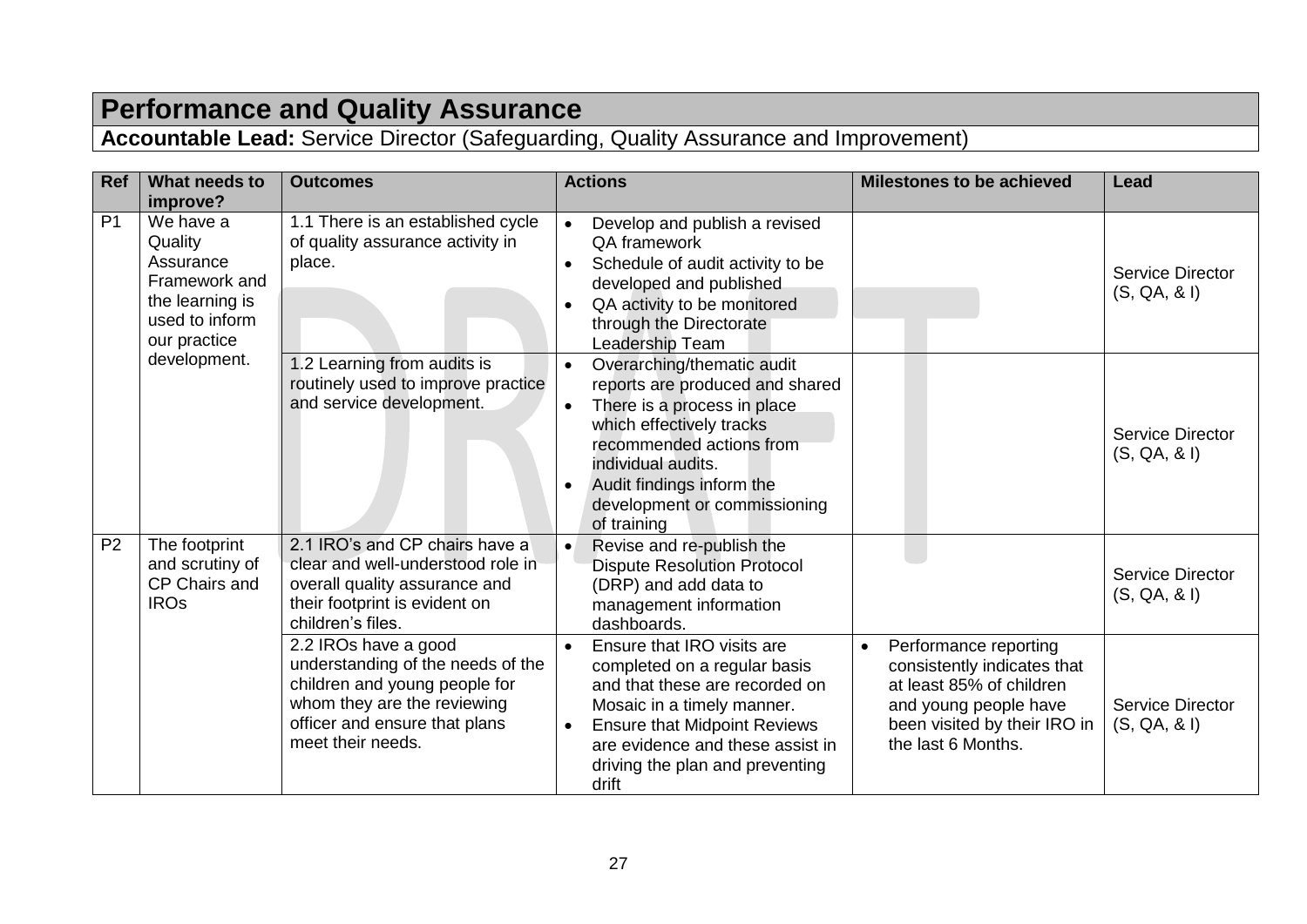| <b>Ref</b>     | What needs to<br>improve?                                                                                            | <b>Outcomes</b>                                                                                                               | <b>Actions</b>                                                                                                                                                                                     | <b>Milestones to be achieved</b>                                                                  | Lead                                    |
|----------------|----------------------------------------------------------------------------------------------------------------------|-------------------------------------------------------------------------------------------------------------------------------|----------------------------------------------------------------------------------------------------------------------------------------------------------------------------------------------------|---------------------------------------------------------------------------------------------------|-----------------------------------------|
| P <sub>3</sub> | We need an<br>agreed multi-<br>agency dataset<br>that is used to<br>drive<br>performance<br>and improve<br>outcomes. | 3.1 Agencies effectively use the<br>data to drive improvement and<br>practice.                                                | Work with partners to ensure a<br>$\bullet$<br>multi-agency dataset is<br>developed, and implemented.<br>Include the dataset in future<br>$\bullet$<br>PowerBi dashboard reporting<br>(internally) | Multi-agency dataset is<br>agreed and reports are<br>available.                                   | <b>Service Director</b><br>(S, QA, & I) |
| P <sub>4</sub> | Use of accurate<br>data to<br>understand<br>effectiveness                                                            | 4.1 A comprehensive framework<br>for monitoring performance and<br>progress is in place.                                      | Further develop an accessible<br>$\bullet$<br>online performance management<br>framework.                                                                                                          | Dashboards reflect the full<br>range of activity across the<br>whole Directorate. (end Dec<br>22) | Improvement<br>Lead                     |
|                | and to drive<br>improvement.                                                                                         | 4.2 Quality Assurance activity is a<br>part of everybody's daily business<br>and informs service and practice<br>development. | Revise and publish a QA<br>$\bullet$<br>framework<br>Ensure that regular audit activity<br>$\bullet$<br>informs practice development,<br>training and service<br>development.                      | <b>Quality Assurance</b><br>$\bullet$<br>Framework is signed off<br>and launched                  | <b>Service Director</b><br>(S, QA & I)  |
|                |                                                                                                                      | 4.3 Our case management<br>system supports effective and<br>efficient case recording and data<br>collection.                  | Review (with Adults' Services)<br>$\bullet$<br>the current system to ensure fit-<br>for-purpose going forward.<br>$\bullet$                                                                        | Review completed and<br>decision about future<br>procurement options made.<br>(October 2022)      | Improvement<br>Lead                     |
|                |                                                                                                                      | 4.4 Children's intranet solution is<br>modernised and fit-for-purpose                                                         | Maintain and develop current<br>$\bullet$<br>intranet presence.<br>Work within corporate<br>$\bullet$<br>transformation programme to<br>develop a modern, accessible<br>solution.                  |                                                                                                   | Improvement<br>Lead                     |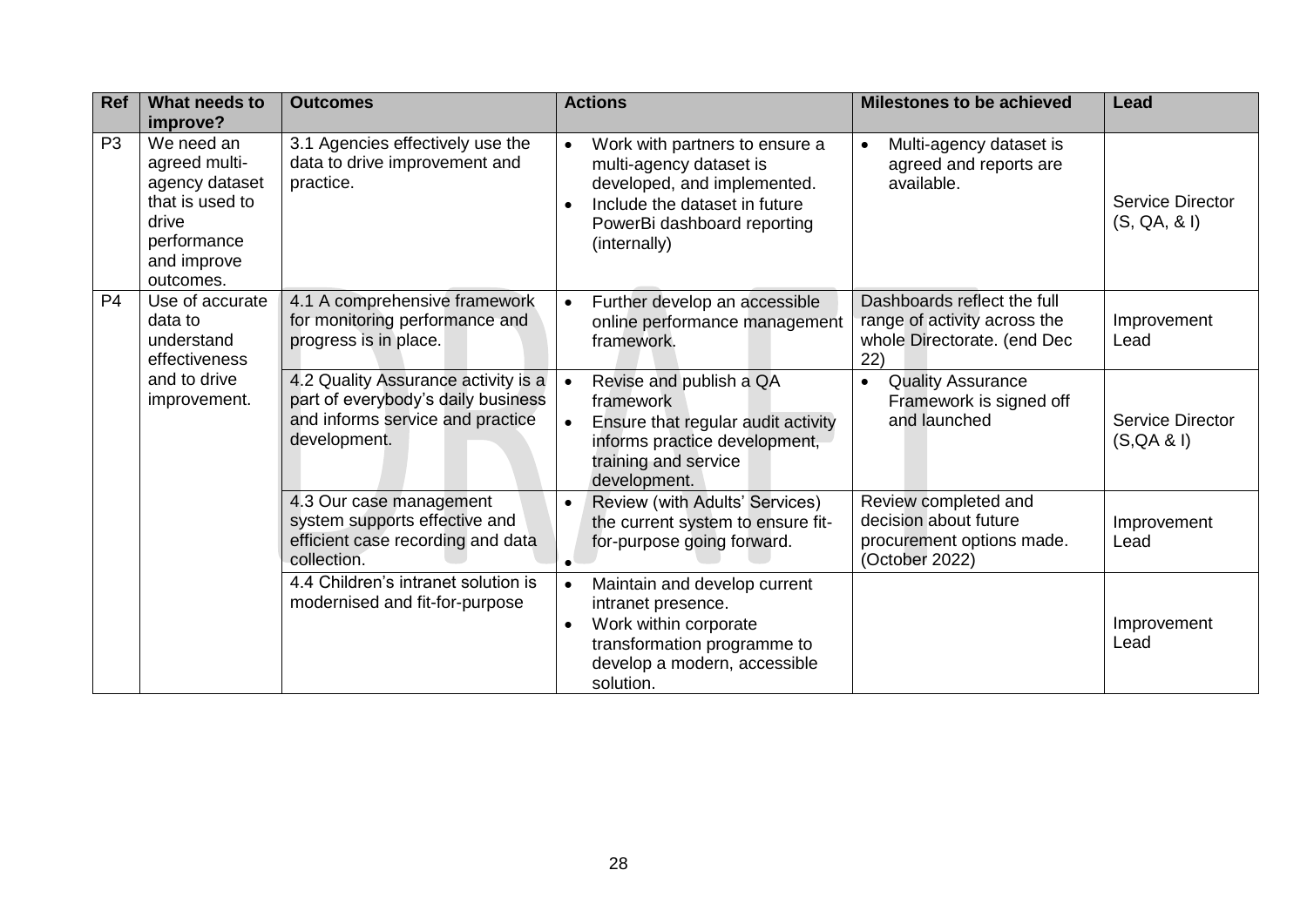| Ref            | What needs to<br>improve?                                                                 | <b>Outcomes</b>                                                                                                                                            | <b>Actions</b>                                                                                                                                                                                                                                                                                                                                                                                                                                                            | <b>Milestones to be achieved</b>                                                                  | Lead                                   |
|----------------|-------------------------------------------------------------------------------------------|------------------------------------------------------------------------------------------------------------------------------------------------------------|---------------------------------------------------------------------------------------------------------------------------------------------------------------------------------------------------------------------------------------------------------------------------------------------------------------------------------------------------------------------------------------------------------------------------------------------------------------------------|---------------------------------------------------------------------------------------------------|----------------------------------------|
| P <sub>4</sub> | Use of accurate<br>data to<br>understand<br>effectiveness<br>and to drive<br>improvement. | 4.5 Arrangements for resolving,<br>reporting and follow-up on<br>complaints are effective and<br>learning from complaints informs<br>practice development. | Publish refreshed practice<br>$\bullet$<br>guidance – responding to<br>complaints.<br>Ensure feedback from<br>$\bullet$<br>complaints is routinely<br>considered by leaders and<br>managers.<br>Ensure learning from complaints<br>is embedded in wider QA<br>feedback and practice<br>development.                                                                                                                                                                       | The proportion of complaints<br>that are resolved at stage 1<br>increases.                        | <b>Service Director</b><br>(S, QA & I) |
|                |                                                                                           | 4.6 We have an accurate self-<br>evaluation of social work practice,<br>refreshed every six months.                                                        | Develop and publish self-<br>evaluation<br>Develop mechanism to test<br>$\bullet$<br>accuracy and ensure 6-monthly<br>refresh.                                                                                                                                                                                                                                                                                                                                            | Self-evaluation produced<br>and shared with Children's<br><b>Scrutiny Committee (May</b><br>2022) | Improvement<br>Lead                    |
| P <sub>4</sub> | Use of accurate<br>data to<br>understand<br>effectiveness<br>and to drive<br>improvement. | 4.7 The service knows its local<br>communities, and uses this<br>knowledge effectively to meet<br>their needs.                                             | Use of data to provide an<br>$\bullet$<br>overview of the strengths, needs<br>and risks of our local<br>communities<br>Further develop and utilise Talk<br>$\bullet$<br>Community Hubs to coordinate<br>provision of information, advice<br>and guidance and early<br>intervention activity closer to<br>home - to support self-help and<br>maximise use of community<br>sector<br>Consideration to be given for<br>$\bullet$<br>local commissioning where<br>appropriate |                                                                                                   | Corporate<br>Director (C & YP)         |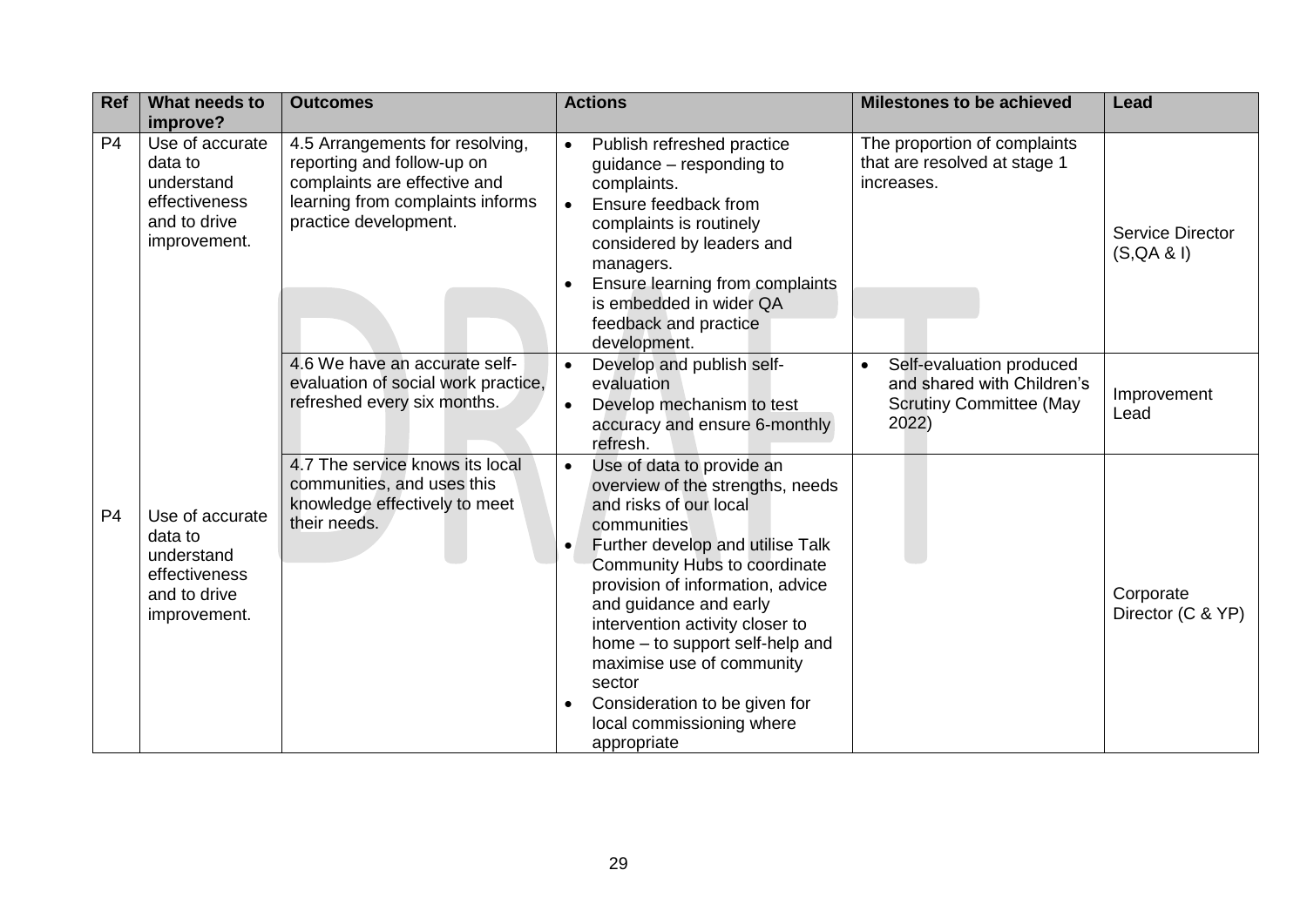| Ref       | What needs to<br>improve?                                                                    | <b>Outcomes</b>                                                                                                        | <b>Actions</b>                                                                                                                                                                                             | <b>Milestones to be achieved</b>                                                                                              | Lead                                    |
|-----------|----------------------------------------------------------------------------------------------|------------------------------------------------------------------------------------------------------------------------|------------------------------------------------------------------------------------------------------------------------------------------------------------------------------------------------------------|-------------------------------------------------------------------------------------------------------------------------------|-----------------------------------------|
|           |                                                                                              | 4.8 Leaders know their strengths<br>and weaknesses well and both<br>respond to and are resilient to<br>new challenges. | $\bullet$                                                                                                                                                                                                  |                                                                                                                               | Corporate<br>Director (C & YP)          |
| <b>P5</b> | Performance<br>and<br>management<br>information<br>needs to be<br>embedded<br>within day-to- | 5.1 Managers and practitioners<br>have easy access to a range of<br>data relevant to their job roles.                  | Develop use of PowerBI as an<br>active tool for Managers and<br>Leaders to review past<br>performance and to pro-actively<br>manage information<br>Managers will receive training in<br>the use of PowerBI |                                                                                                                               | <b>Service Director</b><br>(S, QA, & I) |
|           | day practice and<br>management.                                                              | 5.2 We understand our data and<br>we can use this to improve our<br>practice                                           | Managers attend regular<br>$\bullet$<br><b>Performance Clinics</b>                                                                                                                                         |                                                                                                                               | <b>Service Director</b><br>(S, QA, & I) |
|           |                                                                                              | 5.3 Improved performance is<br>measured in impact and in<br>outcomes for children.                                     | Regular performance clinics take<br>$\bullet$<br>place to scrutinise performance<br>Performance forms part of<br>supervision                                                                               | Social Workers and<br>Managers are aware and<br>can articulate the impact of<br>poor performance on<br>outcomes for children. | <b>Service Director</b><br>(S, QA, & I) |

#### **Evidence of Impact (Performance and Quality Assurance)** *(Where we want to be)*

- Our Managers will have a manageable span of control and know what is expected of them
- There is a clear footprint by Independent Reviewing Officers and Child Protection Chairs and their involvement actively contributes to the timely progression of plans
- Together with our partners, we will have a multi-agency data-set which allows the partnership to drive improvement and practice.
- Performance data is used to pro-actively manage and prevent drift and delay and drive improvement using systems such as PowerBI
- There is a clear mechanism in place to ensure learning from quality assurance improves practice and outcomes for children, young people and their families
- Independence Advocacy is available to all children and young people who request this
- Our recording is timely, concise and accurate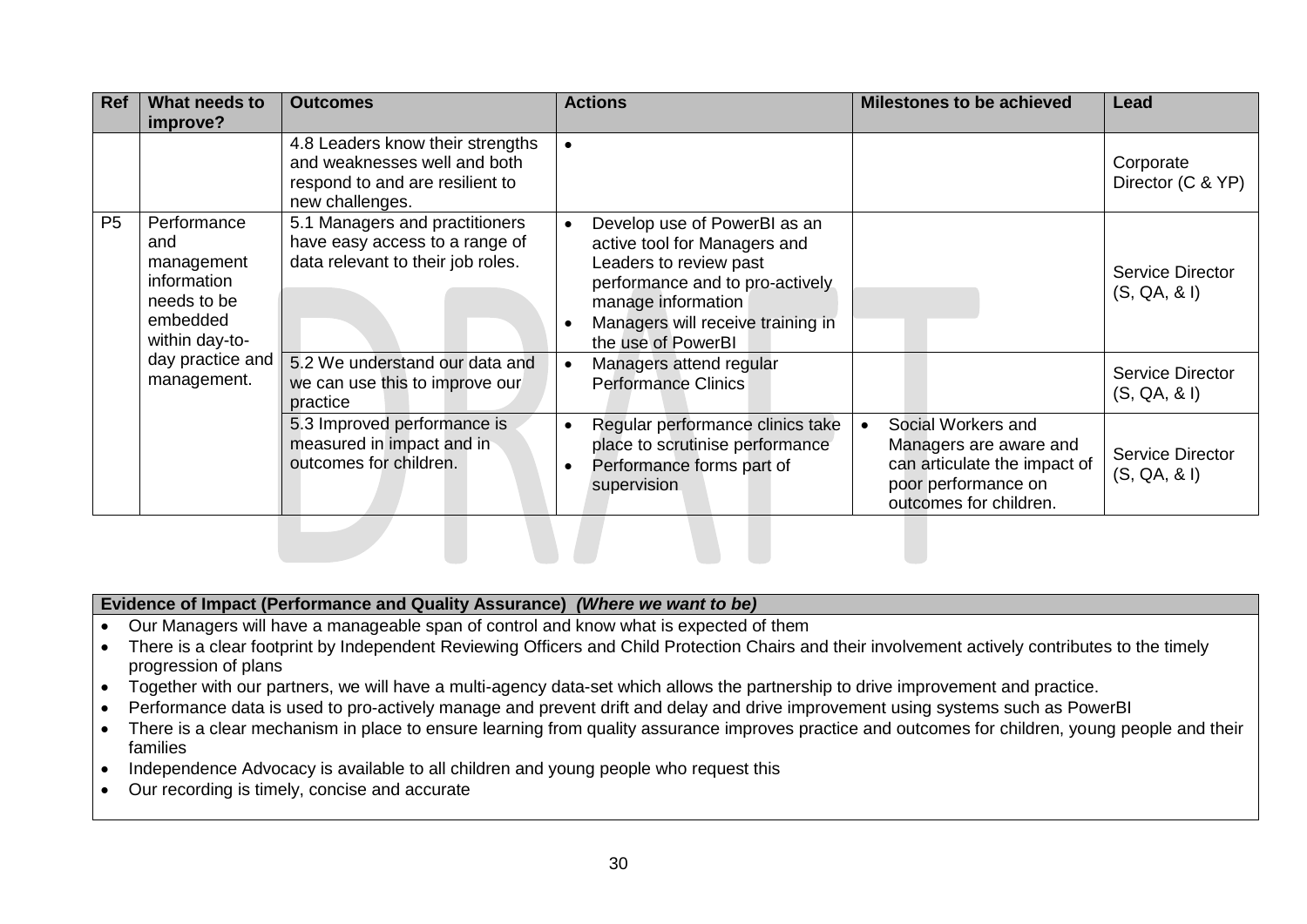| <b>Measures that Matter</b>                                      | <b>Baseline</b>          | <b>Target</b><br>end of<br>Q <sub>1</sub> | <b>Target</b><br>end of<br>Q2 | <b>Target</b><br>end of<br>Q <sub>3</sub> | <b>Target</b><br>end of<br>Q <sub>4</sub> |
|------------------------------------------------------------------|--------------------------|-------------------------------------------|-------------------------------|-------------------------------------------|-------------------------------------------|
| │ % of Plans graded as Requires Improvement, Good or Outstanding | 58%<br>(CEO Audit)       |                                           |                               |                                           |                                           |
| [quality]                                                        |                          |                                           |                               |                                           |                                           |
|                                                                  |                          |                                           |                               |                                           |                                           |
|                                                                  |                          |                                           |                               |                                           |                                           |
| % of assessments completed within timescales                     | 53.7%<br>(March<br>2022) | 60%                                       | 70%                           | 80%                                       | 85%                                       |
| \% of plans which are updated at least every 6 months            | %TBD                     |                                           |                               |                                           |                                           |

DRAFI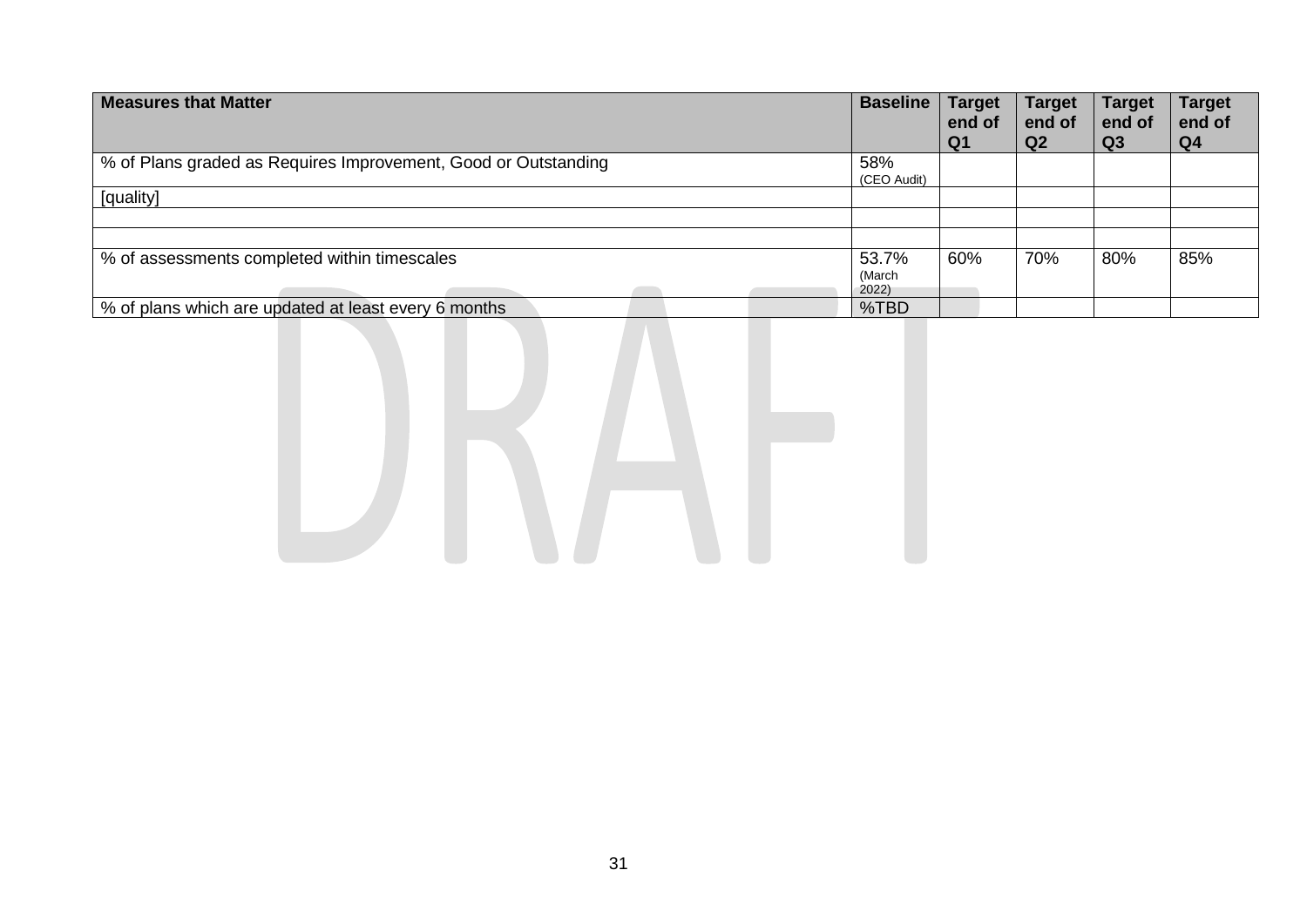## **The impact of leaders on practice with children and families**

**Lead:** Corporate Director for Children and Young People

| <b>Ref</b>     | What needs to<br>improve?                                                  | <b>Outcomes</b>                                                                                                                                                  | <b>Actions</b>                                                                                                                                                                                                                                                            | <b>Milestones to be achieved</b>                                                                                                                                                                                                      | <b>Lead</b>                            |
|----------------|----------------------------------------------------------------------------|------------------------------------------------------------------------------------------------------------------------------------------------------------------|---------------------------------------------------------------------------------------------------------------------------------------------------------------------------------------------------------------------------------------------------------------------------|---------------------------------------------------------------------------------------------------------------------------------------------------------------------------------------------------------------------------------------|----------------------------------------|
| L1             | The stability of<br>leadership and<br>management                           | 1.1 Service Director posts are<br>permanent appointments.                                                                                                        | Review and revise job<br>$\bullet$<br>descriptions<br>Complete recruitment process<br>$\bullet$                                                                                                                                                                           | <b>Service Directors recruited</b><br>$\bullet$<br>and in post (Aug 2022)                                                                                                                                                             | Corporate<br>Director (C&YP)           |
|                |                                                                            | 1.2 The majority of Heads of<br>Service and Service Manager<br>posts are permanent<br>appointments.                                                              | Review and revise job<br>$\bullet$<br>descriptions<br>Complete recruitment process<br>$\bullet$                                                                                                                                                                           | At least 50% of Head of<br>$\bullet$<br><b>Service and Service</b><br>Manager appointments are<br>permanent (September<br>2022)                                                                                                       | <b>Service Director</b><br>(EH & S)    |
|                |                                                                            | 1.3 The majority of Team<br>Manager posts are permanent<br>appointments                                                                                          | Review and revise job<br>$\bullet$<br>descriptions<br>Complete recruitment process<br>$\bullet$                                                                                                                                                                           | At least 75% of Team<br>Manager appointments are<br>permanent. (Sept 2022)                                                                                                                                                            | <b>Service Director</b><br>(EH & S)    |
| L <sub>2</sub> | We will build a<br>culture that<br>enables good<br>practice to<br>flourish | 2.1 Our vision, values and<br>principles for children and young<br>people are clearly communicated<br>within the local authority and<br>across the Partnerships. | Introduce consistent branding for<br>$\bullet$<br>the service<br>Refresh the external website<br>$\bullet$<br>Further develop the Directorate<br>$\bullet$<br><b>Communications Plan.</b>                                                                                 | The service has a brand<br>$\bullet$<br>and identity that is<br>recognised. (July 2022)<br>The external website has<br>been refreshed and users<br>report positively about its<br>accessibility and value.<br>(Sept 2022)             | Corporate<br>Director (C & YP)         |
|                |                                                                            | 2.2 Leaders will be strong, visible<br>and demonstrably engaged with<br>practice and practitioners                                                               | <b>Expectations of managers</b><br>$\bullet$<br>returning to the offices will be<br>made clear.<br>A framework of practice<br>$\bullet$<br>observations by managers and<br>senior leaders and activities such<br>as team visits and practice<br>weeks will be introduced. | At least 70% of the<br>$\bullet$<br>workforce report that<br>leaders are visible and<br>engaged by Sept 2022.<br>Framework for practice<br>observation, floor walking<br>and QA assurance activity<br>in place by end of May<br>2022. | <b>Service Director</b><br>(S, QA & I) |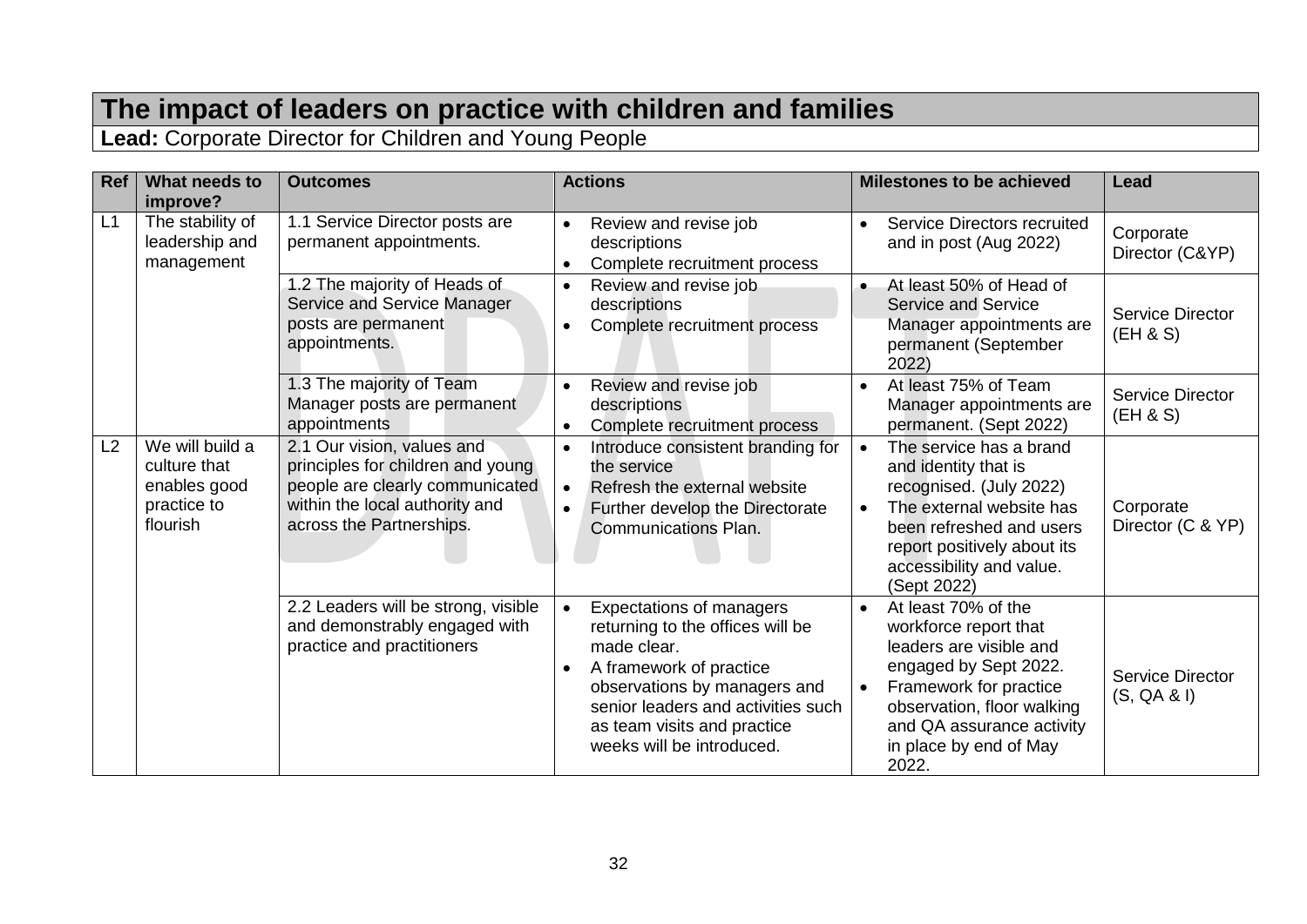| <b>Ref</b> | What needs to<br>improve?                                                  | <b>Outcomes</b>                                                                                                                                                                                 | <b>Actions</b>                                                                                                                                                                                                                                                                                                                                                                                                                                         | <b>Milestones to be achieved</b>                                                                                                                                              | Lead                            |
|------------|----------------------------------------------------------------------------|-------------------------------------------------------------------------------------------------------------------------------------------------------------------------------------------------|--------------------------------------------------------------------------------------------------------------------------------------------------------------------------------------------------------------------------------------------------------------------------------------------------------------------------------------------------------------------------------------------------------------------------------------------------------|-------------------------------------------------------------------------------------------------------------------------------------------------------------------------------|---------------------------------|
|            |                                                                            | 2.3 We will be clear about our<br>practice standards and the<br>principles that underpin them.                                                                                                  | Practice standards to be revised<br>$\bullet$<br>and published.<br>Prepare and publish a range of<br>$\bullet$<br>relevant practice guidance notes<br>and management action notes to<br>make clear the responsibilities<br>and accountabilities for better<br>practice.<br>Re-launch the Signs of Safety<br><b>Values Statement and</b><br>Leadership Pledge.                                                                                          | Practice standards formally<br>$\bullet$<br>launched (May 2022)<br><b>Signs of Safety Values</b><br><b>Statement and Leadership</b><br>Pledge formally launched<br>(May 2022) | Service Director<br>(S, QA & I) |
| L2         | We will build a<br>culture that<br>enables good<br>practice to<br>flourish | 2.4 Leaders promote distributed<br>leadership, building a culture of<br>appreciative enquiry and fostering<br>a safe environment.                                                               | Explore and promote the concept<br>$\bullet$<br>of distributed leadership and<br>appreciative enquiry with<br>managers across the service.<br>Promote the use of appreciative<br>enquiry across the service and<br>safeguarding partnership.<br>Introduce framework for<br>encouraging 'Safe to Fail'<br>experiments.<br>Lead by example in terms of<br>supporting colleagues to speak<br>up and engage, sharing a wide<br>range of views and opinion. |                                                                                                                                                                               | Corporate<br>Director (C&YP)    |
|            |                                                                            | 2.5 Staff and partners recognise<br>us as a learning organisation with<br>a strong capacity to absorb,<br>assimilate and disseminate<br>information to support cultural and<br>practice change. | Ensure open and honest<br>$\bullet$<br>participation in partnership QA<br>activity.<br>Ensure that learning from local<br>and national reviews, research,<br>and partnership QA activity is<br>routinely shared and the learning<br>embedded in practice<br>development activity.                                                                                                                                                                      |                                                                                                                                                                               | Service Director<br>(S, QA & I) |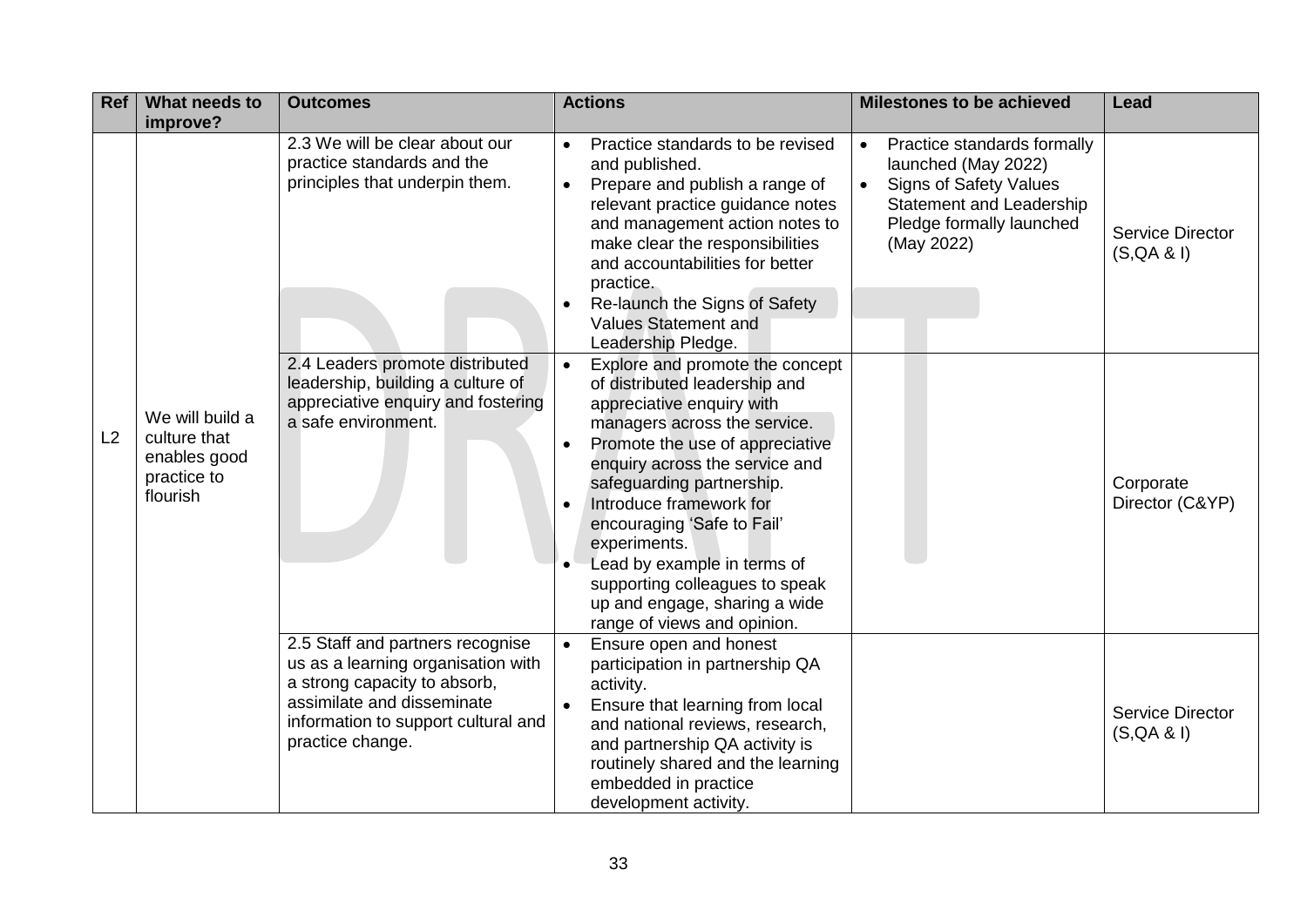| <b>Ref</b>     | What needs to<br>improve?                                                 | <b>Outcomes</b>                                                                                                                                                    | <b>Actions</b>                                                                                                                                                              | <b>Milestones to be achieved</b>                                                                                                                                                               | Lead                                               |
|----------------|---------------------------------------------------------------------------|--------------------------------------------------------------------------------------------------------------------------------------------------------------------|-----------------------------------------------------------------------------------------------------------------------------------------------------------------------------|------------------------------------------------------------------------------------------------------------------------------------------------------------------------------------------------|----------------------------------------------------|
|                |                                                                           | 2.6 We celebrate our successes<br>and achievement                                                                                                                  | Increase activity across the<br>$\bullet$<br>Directorate to recognise and<br>share good practice.<br>Organise a workforce celebration<br>event later in the year.           | Celebration event held<br>$\bullet$<br>(Autumn 22)                                                                                                                                             | <b>Principal Social</b><br>Worker                  |
| L <sub>3</sub> | <b>The</b><br>effectiveness<br>and impact of<br>relationships<br>with key | 3.1 Children's services are<br>appropriately represented at<br>relevant partnership boards and<br>their sub groups and are actively<br>participate and contribute. | Review membership and<br>$\bullet$<br>attendance.<br>Report to DLT with proposals for<br>$\bullet$<br>representation.                                                       |                                                                                                                                                                                                | <b>Service Director</b><br>(S, QA & I)             |
|                | partners                                                                  | 3.2 The Children and Young<br>People's Partnership (CYPP) is<br>active and contributing to more<br>effective partnership working                                   | Review/revise Terms of<br>$\bullet$<br>reference and CYPP Plan.<br>Organise workshop for CYPP<br>$\bullet$<br>Members to refresh its purpose<br>and forward plan (May 2022) | CYPP meets and agrees<br>$\bullet$<br>refreshed purpose and<br>forward plan (May 2022)                                                                                                         | <b>Service Director</b><br>(EH & S)                |
|                |                                                                           | 3.3 We engage with partners to<br>improve our practice and<br>performance within care<br>proceedings.                                                              | Ensure that there is effective<br>$\bullet$<br>liaison with CAFCASS and the<br>Local Family Justice Board on<br>matters related to court<br>proceedings.                    | There are regular meetings<br>$\bullet$<br>with CAFCASS and the<br><b>Local Family Justice Board</b><br>that demonstrably<br>contribute to improved<br>practice and performance<br>(Sept 2022) | <b>Service Director</b><br>(EH & S)                |
|                | The                                                                       | 3.4 We engage with partners to<br>improve our practice and<br>performance in respect of<br>adoption.                                                               | Ensure that there is effective<br>$\bullet$<br>liaison with Adoption Central<br>England (ACE)                                                                               | There are regular meetings<br>$\bullet$<br>with Adoption Central<br>England<br>Improvement in data<br>regarding adoption                                                                       | <b>Head of Service</b><br>(Corporate<br>Parenting) |
| L3             | effectiveness<br>and impact of<br>relationships                           | 3.5 We actively engage with<br>partners in our communities.                                                                                                        | Ensure that there is effective<br>$\bullet$<br>liaison with our communities' i.e.<br>voluntary sector, faith groups,<br>military bases.                                     |                                                                                                                                                                                                | <b>Service Director</b><br>(S, QA & I)             |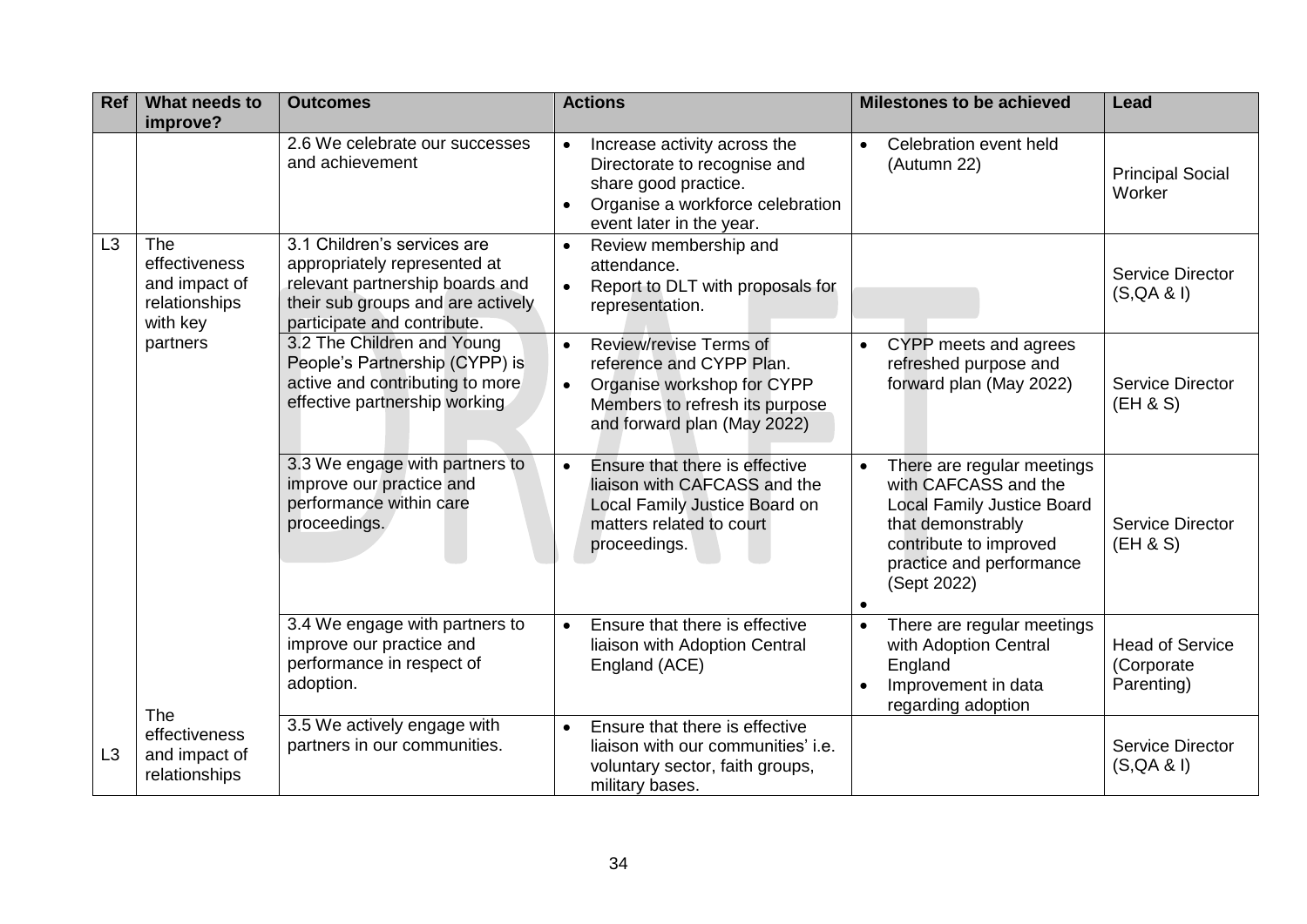| <b>Ref</b> | What needs to<br>improve?                                                       | <b>Outcomes</b>                                                                                                                                                                                                                                                           | <b>Actions</b>                                                                                                                                                                                                                                                                                                                                            | <b>Milestones to be achieved</b>                                                                                                                                                                                                       | Lead                                    |
|------------|---------------------------------------------------------------------------------|---------------------------------------------------------------------------------------------------------------------------------------------------------------------------------------------------------------------------------------------------------------------------|-----------------------------------------------------------------------------------------------------------------------------------------------------------------------------------------------------------------------------------------------------------------------------------------------------------------------------------------------------------|----------------------------------------------------------------------------------------------------------------------------------------------------------------------------------------------------------------------------------------|-----------------------------------------|
|            | with key<br>partners                                                            |                                                                                                                                                                                                                                                                           | Provide twice-yearly community<br>partner briefings                                                                                                                                                                                                                                                                                                       |                                                                                                                                                                                                                                        |                                         |
|            |                                                                                 | 3.6 The effectiveness and impact<br>of safeguarding partnership<br>arrangements is improved.                                                                                                                                                                              | $\bullet$                                                                                                                                                                                                                                                                                                                                                 |                                                                                                                                                                                                                                        | <b>Service Director</b><br>(S, QA, & I) |
| L4         | Our Corporate<br>Parenting<br>responsibilities<br>are effectively<br>discharged | 4.1 The Corporate Parenting<br>Board has an agreed core<br>membership, meets regularly, and<br>has clarity of purpose.                                                                                                                                                    | Develop and implement a new<br><b>Corporate Parenting Strategy</b><br>Revise and refresh the Terms of<br>$\bullet$<br><b>Reference for CPB</b><br>Ensure that there is a work<br>$\bullet$<br>programme in place for the year<br>ahead.<br>Develop through the work of the<br>$\bullet$<br>board, stronger links to voice of<br>children and young people | <b>Corporate Parenting</b><br>Strategy in place (May<br>2022)<br>Revised and refreshed<br>Terms of Reference in<br>place (May 2022)<br>Work programme in place<br>(May 2022)                                                           | <b>Service Director</b><br>(EH & S)     |
|            |                                                                                 | 4.2 Members and officers across<br>the council are aware of their<br>corporate parenting<br>responsibilities.                                                                                                                                                             | Awareness raising to take place<br>$\bullet$<br>across the council workforce.<br>Create dedicated resource on<br>$\bullet$<br>Council intranet.<br>Training programme for all<br>$\bullet$<br>Members and staff in respect of<br>corporate parenting is developed<br>and delivered, including for new<br>starters as a part of their<br>induction.        | Training programme<br>designed by April 2022<br>Intranet site/page in place<br>Training programme<br>incorporated into<br>mandatory training<br>programme by June 2022<br>Messages regarding<br><b>Corporate Parenting from</b><br>CEO | Corporate<br>Director (C & YP)          |
|            |                                                                                 | 4.3 There is a corporate sense of<br>responsibility for children in our<br>care and care leavers and<br>Herefordshire Council recognises<br>and prioritises the needs of<br>children in all aspects, such as<br>housing, career opportunities,<br>education and learning. | Ensure that consideration of how<br>$\bullet$<br>best to support children and<br>young people in our care is<br>evidenced across the council                                                                                                                                                                                                              | Full Council renews it's<br>$\bullet$<br><b>Corporate Parenting</b><br>commitment annually                                                                                                                                             | <b>Chief Executive</b>                  |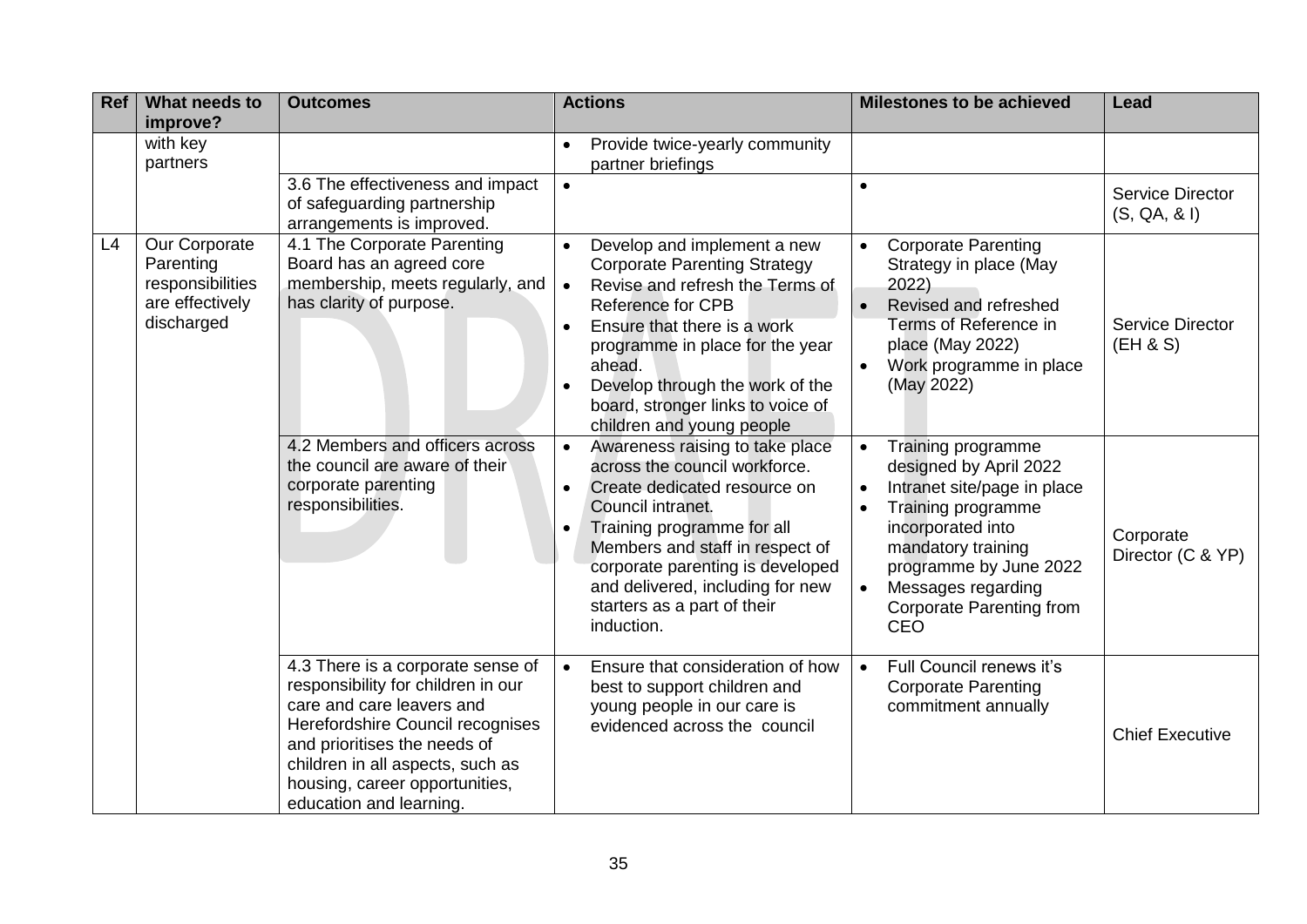| Ref | What needs to<br>improve?                                                             | <b>Outcomes</b>                                                                                                                                    | <b>Actions</b><br>Milestones to be achieved                                                                                                                                                                                                                                                                                                                                                                                                                                                                                                                                                                                                                                              | Lead                                   |
|-----|---------------------------------------------------------------------------------------|----------------------------------------------------------------------------------------------------------------------------------------------------|------------------------------------------------------------------------------------------------------------------------------------------------------------------------------------------------------------------------------------------------------------------------------------------------------------------------------------------------------------------------------------------------------------------------------------------------------------------------------------------------------------------------------------------------------------------------------------------------------------------------------------------------------------------------------------------|----------------------------------------|
| L5  | Members are<br>able to<br>effectively<br>discharge their<br>scrutiny<br>function.     | 5.1 A Member engagement<br>schedule is in place and Members<br>are supported to actively<br>participate.                                           | Members have had the<br>Develop and introduce a<br>$\bullet$<br>Member engagement schedule<br>opportunity to visit all parts<br>(e.g. opportunities to shadow a<br>of the service, meet with<br>social worker, observe a meeting<br>staff, and observe practice.<br>(Sept 2022)<br>$etc.$ )<br>Staff report that they have<br>Ensure that the programme of<br>$\bullet$<br>access to Members (Sept<br>Member induction and<br>development activity includes<br>2022)<br>safeguarding, corporate<br>Members report that they<br>parenting, and opportunities for<br>feel supported and<br>Member engagement.<br>informed and are better<br>able to scrutinise the<br>service. (Sept 2022) | <b>Service Director</b><br>(S, QA & I) |
|     |                                                                                       | 5.2 Members are supported to<br>work in a pro-active manner<br>across the broad spectrum of<br>education, early help, and social<br>care activity. | Ensure that there is a Scrutiny<br>forward plan for the municipal<br>year that focuses on relevant<br>topics across education, early<br>help, and social care and is<br>flexible enough to respond to<br>change and emerging concerns.                                                                                                                                                                                                                                                                                                                                                                                                                                                   | <b>Service Director</b><br>(S, QA & I) |
|     |                                                                                       | 5.3 Members provide effective<br>challenge and support to the<br>improvement of practice in<br>children's services                                 | Continue to develop the<br>workshop model for Children and<br><b>Young People Scrutiny</b><br>Committee members to enable a<br>better understanding of the work<br>of children's services so that<br>effective scrutiny can happen.                                                                                                                                                                                                                                                                                                                                                                                                                                                      | <b>Service Director</b><br>(S, QA & I) |
| L7  | Clear lines of<br>communication<br>with staff,<br>children, young<br>people, families | 7.1 We communicate effectively<br>with our workforce, our service<br>users, with external agencies, and<br>with Herefordshire citizens.            | Develop and implement a<br>Communications Strategy that is<br>focused both on internal and<br>external stakeholders.                                                                                                                                                                                                                                                                                                                                                                                                                                                                                                                                                                     | Improvement<br>Lead                    |
|     | and partner<br>agencies to<br>ensure that we                                          | 7.2 Senior leaders are visible and<br>engaged with the wider<br>partnership and service users.                                                     | Develop a schedule of visits by<br>senior leaders to community<br>settings (e.g. Children's Centres,                                                                                                                                                                                                                                                                                                                                                                                                                                                                                                                                                                                     | Service Director<br>(S, QA & I)        |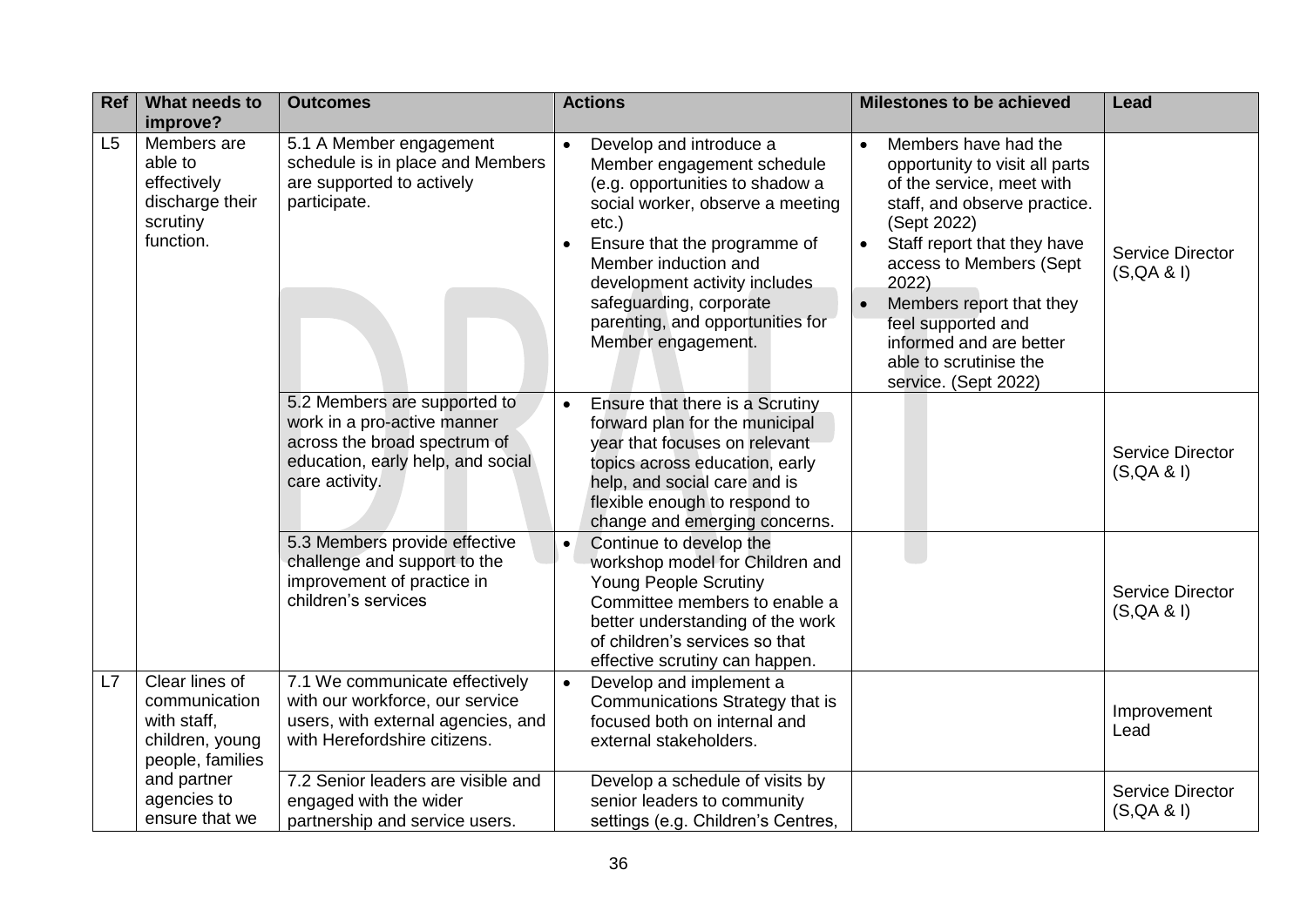| <b>Ref</b> | What needs to                                 | <b>Outcomes</b>                                                                                                                     | <b>Actions</b>                                                                                                   | <b>Milestones to be achieved</b>                                                                        | Lead                |
|------------|-----------------------------------------------|-------------------------------------------------------------------------------------------------------------------------------------|------------------------------------------------------------------------------------------------------------------|---------------------------------------------------------------------------------------------------------|---------------------|
|            | improve?                                      |                                                                                                                                     |                                                                                                                  |                                                                                                         |                     |
|            | remain<br>transparent and                     |                                                                                                                                     | schools, voluntary organisations<br>$etc.$ )                                                                     |                                                                                                         |                     |
|            | collaborative in<br>everything that<br>we do. | 7.3 There are a range of different<br>ways for the workforce to<br>communicate with service<br>leaders.                             | Develop and publish details for<br>staff forum, briefings, and drop-<br>ins six-months in advance.               | Staff confirm they received<br>clear communications from<br>senior leaders and can<br>feedback (survey) | Improvement<br>Lead |
|            |                                               | 7.4 Service leaders routinely<br>engage with service users and<br>use their experience of services<br>to inform service development | Ensure that there is clear<br>engagement by senior leaders<br>with children, young people and<br>their families. | Service users' report that<br>that have access to senior<br>leaders and are listened to.                | Improvement<br>Lead |

| Evidence of Impact (Where we want to be)                                                                                                              |                 |               |                |                |                |
|-------------------------------------------------------------------------------------------------------------------------------------------------------|-----------------|---------------|----------------|----------------|----------------|
| We will have a permanent Middle and Senior Leadership Team in place who are visible, and engaged with practice.                                       |                 |               |                |                |                |
| We will have created an environment where good and outstanding practice can thrive                                                                    |                 |               |                |                |                |
| Our relationships with partner agencies will be open, honest, and strong and there will be evidence of constructive challenge and feedback.           |                 |               |                |                |                |
| The corporate parenting principle and role is embedded across the Council and its partners, and clearly understood and applied in decision making for |                 |               |                |                |                |
| children in care and care leavers.                                                                                                                    |                 |               |                |                |                |
| There is evidence of effective challenge and scrutiny by Members, Officers, DfE and the Improvement Board                                             |                 |               |                |                |                |
| We will use data to enable us to make informed decisions which will drive improvement                                                                 |                 |               |                |                |                |
| We communicate effectively with children, young people and their families, our workforce and partner agencies                                         |                 |               |                |                |                |
|                                                                                                                                                       |                 |               |                |                |                |
| <b>Measures that Matter</b>                                                                                                                           | <b>Baseline</b> | <b>Target</b> | Target         | Target         | Target         |
|                                                                                                                                                       |                 | end of        | end of         | end of         | end of         |
|                                                                                                                                                       |                 | Q1            | Q <sub>2</sub> | Q <sub>3</sub> | Q <sub>4</sub> |
| Proportion of Service Directors, Heads of Service and Service Managers who are permanent (x of                                                        | %TBD            |               |                |                |                |
| V)                                                                                                                                                    |                 |               |                |                |                |
|                                                                                                                                                       |                 |               |                |                |                |
| % of respondents who say we communicate with them effectively (Quarterly questionnaire - e.g. at                                                      | %TBD            |               |                |                |                |
| Your Voice Matters, Parent Carer Voice, Improvement Board etc.)                                                                                       |                 |               |                |                |                |
|                                                                                                                                                       |                 |               |                |                |                |
|                                                                                                                                                       |                 |               |                |                |                |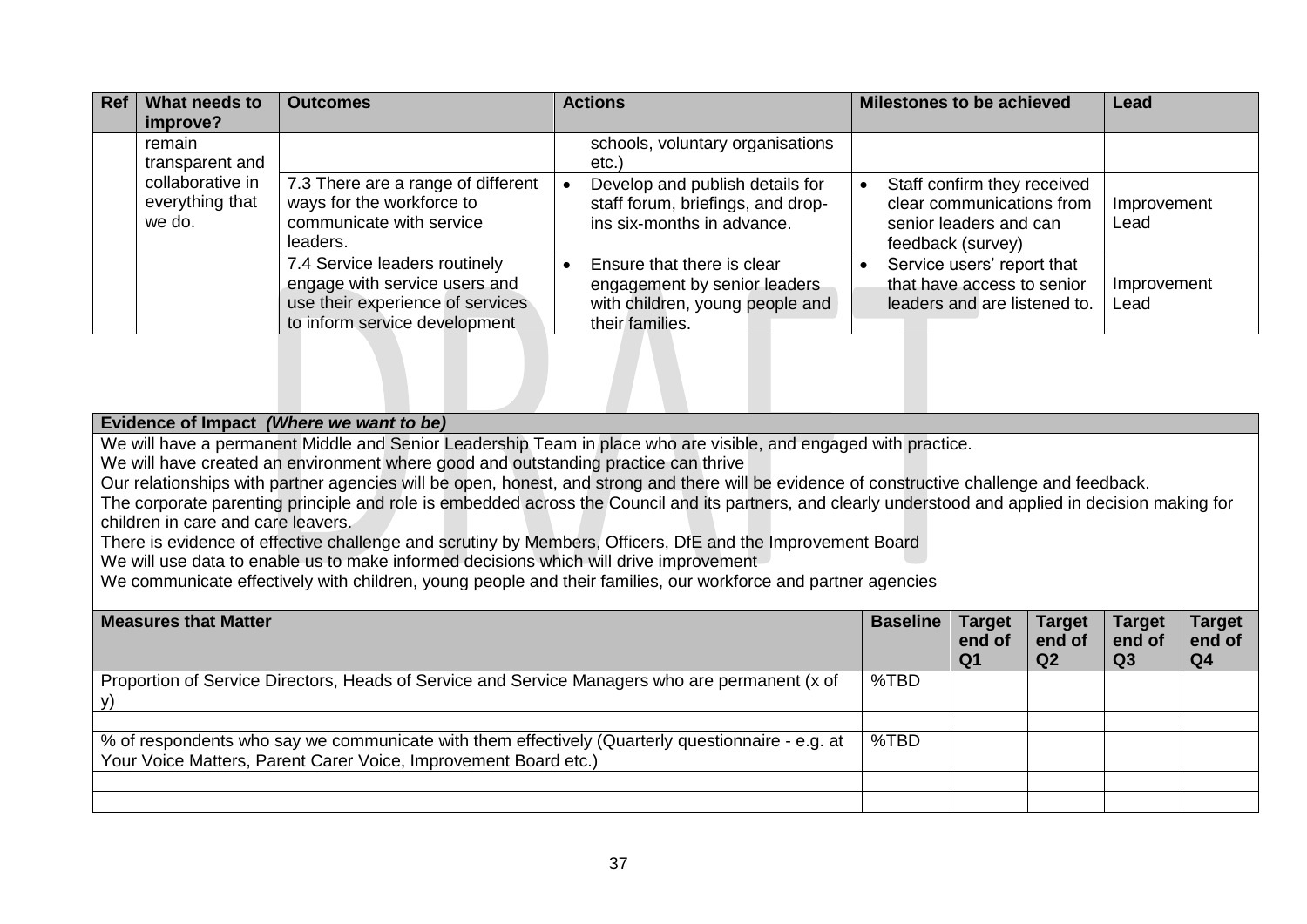## <span id="page-37-0"></span>Appendix B: Measures that Matter (compiled)

|                 | <b>Measures that Matter</b>                                    | <b>Baseline</b> | <b>Target</b><br>end of<br>Q <sub>1</sub> | <b>Target</b><br>end of<br>Q2 | <b>Target</b><br>end of<br>Q3 | <b>Target</b><br>end of<br>Q <sub>4</sub> |
|-----------------|----------------------------------------------------------------|-----------------|-------------------------------------------|-------------------------------|-------------------------------|-------------------------------------------|
|                 | This table to be populated once Measures that matter finalised |                 |                                           |                               |                               |                                           |
| $\overline{2}$  |                                                                |                 |                                           |                               |                               |                                           |
| 3               |                                                                |                 |                                           |                               |                               |                                           |
| 4               |                                                                |                 |                                           |                               |                               |                                           |
| $5\phantom{.0}$ |                                                                |                 |                                           |                               |                               |                                           |
| 6               |                                                                |                 |                                           |                               |                               |                                           |
| $\overline{7}$  |                                                                |                 |                                           |                               |                               |                                           |
| 8               |                                                                |                 |                                           |                               |                               |                                           |
| $9\,$           |                                                                |                 |                                           |                               |                               |                                           |
| 10              |                                                                |                 |                                           |                               |                               |                                           |
| 11              |                                                                |                 |                                           |                               |                               |                                           |
| 12              |                                                                |                 |                                           |                               |                               |                                           |
| 13              |                                                                |                 |                                           |                               |                               |                                           |
| 14              |                                                                |                 |                                           |                               |                               |                                           |
| 15              |                                                                |                 |                                           |                               |                               |                                           |
| 16              |                                                                |                 |                                           |                               |                               |                                           |
| 17              |                                                                |                 |                                           |                               |                               |                                           |
| 18              | <b>Contract</b>                                                |                 |                                           |                               |                               |                                           |
| 19              |                                                                |                 |                                           |                               |                               |                                           |
| 20              |                                                                |                 |                                           |                               |                               |                                           |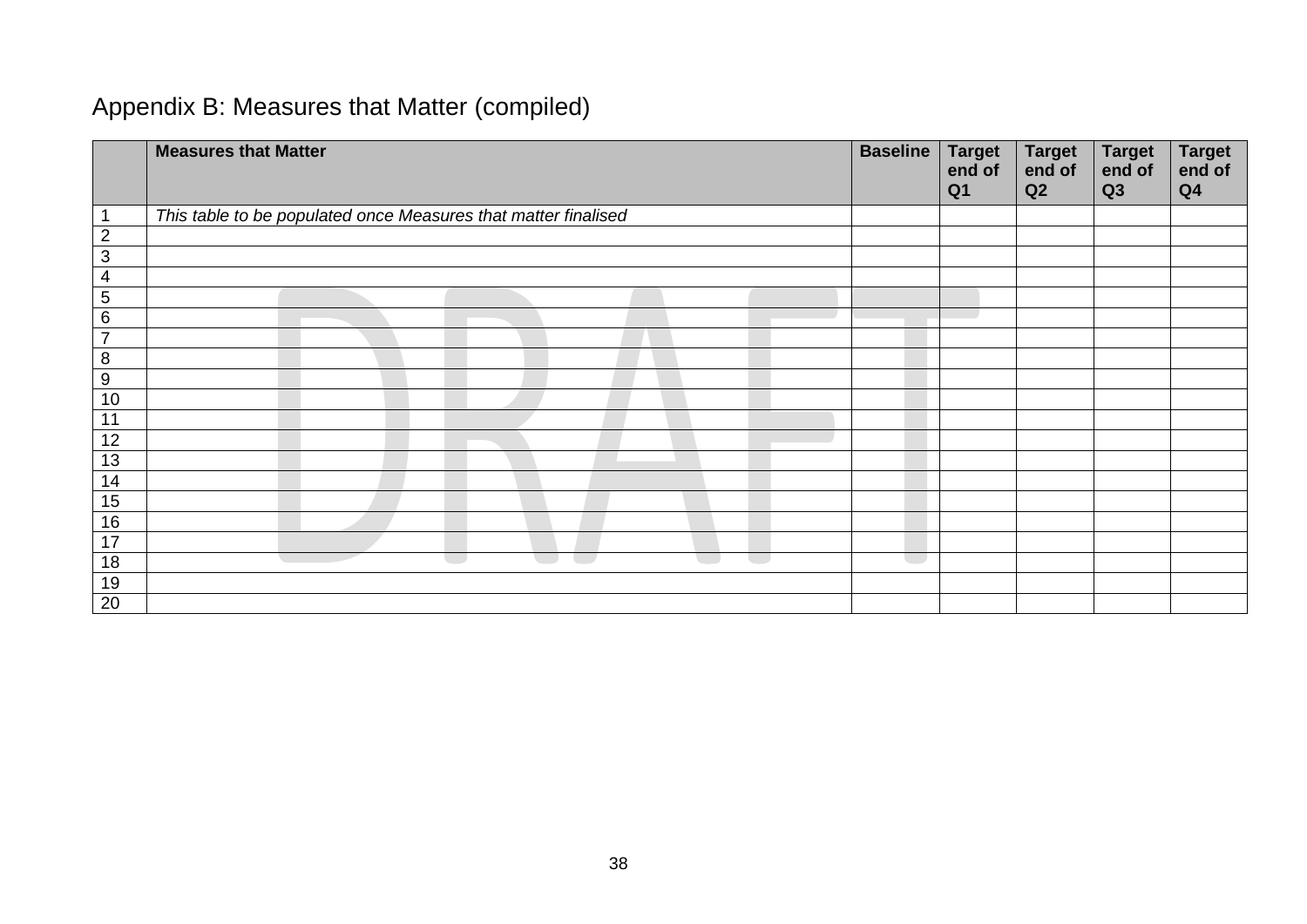## <span id="page-38-0"></span>**Appendix C: Glossary**

| <b>Abbreviation</b>          | <b>Term</b>                                                        |
|------------------------------|--------------------------------------------------------------------|
| <b>CAFCASS</b>               | Children and Family Court Advisory and Support Service             |
| Corporate Director (C & YP)  | Corporate Director for Children and Young People                   |
| <b>DLT</b>                   | Directorate Leadership Team                                        |
| EH                           | Early Help                                                         |
| <b>EHCP</b>                  | Education, Health, and Care Plan                                   |
| <b>HSCP</b>                  | Herefordshire Safeguarding Children Partnership                    |
| <b>MARF</b>                  | Multi-Agency Referral Form                                         |
| <b>PEP</b>                   | <b>Personal Education Plan</b>                                     |
| <b>PSW</b>                   | <b>Principal Social Worker</b>                                     |
| Service Director (E, S & L)  | Service Director (Education, Skills and Learning)                  |
| Service Director (EH & S)    | Service Director (Early Help and Safeguarding)                     |
| Service Director (S, QA & I) | Service Director (Safeguarding, Quality Assurance and Improvement) |
| <b>SEND</b>                  | Special Educational Needs and Disability                           |
| QA                           | <b>Quality Assurance</b>                                           |
|                              |                                                                    |
|                              |                                                                    |
|                              |                                                                    |
|                              |                                                                    |
|                              |                                                                    |
|                              |                                                                    |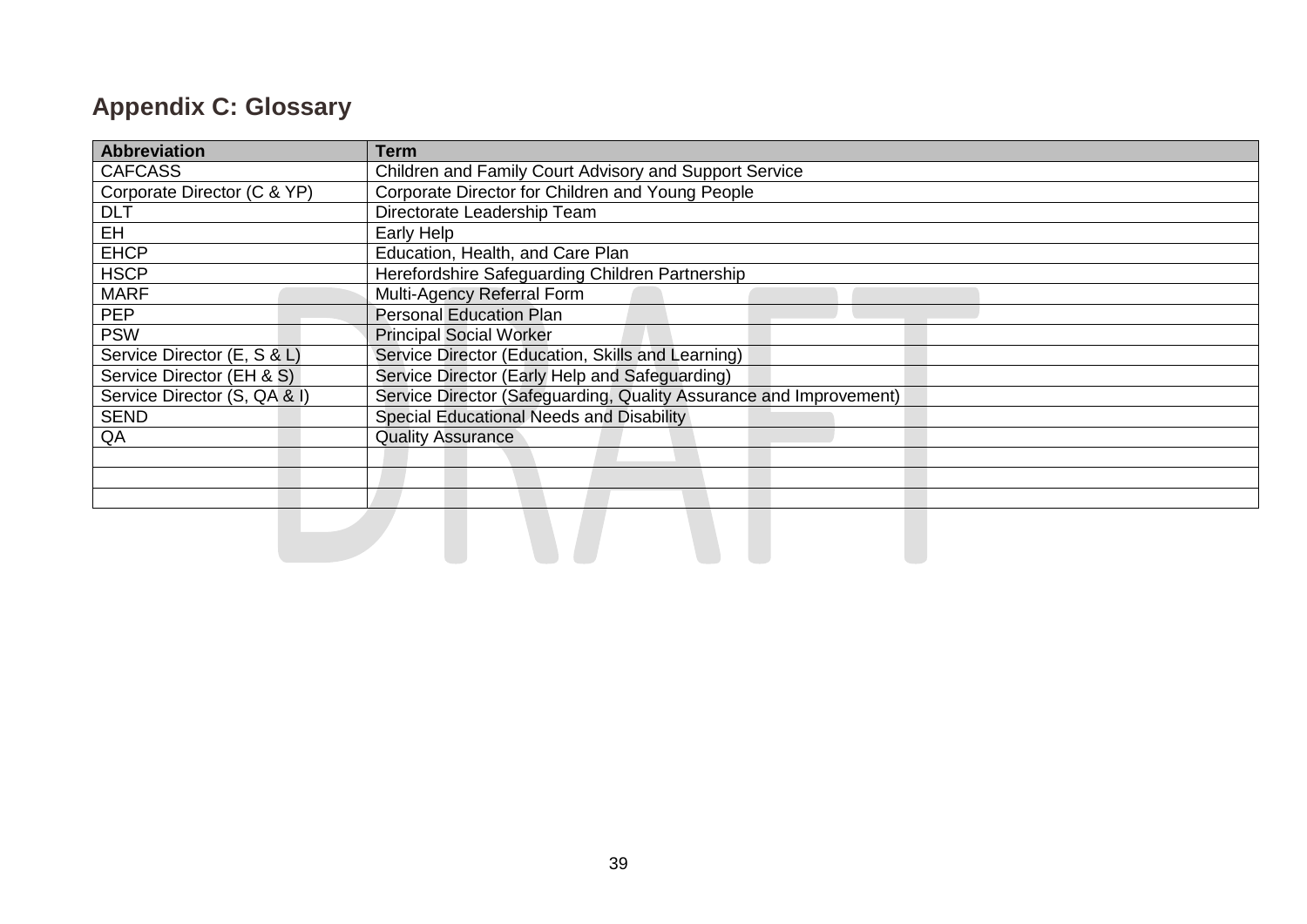## <span id="page-39-0"></span>**Appendix D: Key sources of information to secure a whole system approach**

Key sources of information to secure a whole system approach to quality assurance and performance management to be presented and scrutinised will include:

| Case audits                                            | <b>Practice Observations</b>                       |
|--------------------------------------------------------|----------------------------------------------------|
| Learning from complaints and compliments               | Feedback from partner agencies                     |
| Voice of the children, young people and their families | Feedback from frontline practitioners              |
| Self-evaluation and peer challenge                     | Learning from serious child safeguarding incidents |
| Performance and data reports                           | Appreciative inquiry                               |
|                                                        |                                                    |
|                                                        |                                                    |
|                                                        |                                                    |